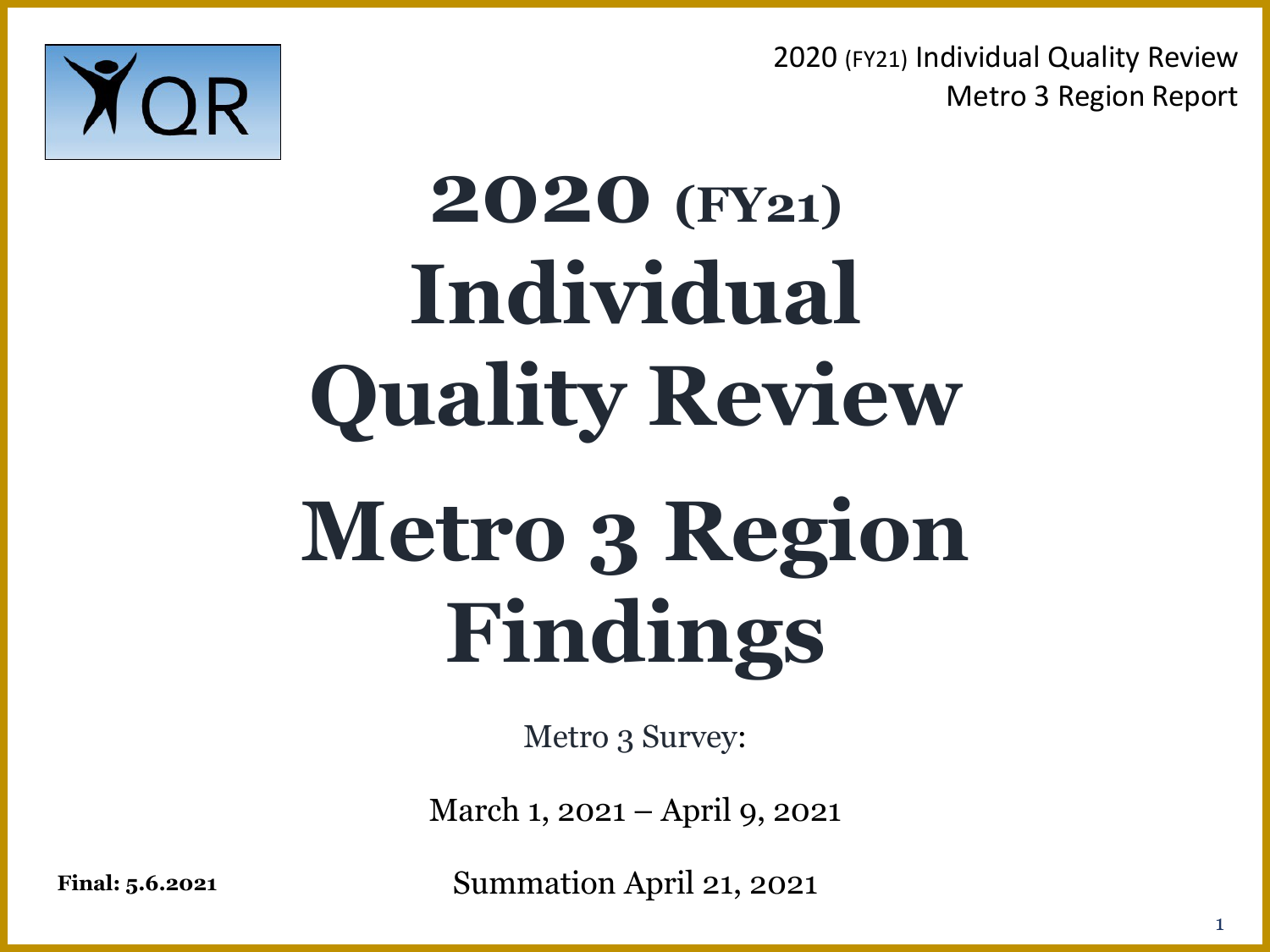

## **Class Members: 142**

**(Metro region at the time the sample was selected)**

## **Metro 3 Sample: 10\* (7%)**

4 Case Management Agencies

Represented in the Sample

| <u>Agency # in sample</u> |   |
|---------------------------|---|
| <u>A Step Above</u>       |   |
| Cariño                    | 2 |
| <b>NMQCM</b>              | 1 |
| Unidas                    |   |

\*2 JCMs in the Sample are on the Mi Via Waiver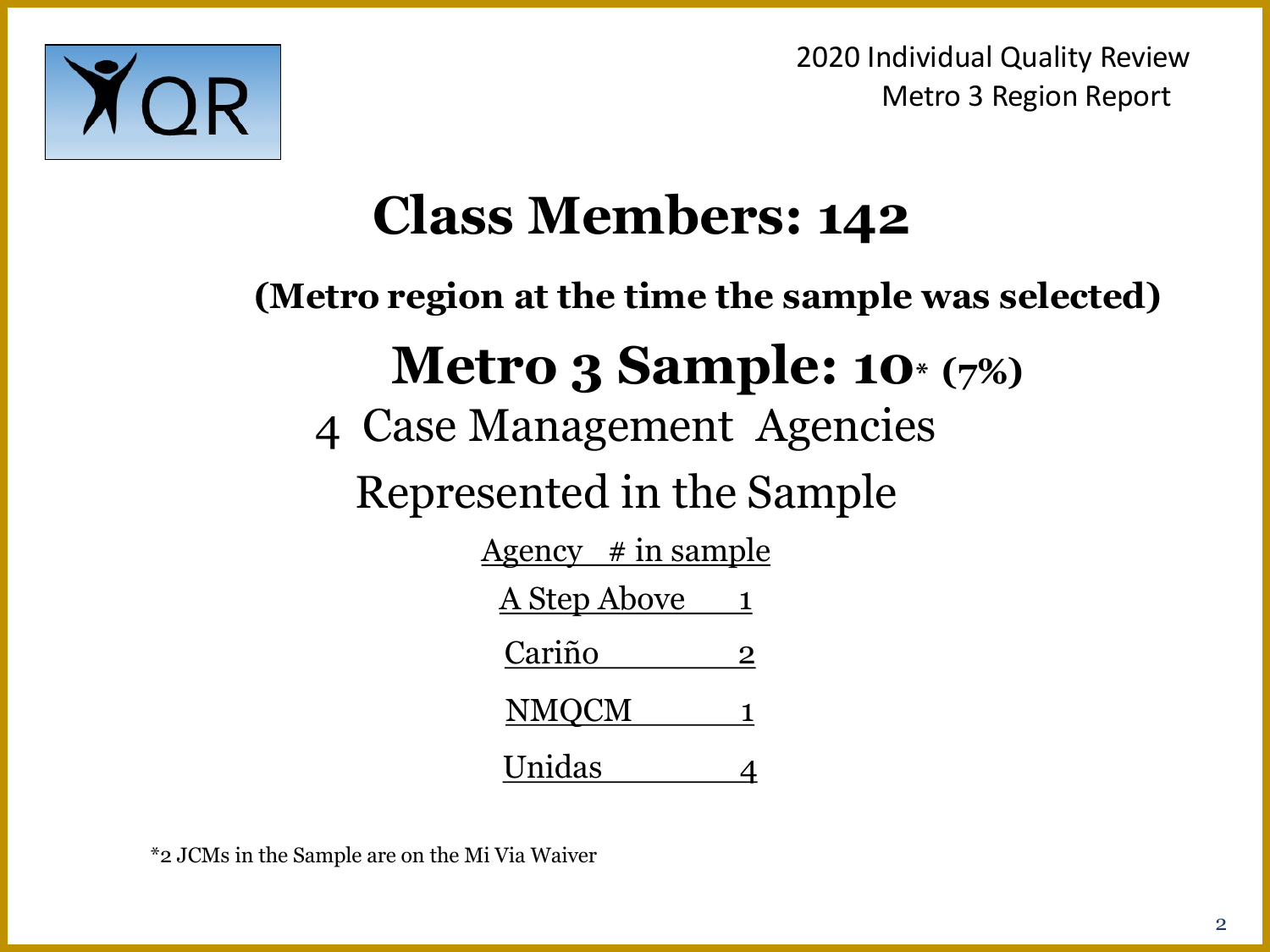

## **Number Reviewed by CCS and Residential Provider**

|                       | CCS <sup>*</sup> | <b>Residential</b> |
|-----------------------|------------------|--------------------|
| <b>Dungarvin</b>      |                  | 1                  |
| <b>A Better Way</b>   |                  | O                  |
| LLCP                  | $\bf{2}$         | $\bf{2}$           |
| Onyx                  | 1                | $\boldsymbol{2}$   |
| Su Vida               |                  | O                  |
| <b>New Beginnings</b> |                  | 3                  |
| Mi Via                | $\bf{2}$         | $\bf{2}$           |

\* One JCM does not currently receive CCS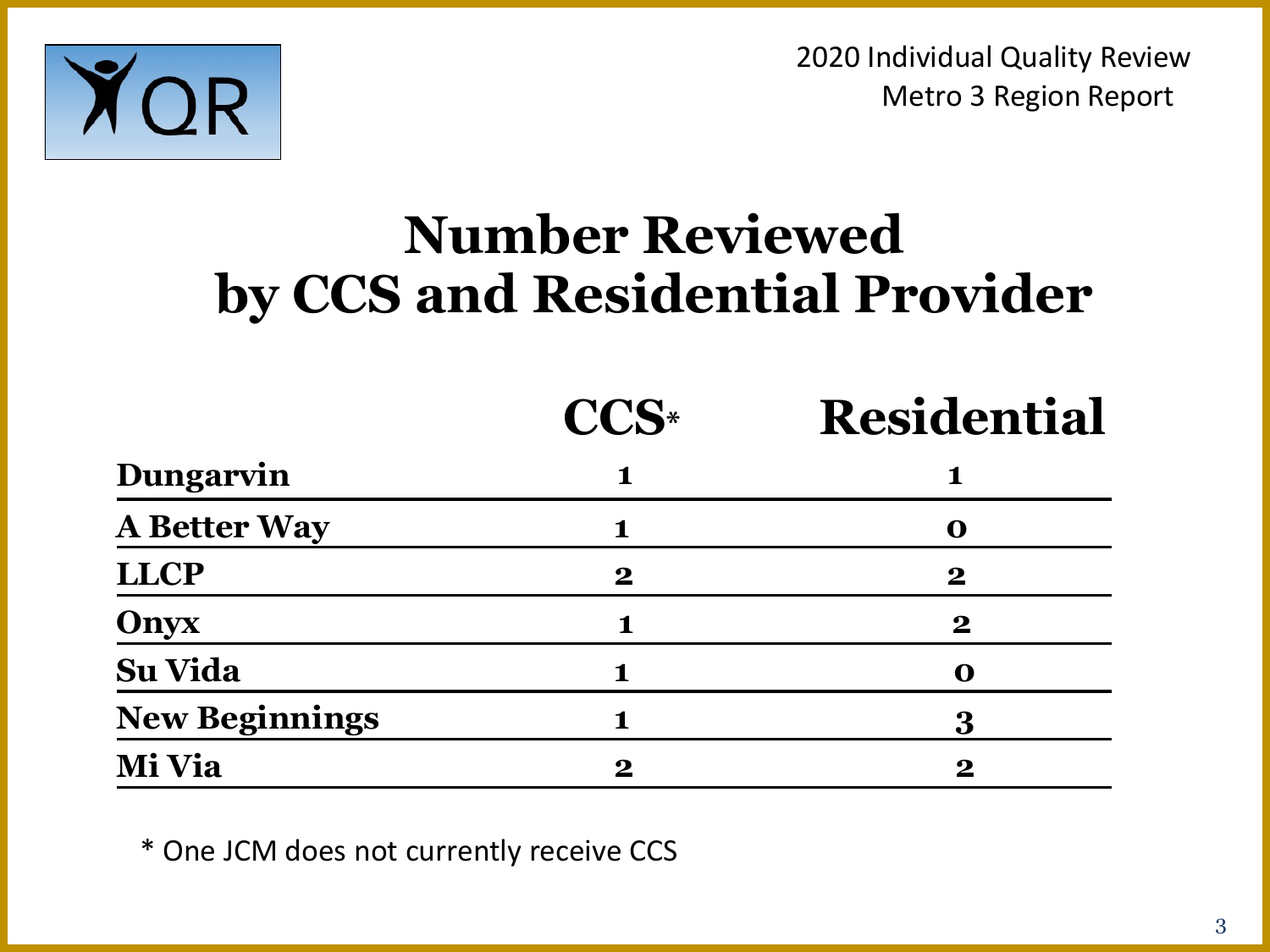

## **Class Members with Immediate or Special Needs**

#### **Individuals Needing Immediate Attention: 1 Person**

Individuals for whom urgent health, safety, environment and/or  $({\bf 10\%~of~sample})$ *abuse/neglect/exploitation issues were identified which the team is not successfully and actively in the process of addressing in a timelyfashion*

#### **Individuals Needing Special Attention:**

*Individuals for whom issues have been identified that, if not effectively addressed, are likely to become an urgent health and safety concern*

**3 People (30% of sample)**

*In 2019 the Metro sample had 22 Immediate Attention (46%) and 23 Special Attention (48%) (48 people in the sample) In 2018 the Metro sample had 17 Immediate Attention (35%) and 20 Special Attention (35%). (47 people in the sample) In 2017 the Metro sample had 9 Immediate Attention (35%) and 9 Special Attention (35%). (26 people in the sample) In 2016 the Metro sample had 2 Immediate Attention (4%) and 9 Special Attention (18%). (49 people in the sample) In 2015 there were 10 Immediate Attention (20%); 16 Special Attention (32%) and 2 IRs filed (4%). (50 people in the sample) In 2014 there were 5 Immediate Attention (11%), 6 Special Attention (13%) and 1 IR filed (2%). (47 people in the sample) In 2013 there were 3 Immediate Attention (6%) and 12 Special Attention (26%). (47 people in the sample) In 2011 there were 6 Immediate Attention (12%) and 9 Special Attention (18%). (50 people in the sample) In 2010 there were 7 Immediate Attention (14%) and 10 Special Attention (20%). (49 people in the sample) In 2009 there were 7 Immediate Attention (15%) and 13 Special Attention (28%). (47 people in the sample) In 2008 there were 5 Immediate Attention (11%) and 10 Special Attention (21%). (47 people in the sample) In 2007 there were 2 Immediate Attention (4%) and 5 Special Attention (10%). (49 people in the sample) In 2006 there were 0 Immediate Attention and 8 Special Attention (16%). (49 people in the sample) In 2005 there were 3 Immediate Attention (7%) and 7 Special Attention (16%). (43 people in the sample)*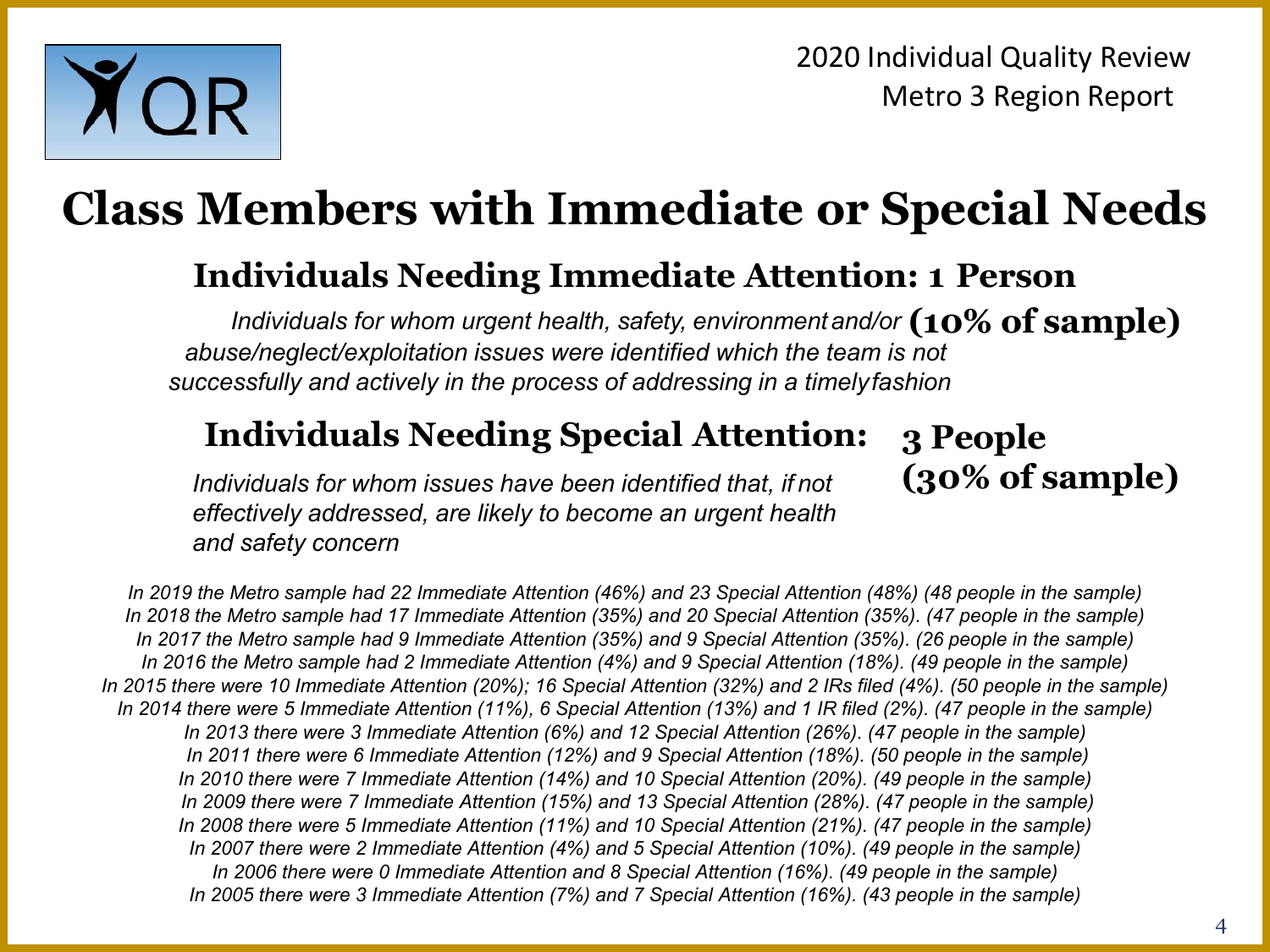

### Metro 3 Region Report **Findings by Area**

2020 Individual Quality Review

| <b>CASE MANAGEMENT</b>                                                                                                                                                                               |                                                   |                                               |                                                                   |                                                                 |                                                      |                                                       |  |  |
|------------------------------------------------------------------------------------------------------------------------------------------------------------------------------------------------------|---------------------------------------------------|-----------------------------------------------|-------------------------------------------------------------------|-----------------------------------------------------------------|------------------------------------------------------|-------------------------------------------------------|--|--|
| Question                                                                                                                                                                                             | 2015<br>(sample=50)                               | 2016<br>(sample=49)                           | 2017<br>(sample=26)                                               | 2018<br>(sample=47)                                             | 2019<br>(sample=48)                                  | 2020 3<br>(sample=8 DDW)                              |  |  |
| 24. Does the case manager "know" the<br>person? CPRQ26; '17IQR#8c, '18IQR24                                                                                                                          | 94% Yes (47)<br>6% Partial (3)                    | 82% Yes (40)<br>16% Partial (8)<br>2% No (1)  | 69% Yes (18)<br>15% Many (4)<br>15% Need Impv<br>(4)              | 85% Yes (40)<br>11% Many (5)<br>4% Needs Impv (2)               | 85% Yes (41)<br>15% Many (7)                         | 87.5% Yes (7)<br>12.5% Many (1)                       |  |  |
| 25. Does the case manager understand<br>his/her role/job?<br>CPRQ27 '17IQR#16, '18IQR25                                                                                                              | 50% Yes (25)<br>50% Partial (25)                  | 53% Yes (26)<br>47% Partial (23)              | 4% Yes (1)<br>58% Many (15)<br>38% Need Impv<br>(10)              | 26% Yes (12)<br>49% Many (23)<br>26% Needs Impv<br>(12)         | 29% Yes (14)<br>54% Many (26)<br>17% Needs Impv (8)  | 12.5% Yes (1)<br>75% Many (6)<br>12.5% Needs Impv (1) |  |  |
| 26. Is the case manager available to the<br>person? CPRQ29; '17IQR#16a, '18IQR27                                                                                                                     | 78% Yes (39)<br>22% Partial (11)                  | 73% Yes (36)<br>27% Partial (13)              | 81% Yes (21)<br>12% Many (3)<br>8% Need Impv (2)                  | 66% Yes (31)<br>32% Many (15)<br>2% Needs Impv (1)              | 90% Yes (43)<br>10% Many (5)                         | 75% Yes (6)<br>25% Many (2)                           |  |  |
| 27. Was the case manager able to describe<br>the person's health related needs? CPRQ30,,<br>'18IQR28                                                                                                 | 60% Yes (30)<br>40% Partial (20)                  | 71% Yes (35)<br>29% Partial (14)              |                                                                   | 66% Yes (31)<br>23% Many (11)<br>11% Needs Impv (5)             | 54% Yes (26)<br>35% Many (17)<br>10% Needs Impv (5)  | 50% Yes (4)<br>50% Many (4)                           |  |  |
| 28. Does the case manager have an<br>appropriate expectation of growth for this<br>person? CPRQ31, '18IQR29                                                                                          | 62% Yes(31)<br>32% Partial (16)<br>6% No (3)      | 69% Yes (34)<br>29% Partial (14)<br>2% No (1) |                                                                   | 70% Yes (33)<br>26% Many (12)<br>2% Needs Impv (1)<br>2% No (1) | 83% Yes (40)<br>17% Many (8)                         | 100% Yes (8)                                          |  |  |
| 29. Does the case management record contain<br>documentation that the case manager is<br>monitoring and tracking the delivery of services<br>as outlined in the ISP? CPRQ32; '17IQR#16b,<br>'18IQR30 | 30% Yes(15)<br>68% Partial (34)<br>$2\%$ No $(1)$ | 24% Yes (12)<br>76% Partial (37)              | 8% Yes (2)<br>35% Many (9)<br>46% Need Impv<br>(12)<br>12% No (3) | 11% Yes (5)<br>49% Many (23)<br>40% Needs Impv<br>(19)          | 21% Yes (10)<br>54% Many (26)<br>25% Needs Impv (12) | 12.5% Yes (1)<br>75% Many (6)<br>12.5% Needs Impv (1) |  |  |
| 30. Does the case manager provide case<br>management services at the level needed by this<br>person? CPRQ33; '17IQR#16c, '18IQR31                                                                    | 30% Yes (15)<br>68% Partial (34)<br>2% No (1)     | 41% Yes (20)<br>59% Partial (29)              | 38% Yes (10)<br>31% Many (8)<br>31% Need Impv<br>(8)              | 19% Yes (9)<br>51% Many (24)<br>30% Needs Impv<br>(14)          | 29% Yes (14)<br>56% Many (27)<br>15% Needs Impv (7)  | 12.5% Yes (1)<br>62.5% Many (5)<br>25% Needs Impv (2) |  |  |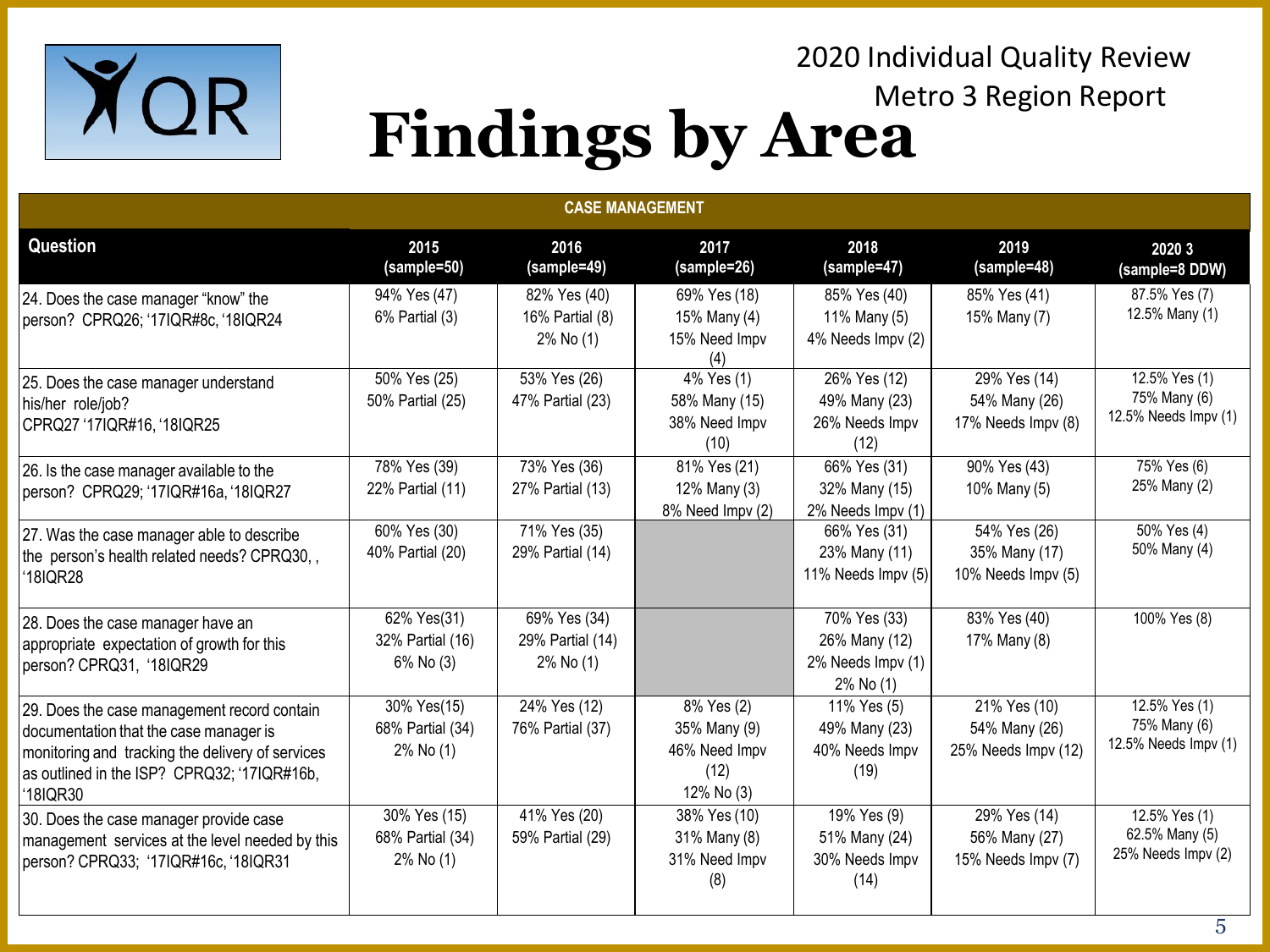

| <b>EMPLOYMENT AND DAY</b>                                                                                                                                                       |                                                                 |                                                                |                                                             |                                                                |                                                                                   |                                                            |  |  |
|---------------------------------------------------------------------------------------------------------------------------------------------------------------------------------|-----------------------------------------------------------------|----------------------------------------------------------------|-------------------------------------------------------------|----------------------------------------------------------------|-----------------------------------------------------------------------------------|------------------------------------------------------------|--|--|
| Question                                                                                                                                                                        | 2015<br>(sample=50)                                             | 2016<br>(sample=49)                                            | 2017<br>(sample=26)                                         | 2018<br>(sample=47)                                            | 2019<br>(sample=48)                                                               | 2020 3<br>(sample=8 DDW)                                   |  |  |
| 31. Does the direct services staff "know" the<br>person? CPRQ35; '17IQR#8a, '18IQR33                                                                                            | 92% Yes (44)<br>8% Partial (4)<br>(2 not scored)                | 96% Yes (45)<br>4% Partial (2)<br>(2 not scored)               | 79% Yes (19)<br>13% Many (3)<br>8% Need Impv (2)<br>(2 N/A) | 96% Yes (43)<br>2% Many (1)<br>2% Needs Impv (1)               | 89% Yes (42)<br>9% Many (4)<br>2 Needs Impv (1)<br>(1 not scored)                 | 83.3% Yes (5)<br>16.7% Many (1)<br>(2 N/A)                 |  |  |
| 32. Does the direct service staff have input into the<br>person's ISP? CPRQ36, '18IQR34                                                                                         | 85% Yes (41)<br>15% Partial (7)<br>(2 not scored)               | 85% Yes (40)<br>13% Partial (6)<br>2% No (1)<br>(2 not scored) |                                                             | 76% Yes (34)<br>13% Many (6)<br>9% Needs Impv (4)<br>2% No (1) | 60% Yes (28)<br>34% Many (16)<br>2% Needs Impv (1)<br>4% No (2)<br>(1 not scored) | 100% Yes (6)<br>(2 N/A)                                    |  |  |
| 33. Did the direct service staff receive training<br>on implementing this person's ISP?<br>CPRQ37, '18IQR35                                                                     | 88% Yes (42)<br>13% Partial (6)<br>(2 not scored)               | 91% Yes (43)<br>9% Partial (4)<br>(2 not scored)               |                                                             | 78% Yes (35)<br>20% Many (9)<br>2% Needs Imp (1)               | 62% Yes (29)<br>32% Many (15)<br>6% Needs Impv (3)<br>(1 not scored)              | 28.6% Yes (2)<br>57.1% Many (4)<br>14.3% No (1)<br>(1 N/A) |  |  |
| 34. Was the direct service staff able to describe this<br>person's health-related needs? CPRQ38, '18IQR36                                                                       | 54% Yes (26)<br>44% Partial (21)<br>2% No (1)<br>(2 not scored) | 70% Yes (33)<br>30% Partial (14)<br>(2 not scored)             |                                                             | 58% Yes (26)<br>22% Many (10)<br>20% Needs Impv (9)            | 53% Yes (25)<br>28% Many (13)<br>19% Needs Impv (9)<br>(1 not scored)             | 57.1% Yes (4)<br>42.9% Many (3)<br>(1 N/A)                 |  |  |
| 35. Was the direct service staff able to describe<br>his/her responsibilities in providing daily care/supports<br>to the person? CPRQ39, '18IQR37                               | 71% Yes (34)<br>29% Partial (14)<br>(2 not scored)              | 91% Yes (43)<br>9% Partial (4)<br>(2 not scored)               |                                                             | 67% Yes (30)<br>29% Many (13)<br>4% Needs Impv (2)             | 66% Yes (31)<br>30% Many (14)<br>4% Needs Impv (2)<br>(1 not scored)              | 28.6% Yes (2)<br>57.1% Many (4)<br>14.3% No (1)<br>(1 N/A) |  |  |
| 35a. Was the direct service staff able to provide<br>specific information regarding the person's daily<br>activities? CPRQ39a, '18IQR37a                                        | 94% Yes (45)<br>6% Partial (3)<br>(2 not scored)                | 96% Yes (45)<br>4% Partial (2)<br>(2 not scored)               |                                                             | 93% Yes (42)<br>4% Many (2)<br>2% No (1)                       | 91% Yes (43)<br>6% Many (3)<br>2% Needs Impv (1)<br>(1 not scored)                | 100% Yes (6)<br>(2 N/A)                                    |  |  |
| 35b. Can the direct service staff describe his/her<br>responsibilities in implementing this person's ISP,<br>including outcomes, action plans, and WDSIs?<br>CPRQ39b, '18IQR37b | 75% Yes (36)<br>25% Partial (12)<br>(2 not scored)              | 91% Yes (43)<br>9% Partial (4)<br>(2 not scored)               |                                                             | 69% Yes (31)<br>20% Many (9)<br>11% Needs Impv<br>(5)          | 68% Yes (32)<br>26% Many (12)<br>6% Needs Impv<br>(3)<br>(1 not scored)           | 33.3% Yes (2)<br>66.7% Many (4)<br>(2 N/A)                 |  |  |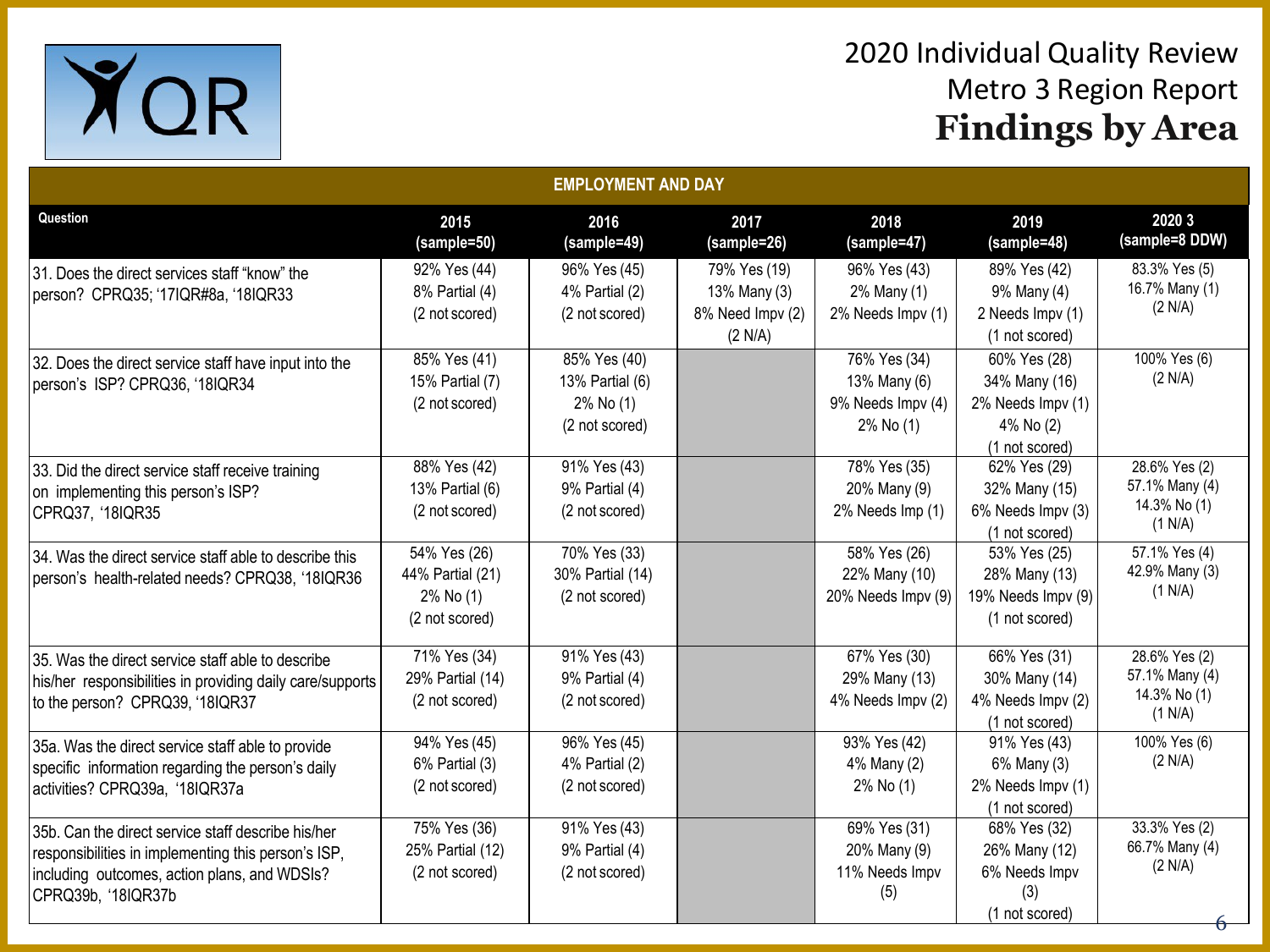

| <b>EMPLOYMENT AND DAY (continued)</b>                                                                                                                        |                                                                |                                                                    |                     |                                                                |                                                                                  |                          |  |  |  |
|--------------------------------------------------------------------------------------------------------------------------------------------------------------|----------------------------------------------------------------|--------------------------------------------------------------------|---------------------|----------------------------------------------------------------|----------------------------------------------------------------------------------|--------------------------|--|--|--|
| Question                                                                                                                                                     | 2015<br>(sample=50)                                            | 2016<br>(sample=49)                                                | 2017<br>(sample=26) | 2018<br>(sample=47)                                            | 2019<br>(sample=48)                                                              | 2020 3<br>(sample=8 DDW) |  |  |  |
| 36. Did the direct service staff have training on the provider's<br>complaint process and how to report abuse, neglect and<br>exploitation? CPRQ41, '18IQR39 | 83% Yes (40)<br>17% Partial (8)<br>(2 not scored)              | 70% Yes (33)<br>30% Partial (14)<br>(2 not scored)                 |                     | 82% Yes (37)<br>18% Many (8)                                   | 96% Yes (45)<br>2% Many (1)<br>2% No (1)<br>(1 not scored)                       | 100% Yes (6)<br>(2 N/A)  |  |  |  |
| 37. Does the direct service staff have an appropriate<br>expectation of growth for this person? CPRQ42, '18IQR40                                             | 79% Yes (38)<br>19% Partial (9)<br>2% No (1)<br>(2 not scored) | 70% Yes (33)<br>28% Partial (13)<br>2% No (1)<br>(2 not scored)    |                     | 71% Yes (32)<br>20% Many (9)<br>7% Needs Impv (3)<br>2% No (1) | 70% Yes (33)<br>17% Many (8)<br>6% Needs Impv (3)<br>6% No (3)<br>(1 not scored) | 100% Yes (6)<br>(2 N/A)  |  |  |  |
| 38. Does the person's day/work environment generally clean,<br>free of safety hazards and conducive to the work/activity<br>intended? CPRQ43, '18IQR41       | 94% Yes (45)<br>$6\%$ Partial $(3)$<br>(2 not scored)          | 98% Yes (43)<br>$2\%$ Partial $(1)$<br>$(3$ CND)<br>(2 not scored) |                     | 93% Yes (42)<br>7% Many (3)                                    | 82% Yes (32)<br>8% Many (3)<br>10% Needs Impv (4)<br>(8 CND, 1 not scored)       | $(8$ CND $)$             |  |  |  |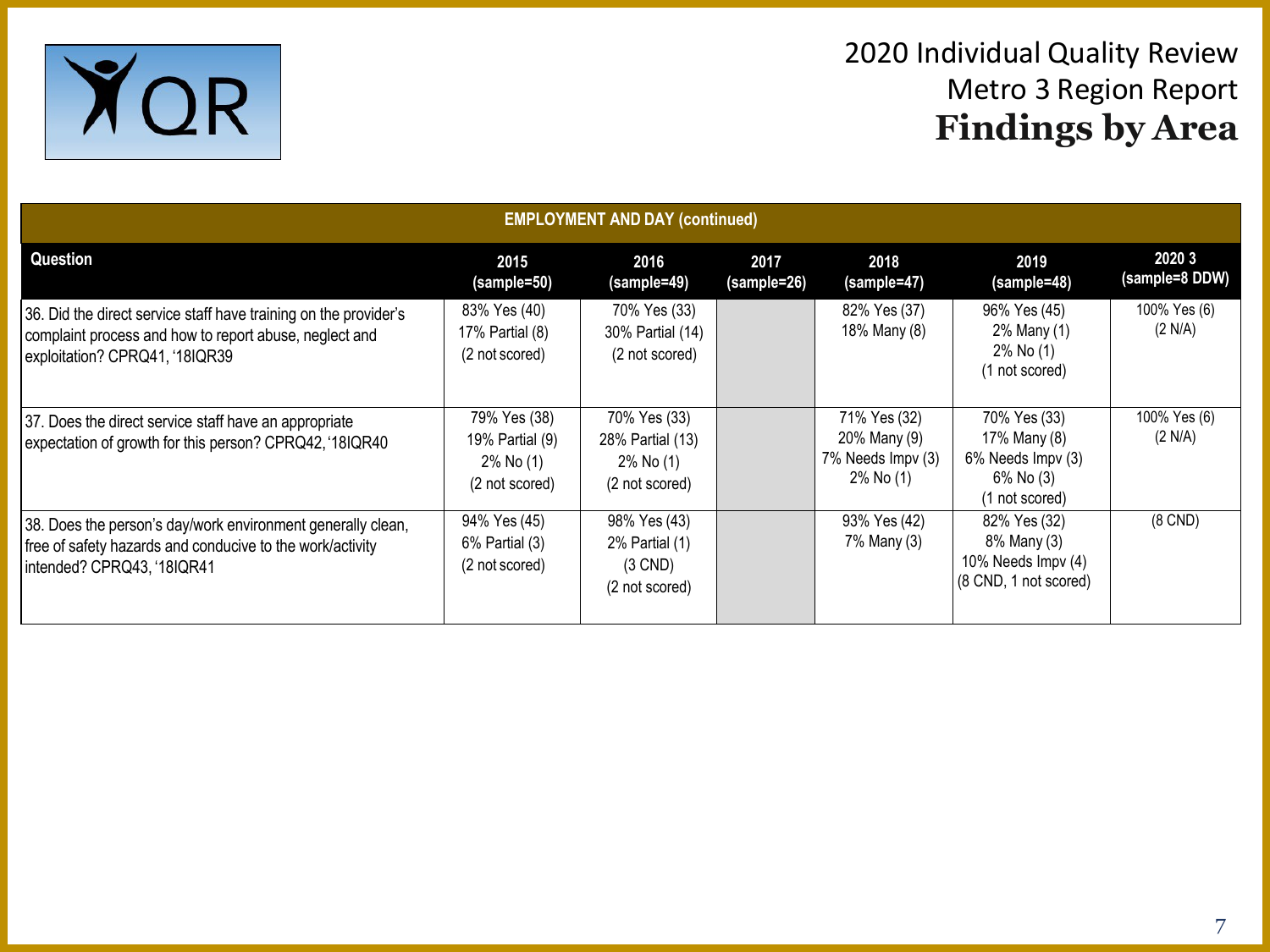

| <b>RESIDENTIAL</b>                                                                                                                                                           |                                               |                                             |                                                    |                                                                  |                                                                  |                                 |  |  |
|------------------------------------------------------------------------------------------------------------------------------------------------------------------------------|-----------------------------------------------|---------------------------------------------|----------------------------------------------------|------------------------------------------------------------------|------------------------------------------------------------------|---------------------------------|--|--|
| Question                                                                                                                                                                     | 2015<br>(sample=50)                           | 2016<br>(sample=49)                         | 2017<br>$(sample=26)$                              | 2018<br>(sample=47)                                              | 2019<br>(sample=48)                                              | 2020 3<br>(sample=8 DDW)        |  |  |
| 39. Does the residential direct services staff "know" the<br>person? CPRQ44; '17IQR#8b, '18IQR42                                                                             | 92% Yes(46)<br>8% Partial (4)                 | 98% Yes (48)<br>2% Partial (1)              | 85% Yes (22)<br>8% Many (2)<br>8% Need Impv<br>(2) | 94% Yes (44)<br>4% Many (2)<br>2% Needs Impv<br>(1)              | 88% Yes (42)<br>10% Many (5)<br>2% Needs Impv (1)                | 100% Yes (8)                    |  |  |
| 40. Does the direct service staff have input into the person's<br>ISP? CPRQ45, '18IQR43                                                                                      | 94% Yes (47)<br>6% Partial (3)                | 88% Yes (43)<br>12% Partial (6)             |                                                    | 83% Yes (39)<br>6% Many (3)<br>4% Needs Impv<br>(2)<br>6% No (3) | 83% Yes (40)<br>2% Many (1)<br>15% No (7)                        | 100% Yes (8)                    |  |  |
| 41. Did the direct service staff receive training on<br>implementing this person's ISP? CPRQ46, '18IQR44                                                                     | 88% Yes (44)<br>12% Partial (6)               | 94% Yes (46)<br>4% Partial (2)<br>2% No (1) |                                                    | 87% Yes (41)<br>9% Many (4)<br>4% Needs Impv<br>(2)              | 63% Yes (30)<br>23% Many (11)<br>15% Needs Impv (7)              | 50% Yes (4)<br>50% Many (4)     |  |  |
| 42. Is the residence safe for individuals (void of hazards)?<br>CPRQ47, '18IQR45                                                                                             | 98% Yes (49)<br>$2\%$ No $(1)$                | 92% Yes (45)<br>8% No (4)                   |                                                    | 87% Yes (41)<br>9% Many (4)<br>4% Needs Impv<br>(2)              | 88% Yes (37)<br>7% Many (3)<br>5% Needs Impv (2)<br>$(6$ CND)    | 87.5% Yes (7)<br>12.5% No (1)   |  |  |
| 43. Was the residential direct service staff able to describe<br>this person's health-related needs? CPRQ48, '18IQR46                                                        | 60% Yes (30)<br>38% Partial (19)<br>2% No (1) | 78% Yes (38)<br>22% Partial (11)            |                                                    | 57% Yes (27)<br>34% Many (16)<br>9% Needs Impv<br>(4)            | 54% Yes (26)<br>33% Many (16)<br>13% Needs Impv (6)              | 75% Yes (6)<br>25% Many (2)     |  |  |
| 44. Was the direct service staff able to describe his/her<br>responsibilities in providing daily care/supports to the<br>person? CPRQ49, '18IQR47                            | 82% Yes (41)<br>18% Partial (9)               | 90% Yes (44)<br>10% Partial (5)             |                                                    | 74% Yes (35)<br>23% Many (11)<br>2% Needs Impv<br>(1)            | 60% Yes (29)<br>29% Many (14)<br>10% Needs Impv (5)              | 37.5% Yes (3)<br>62.5% Many (5) |  |  |
| 44a. Was the direct service staff able to provide specific<br>information regarding the person's daily activities?<br>CPRQ49a, '18IQR47a                                     | 94% Yes (47)<br>6% Partial (3)                | 100% Yes (49)                               |                                                    | 91% Yes (43)<br>9% Many (4)                                      | 88% Yes (42)<br>10% Many (5)<br>2% No (1)                        | 100% Yes (8)                    |  |  |
| 44b. Can the direct service staff describe his/her<br>responsibilities in implementing this person's ISP, including<br>outcomes, action plans, and WDSIs? CPRQ49b, '18IQR47b | 84% Yes(42)<br>16% Partial (8)                | 90% Yes (44)<br>10% Partial (5)             |                                                    | 74% Yes (35)<br>23% Many (11)<br>2% No (1)                       | 60% Yes (29)<br>25% Many (12)<br>13% Needs Impv (6)<br>2% No (1) | 37.5% Yes (3)<br>62.5% Many (5) |  |  |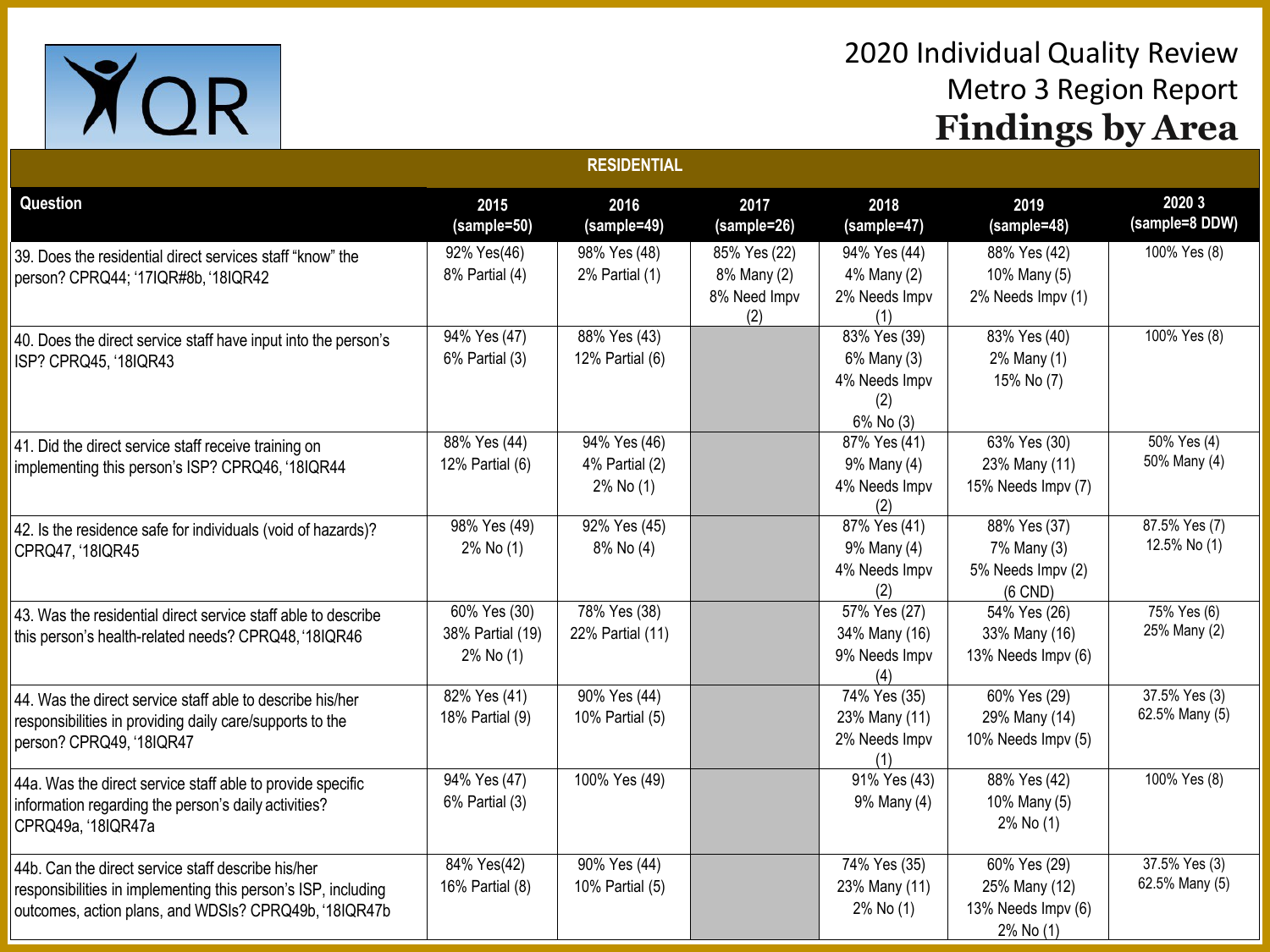

| <b>RESIDENTIAL (continued)</b>                                                                                                                                  |                                  |                                  |                     |                                                                |                                                                   |                                          |  |  |  |
|-----------------------------------------------------------------------------------------------------------------------------------------------------------------|----------------------------------|----------------------------------|---------------------|----------------------------------------------------------------|-------------------------------------------------------------------|------------------------------------------|--|--|--|
| Question                                                                                                                                                        | 2015<br>(sample=50)              | 2016<br>(sample=49)              | 2017<br>(sample=26) | 2018<br>(sample=47)                                            | 2019<br>(sample=48)                                               | 2020 3<br>(sample=8 DDW)                 |  |  |  |
| 45. Did the direct service staff have training on the<br>provider's complaint process and how to report<br>abuse, neglect and exploitation? CPRQ51,<br>'18IQR49 | 78% Yes(39)<br>22% Partial (11)  | 73% Yes (36)<br>27% Partial (13) |                     | 98% Yes (46)<br>2% Needs Impv (1)                              | 94% Yes (45)<br>6% No (3)                                         | 87.5% Yes (7)<br>12.5% Needs Impv<br>(1) |  |  |  |
| 46. Does the residential direct service staff have an<br>appropriate expectation of growth for this person?<br>CPRQ52, '18IQR50                                 | 66% Yes (33)<br>34% Partial (17) | 82% Yes (40)<br>18% Partial (9)  |                     | 74% Yes (35)<br>17% Many (8)<br>4% Needs Impv (2)<br>4% No (2) | 83% Yes (39)<br>11% Many (5)<br>6% Needs Impv<br>(3)<br>$(1$ CND) | 87.5% Yes (7)<br>12.5% Many (1)          |  |  |  |
| 47. Does the person's residential environment offer a<br>minimal level of quality of life? CPRQ53, '18IQR51                                                     | 88% Yes (44)<br>12% Partial (6)  | 90% Yes (44)<br>10% Partial (5)  |                     | 83% Yes (39)<br>13% Many (6)<br>4% Needs Impv (2)              | 88% Yes (36)<br>5% Many (2)<br>7% Needs Impv<br>(3)<br>$(7$ CND)  | 87.5% Yes (7)<br>12.5% Many (1)          |  |  |  |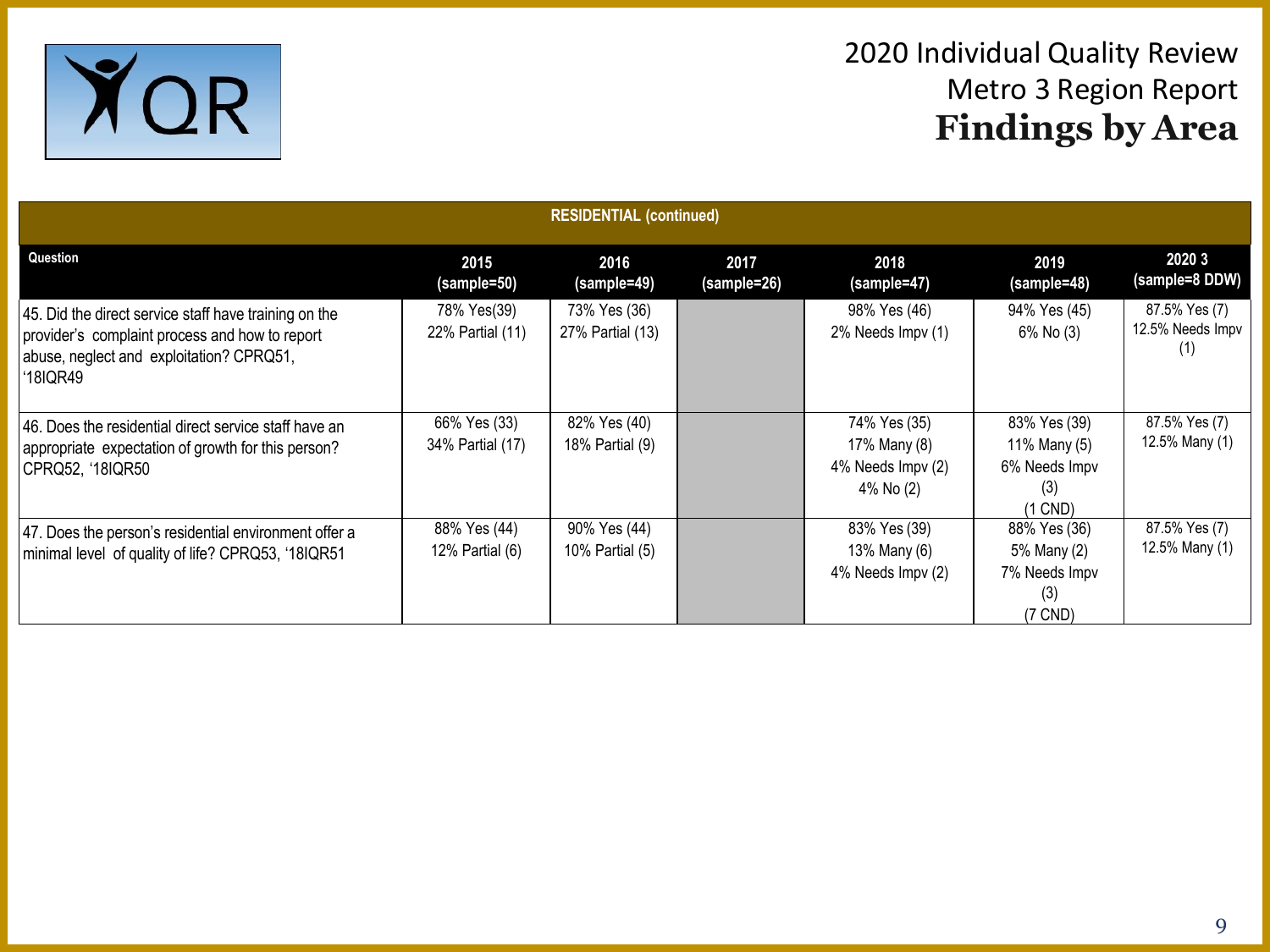

| <b>HEALTH</b>                                                                                                                         |                                                    |                                  |                                                      |                                                                  |                                                                  |                                                       |  |  |
|---------------------------------------------------------------------------------------------------------------------------------------|----------------------------------------------------|----------------------------------|------------------------------------------------------|------------------------------------------------------------------|------------------------------------------------------------------|-------------------------------------------------------|--|--|
| Question                                                                                                                              | 2015<br>(sample=50)                                | 2016<br>(sample=49)              | 2017<br>(sample=26)                                  | 2018<br>(sample=47)                                              | 2019<br>(sample=48)                                              | 2020 3<br>(sample=8 DDW)                              |  |  |
| 48. Overall, were the team members interviewed able<br>to describe the person's health-related needs?<br>CPRQ54; '17IQR#21b, '18IQR52 | 35% Yes(17)<br>65% Partial (32)<br>(1 not scored)  | 49% Yes (24)<br>51% Partial (25) | 73% Yes (19)<br>19% Many (5)<br>8% Need Impv<br>(2)  | 34% Yes (16)<br>57% Many (27)<br>9% Needs Impv (4)               | 33% Yes (16)<br>56% Many (27)<br>10% Needs Impv (5)              | 37.5% Yes (3)<br>62.5% Many (5)                       |  |  |
| 49. Is there evidence that the IDT discussed the<br>person's health related issues? CPRQ55; '17IQR#21,<br>'18IQR53                    | 41% Yes (20)<br>59% Partial (29)<br>(1 not scored) | 31% Yes (15)<br>69% Partial (34) | 12% Yes (3)<br>69% Many (8)<br>19% Need Impv<br>(5)  | 28% Yes (13)<br>47% Many (22)<br>26% Needs Impv (12)             | 42% Yes (20)<br>40% Many (19)<br>19% Needs Impv (9)              | 37.5% Yes (3)<br>62.5% Many (5)                       |  |  |
| 50. Was the eChat updated timely? '17IQR#18g,<br>'18IQR54                                                                             |                                                    |                                  | 23% Yes (6)<br>42% Many (11)<br>35% Need Impv<br>(9) | 51% Yes (24)<br>15% Many (7)<br>26% Needs Impv (12)<br>9% No (4) | 19% Yes (9)<br>71% Many (34)<br>8% Needs Impv (4)<br>2% No (1)   | 12.5% Yes (1)<br>87.5% Many (7)                       |  |  |
| 50a. Is the eChat updated timely with the ISP and<br>after changes in condition?                                                      |                                                    |                                  |                                                      |                                                                  | 65% Yes (31)<br>19% Many (9)<br>10% Needs Impv (5)<br>6% No (3)  | 87.5% Yes (7)<br>12.5% No (1)                         |  |  |
| 50b. Is the eChat complete?                                                                                                           |                                                    |                                  |                                                      |                                                                  | 40% Yes (19)<br>52% Many (25)<br>8% Needs Impv (4)               | 50% Yes (4)<br>37.5% Many (3)<br>12.5% Needs Impv (1) |  |  |
| 50c. Is the eChat accurate?                                                                                                           |                                                    |                                  |                                                      |                                                                  | 38% Yes (18)<br>46% Many (22)<br>15% Needs Impv (7)<br>2% No (1) | 25% Yes (2)<br>62.5% Many (5)<br>12.5% Needs Impv (1) |  |  |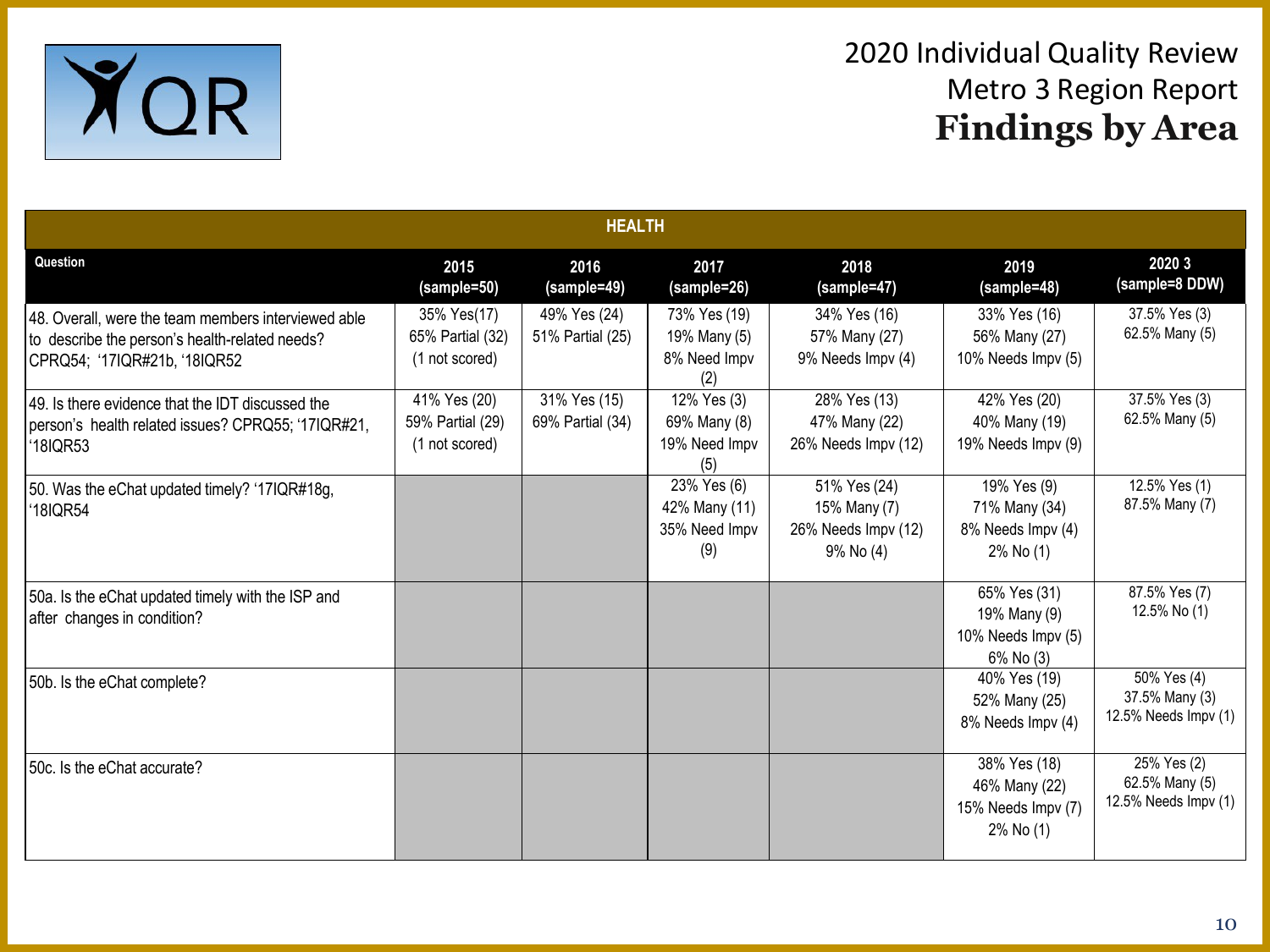

| <b>HEALTH (continued)</b>                                                                                                                                                                                                                                           |                     |                     |                                                                     |                                                                            |                                                                              |                                                                |  |  |  |  |
|---------------------------------------------------------------------------------------------------------------------------------------------------------------------------------------------------------------------------------------------------------------------|---------------------|---------------------|---------------------------------------------------------------------|----------------------------------------------------------------------------|------------------------------------------------------------------------------|----------------------------------------------------------------|--|--|--|--|
| Question                                                                                                                                                                                                                                                            | 2015<br>(sample=50) | 2016<br>(sample=49) | 2017<br>(sample=26)                                                 | 2018<br>(sample=47)                                                        | 2019<br>(sample=48)                                                          | 2020 3<br>(sample=8 DDW)                                       |  |  |  |  |
| 51. Are all of the individual's needed medical<br>treatments, including routine, scheduled and<br>chronic needs, timely received? 17IQR#19,<br>'18IQR55                                                                                                             |                     |                     | 23% Yes (6)<br>46% Many (12)<br>31% Need Impv (8)                   | 32% Yes(15)<br>45% Many (21)<br>21% Needs Impv<br>(10)<br>2% No (1)        | 38% Yes (18)<br>56% Many (27)<br>6% Needs Impv (3)                           | 25% Yes (2)<br>50% Many (4)<br>25% Needs Impv (2)              |  |  |  |  |
| 52. Has the individual received all age and gender<br>appropriate health screening/immunizations in<br>accordance with national best practice and/or as<br>recommended<br>(Does the individual receive routine/scheduled<br>medical treatment? 17IQR#19a, '18IQR56) |                     |                     | 56% Yes (14)<br>28% Many (7)<br>16% Need Impv (4)<br>$(1$ CND)      | 43% Yes (20)<br>43% Many (20)<br>15% Needs Impv<br>(7)                     | 27% Yes (13)<br>52% Many (25)<br>17% Needs Impv (8)<br>4% No (2)             | 12.5% Yes (1)<br>50% Many (4)<br>37.5% Needs Impv<br>(3)       |  |  |  |  |
| 53. Does the individual receive medication as<br>prescribed?<br>17IQR#19e, '18IQR57                                                                                                                                                                                 |                     |                     | 68% Yes (17)<br>8% Many (8)<br>24% Need Impv (6)<br>$(1$ CND)       | 45% Yes (21)<br>36% Many (17)<br>17% Needs Impv (8)<br>2% No (1)           | 42% Yes (20)<br>23% Many (11)<br>35% Needs Impv (17)                         | 12.5% Yes (1)<br>62.5% Many (5)<br>25% Needs Impv (2)          |  |  |  |  |
| 54. Are nursing services provided as needed<br>by the individual? 17IQR#20, '18IQR59                                                                                                                                                                                |                     |                     | 4% Yes (1)<br>35% Many (9)<br>62% Needs Impv (16)                   | 30% Yes (14)<br>30% Many (14)<br>38% Needs Impv (18)<br>2% No (1)          | 15% Yes (7)<br>46% Many (22)<br>40% Needs Impv (19)                          | 0% Yes<br>87.5% Many (7)<br>12.5% Needs Impv<br>(1)            |  |  |  |  |
| 55. Is the CARMP consistent with recommendation in<br>other healthcare documents? (Is the CARMP is<br>accurate? '17IQR#21f, '18IQR60)                                                                                                                               |                     |                     | 64% Yes (14)<br>9% Many (2)<br>27% Needs Impv (6)<br>(2 N/A, 2 CND) | 34% Yes (14)<br>46% Many (19)<br>15% Needs Impv(6)<br>5% No (2)<br>(6 N/A) | 40% Yes (17)<br>29% Many (12)<br>29% Needs Impv (12)<br>2% No (1)<br>(6 N/A) | 0% Yes<br>85.7% Many (6)<br>14.3% Needs Impv<br>(1)<br>(1 N/A) |  |  |  |  |
| 56. Is the CARMP consistently implemented as<br>intended?, '18IQR61                                                                                                                                                                                                 |                     |                     |                                                                     | 65% Yes (26)<br>28% Many (11)<br>8% Needs Impv<br>(3)<br>(6 N/A 1 CND)     | 50% Yes (21)<br>40% Many (17)<br>10% Needs Impv (4)<br>(6 N/A)               | 57.1% Yes (4)<br>42.9% Many (3)<br>(1 N/A)                     |  |  |  |  |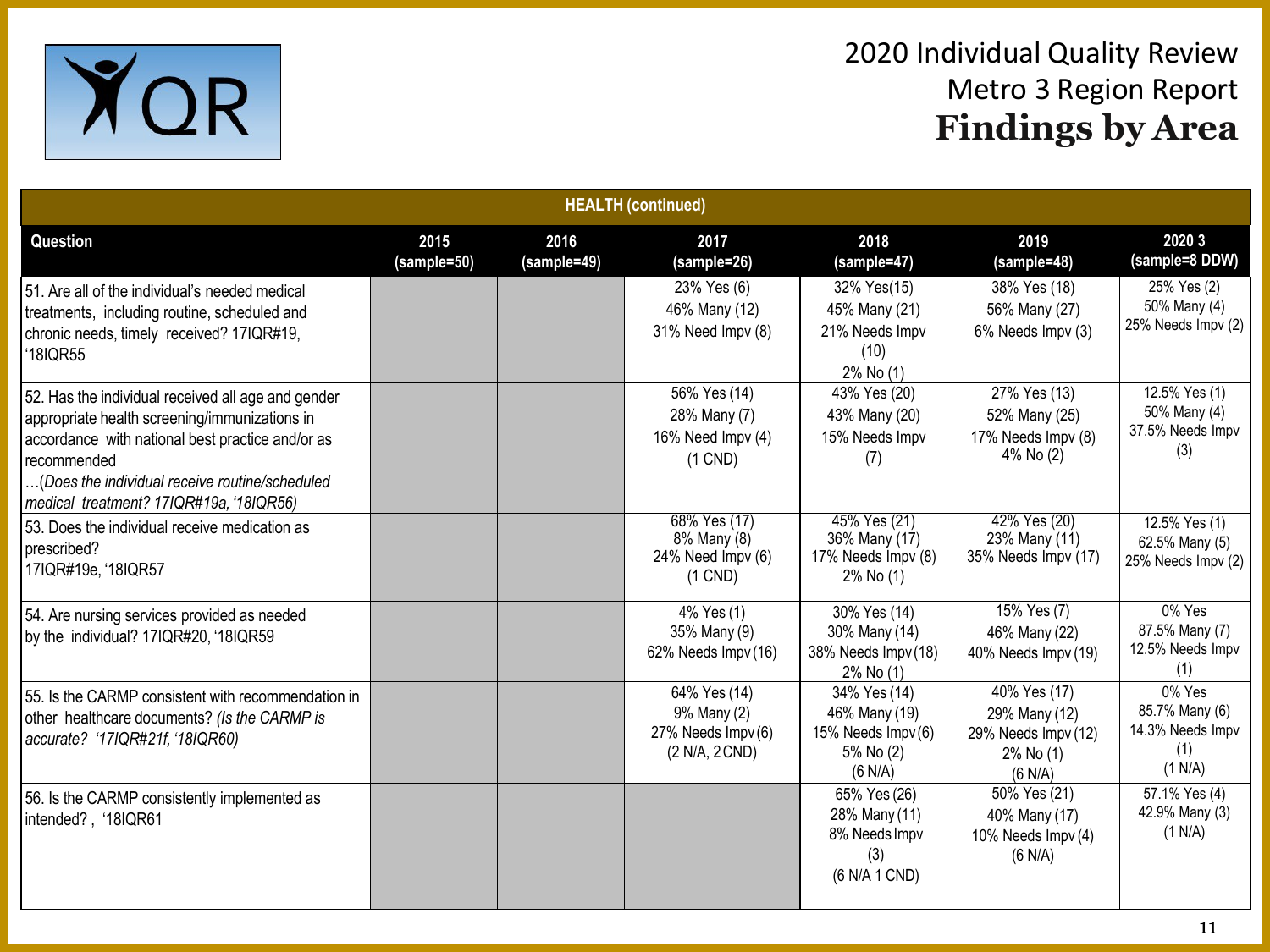

| <b>HEALTH</b> (continued)                                                                                |                                                                     |                                 |                     |                                                                 |                                                                    |                                                   |  |  |
|----------------------------------------------------------------------------------------------------------|---------------------------------------------------------------------|---------------------------------|---------------------|-----------------------------------------------------------------|--------------------------------------------------------------------|---------------------------------------------------|--|--|
| Question                                                                                                 | 2015<br>(sample=50)                                                 | 2016<br>(sample=49)             | 2017<br>(sample=26) | 2018<br>(sample=47)                                             | 2019<br>(sample=48)                                                | 2020 3<br>(sample=8 DDW)                          |  |  |
| 57. Are the person's health supports/needs<br>being adequately addressed? CPRQ56;<br>'17IQR#19, '18IQR62 | 14% Yes(7)<br>82% Partial (40)<br>4% No (2)<br>1 person not scored) | 12% Yes (6)<br>88% Partial (43) |                     | 6% Yes (3)<br>45% Many (21)<br>47% Needs Impv (22)<br>2% No (1) | 13% Yes (6)<br>81% Many (39)<br>6% Needs Impv (3)                  | 12.5% Yes (1)<br>87.5% Many (7)<br>(1 N/A)        |  |  |
| 57a. Are assessment recommendations<br>followed up on in a timely way?                                   |                                                                     |                                 |                     |                                                                 | 46% Yes (22)<br>48% Many (23)<br>6% Needs Impv (3)                 | 25% Yes (2)<br>50% Many (4)<br>25% Needs Impv (2) |  |  |
| 57b. Were needed<br>equipment/communication devices<br>delivered timely?                                 |                                                                     |                                 |                     |                                                                 | 66% Yes (27)<br>22% Many (9)<br>12% Needs Impv (5)<br>(7 N/A)      | 100% Yes (4)<br>(4 N/A)                           |  |  |
| 57c. Were medical specialist appointments<br>attended timely?                                            |                                                                     |                                 |                     |                                                                 | 56% Yes (27)<br>33% Many (16)<br>6% Needs Impv (3)<br>4% No (2)    | 25% Yes (2)<br>75% Many (6)                       |  |  |
| 57d. Were changes in personal condition, if any,<br>responded to timely?                                 |                                                                     |                                 |                     |                                                                 | 71% Yes (30)<br>26% Many (11)<br>2% Needs Impv (1)<br>(6 N/A)      | 87.5% Yes (7)<br>12.5% Many (1)                   |  |  |
| 57e. Were Health Care Plans available,<br>accurate and consistently implemented?                         |                                                                     |                                 |                     |                                                                 | 26% Yes (12)<br>39% Many (18)<br>35% Needs Impv<br>(16)<br>(2 N/A) | 12.5% Yes (1)<br>87.5% Many (7)                   |  |  |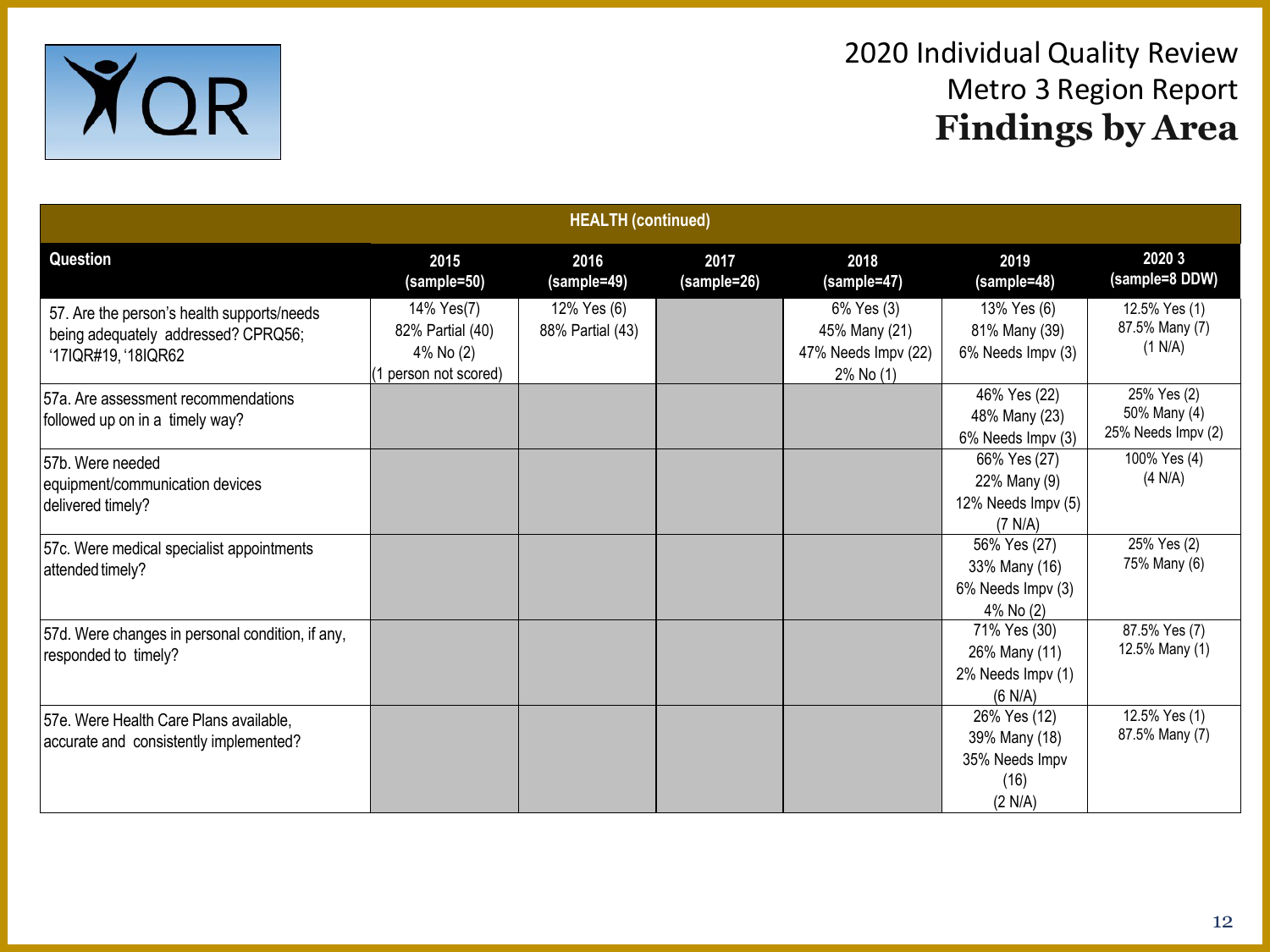

| <b>ASSESSMENTS</b>                                                                                          |                                                                  |                                               |                                                    |                                                                       |                                                                 |                                                       |  |  |
|-------------------------------------------------------------------------------------------------------------|------------------------------------------------------------------|-----------------------------------------------|----------------------------------------------------|-----------------------------------------------------------------------|-----------------------------------------------------------------|-------------------------------------------------------|--|--|
| Question                                                                                                    | 2015<br>(sample=50)                                              | 2016<br>(sample=49)                           | 2017<br>(sample=26)                                | 2018<br>(sample=47)                                                   | 2019<br>(sample=48)                                             | 2020 3<br>(sample=8 DDW)                              |  |  |
| 58. Did the team arrange for and obtain the needed,<br>relevant assessments? CPRQ58; '17IQR#18,<br>'18IQR65 | 33% Yes (16)<br>67% Partial (33)<br>(1 not scored)               | 24% Yes (12)<br>76% Partial (37)              | 4% Yes (1)<br>65% Many (17)<br>31% Need Impv (8)   | 19% Yes (9)<br>64% Many (30)<br>15% Needs Impv (7)<br>2% No (1)       | 46% Yes (22)<br>52% Many (25)<br>2% Needs Impv (1)              | 37.5% Yes (3)<br>62.5% Many (5)                       |  |  |
| 59. Are the assessments adequate for<br>planning? CPRQ59; '17IQR#4f, '18IQR66                               | 22% Yes (11)<br>73% Partial (36)<br>4% No (2)<br>(1 not scored)  | 14% Yes (7)<br>86% Partial (42)               | 15% Yes (4)<br>54% Many (14)<br>31% Need Impv (8)  | 13% Yes (6)<br>49% Many (23)<br>36% Needs Impv<br>(17)<br>2% No (1)   | 8% Yes (4)<br>83% Many (40)<br>8% Needs Impv (4)                | 0% Yes<br>100% Many (8)                               |  |  |
| 59a. Were assessments provided timely?                                                                      |                                                                  |                                               |                                                    |                                                                       | 10% Yes (5)<br>73% Many (35)<br>17% Needs Impv (8)              | 12.5% Yes (1)<br>87.5% Many (7)                       |  |  |
| 59b. Did assessments contain accurate information?                                                          |                                                                  |                                               |                                                    |                                                                       | 27% Yes (13)<br>63% Many (30)<br>10% Needs Impv (5)             | 25% Yes (2)<br>75% Many (6)                           |  |  |
| 59c. Did assessments contain information<br>accurate to guide planning?                                     |                                                                  |                                               |                                                    |                                                                       | 10% Yes (5)<br>69% Many (33)<br>19% Needs Impv (9)<br>2% No (1) | 0% Yes<br>75% Many (6)<br>25% Needs Impv (2)          |  |  |
| 59d. Did assessments contain recommendations?                                                               |                                                                  |                                               |                                                    |                                                                       | 44% Yes (21)<br>50% Many (24)<br>4% Needs Impv (2)<br>2% No (1) | $25%$ Yes $(2)$<br>75% Many (6)                       |  |  |
| 60. Were the recommendations from assessments<br>used in planning? CPRQ60; '17IQR#5, '18IQR67               | 22% Yes (11)<br>65% Partial (32)<br>12% No (6)<br>(1 not scored) | 20% Yes (10)<br>78% Partial (38)<br>2% No (1) | 19% Yes (5)<br>38% Many (10)<br>42% Need Impv (11) | 28% Yes (13)<br>32% Many (15)<br>26% Needs Impv<br>(12)<br>15% No (7) | 35% Yes (17)<br>48% Many (23)<br>15% Need Impv (7)<br>2% No (1) | 37.5% Yes (3)<br>50% Many (4)<br>12.5% Needs Impv (1) |  |  |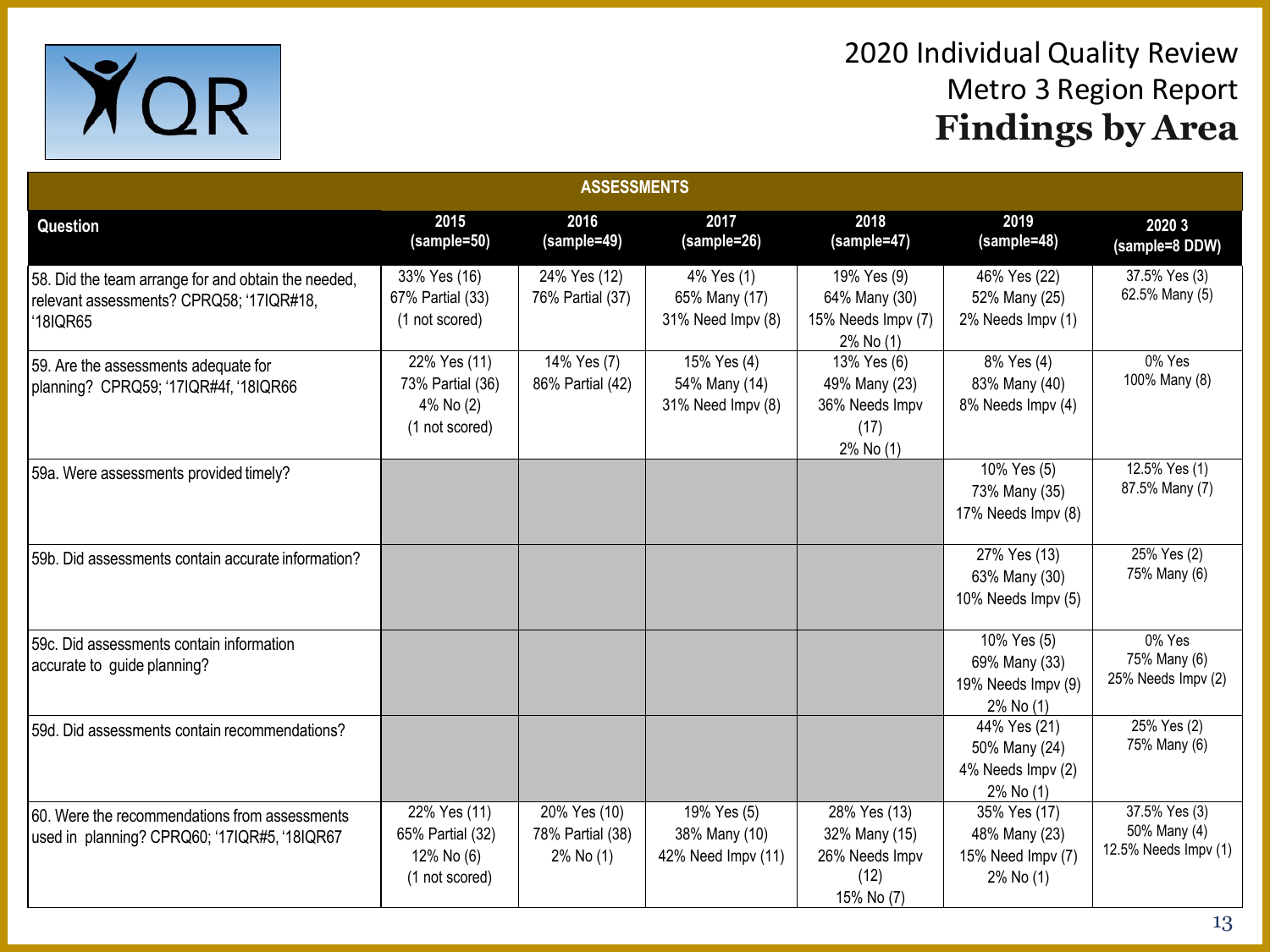

| ADEQUACY OF PLANNING AND ADEQUACY OF SERVICES                                                                                                                                                                                                          |                                                                              |                                                            |                                                                               |                                                                              |                                                                              |                                                       |  |  |
|--------------------------------------------------------------------------------------------------------------------------------------------------------------------------------------------------------------------------------------------------------|------------------------------------------------------------------------------|------------------------------------------------------------|-------------------------------------------------------------------------------|------------------------------------------------------------------------------|------------------------------------------------------------------------------|-------------------------------------------------------|--|--|
| Question                                                                                                                                                                                                                                               | 2015<br>(sample=50)                                                          | 2016<br>(sample=49)                                        | 2017<br>(sample=26)                                                           | 2018<br>(sample=47)                                                          | 2019<br>(sample=48)                                                          | 2020 3<br>(sample=8 DDW)                              |  |  |
| 61. For medical, clinical or health related rec's, has a DCF<br>been completed if the individual and/or their<br>guardian/health care decision maker have decided not to<br>follow all or part of an order, rec, or suggestion?<br>'17IQR#5c, '18IQR68 |                                                                              |                                                            | 14% Yes(2)<br>21% Many (3)<br>36% Needs Impv (5)<br>29% No (4)<br>(6 N/A)     | 45% Yes (13)<br>10% Many (3)<br>7% Needs Impv (2)<br>38% No (11)<br>(18 N/A) | 45% Yes (15)<br>21% Many (7)<br>21% Needs Impv (7)<br>12% No (4)<br>(15 N/A) | 20% Yes (1)<br>40% Many (2)<br>40% No (2)<br>(3 N/A)  |  |  |
| 62. Is there a document called an Individual Service Plan<br>(ISP) that was developed within the past year? CPRQ61;<br>'17IQR#9, '18IQR69                                                                                                              | 100% Yes (49)<br>(1 not scored)                                              | 100% Yes (49)                                              | 88% Yes (23)<br>12% Many (3)                                                  | 100% Yes (47)                                                                | 100% Yes (48)                                                                | 100% Yes (8)                                          |  |  |
| 63. Was the ISP developed by an appropriately<br>constituted IDT? CPRQ62; '17IQR#3, '18IQR70                                                                                                                                                           | 59% Yes (29)<br>41% Partial (20)<br>(1 not scored)                           | 55% Yes (27)<br>45% Partial (22)                           | 38% Yes (10)<br>38% Many (10)<br>23% Need Impv<br>(6)                         | 43% Yes (20)<br>47% Many (22)<br>11% Needs Impv (5)                          | 58% Yes (28)<br>40% Many (19)<br>2% No (1)                                   | 62.5% Yes (5)<br>37.5% Many (3)                       |  |  |
| 64. For any team members not physically present at the IDT<br>meeting, is there evidence of their participation in the<br>development of the ISP? CPRQ63; '17IQR#3d, '18IQR71                                                                          | 45% Yes (17)<br>37% Partial (14)<br>18% No (7)<br>(11 N/A)<br>(1 not scored) | 34% Yes (12)<br>49% Partial (17)<br>17% No (6)<br>(14 N/A) | 57% Yes (12)<br>14% Many (3)<br>19% Need Impv<br>(4)<br>10% No (2)<br>(5 N/A) | 55% Yes (22)<br>18% Many (7)<br>13% Needs Impv (5)<br>15% No (6)<br>(7 N/A)  | 55% Yes (18)<br>27% Many (9)<br>9% Needs Impv (3)<br>9% No (3)<br>(15 N//A)  | 100% Yes (4)<br>(4 N/A)                               |  |  |
| 65. Does my ISP contain current and accurate<br>information? '17IQR#6, '18IQR72                                                                                                                                                                        |                                                                              |                                                            | 15% Yes (4)<br>38% Many (10)<br>46% Need Impv<br>(12)                         | 23% Yes (11)<br>38% Many (18)<br>38% Needs Impv<br>(18)                      | 17% Yes (8)<br>58% Many (28)<br>23% Needs Impv (11)<br>2% No (1)             | 37.5% Yes (3)<br>37.5% Many (3)<br>25% Needs Impv (2) |  |  |
| 66. Does the long term vision show expectations for<br>growth and skill building? CPRQ64; '17IQR#7b,<br>'18IQR73                                                                                                                                       | 47% Yes (23)<br>45% Partial (22)<br>8% No (4)<br>(1 not scored)              | 49% Yes (24)<br>51% Partial (25)                           | 46% Yes (12)<br>19% Many (5)<br>35% Need Impv<br>(9)                          | 40% Yes (19)<br>32% Many (15)<br>23% Needs Impv<br>(11)<br>4% No (2)         | 69% Yes (33)<br>19% Many (9)<br>10% Needs Impv (5)<br>2% No (1)              | 62.5% Yes (5)<br>25% Many (2)<br>12.5% Needs Impv (1) |  |  |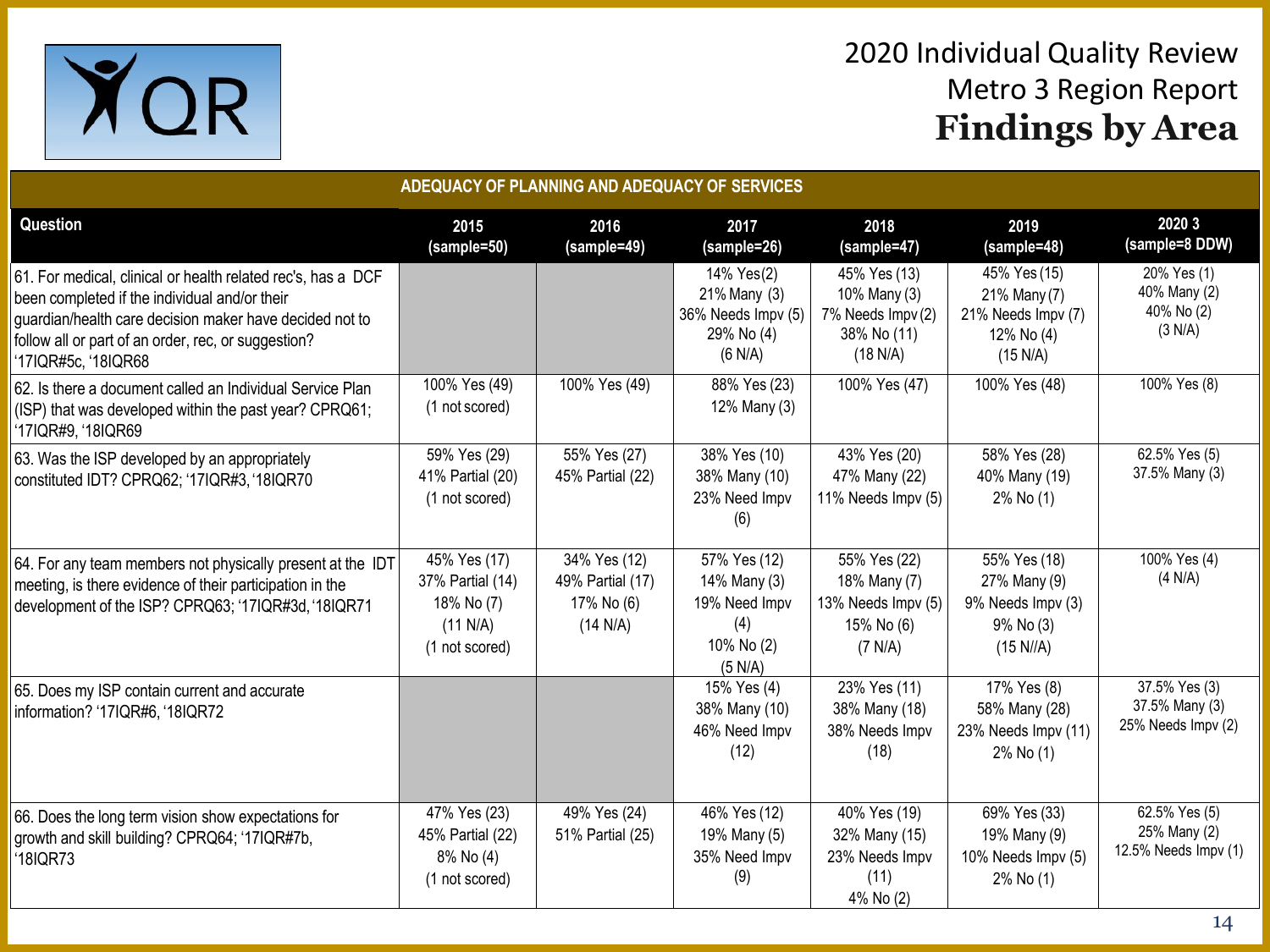

| ADEQUACY OF PLANNING AND ADEQUACY OF SERVICES (continued)                                                                                                            |                                                    |                                               |                                                                                  |                                                                              |                                                                                |                                                                                 |  |  |  |  |
|----------------------------------------------------------------------------------------------------------------------------------------------------------------------|----------------------------------------------------|-----------------------------------------------|----------------------------------------------------------------------------------|------------------------------------------------------------------------------|--------------------------------------------------------------------------------|---------------------------------------------------------------------------------|--|--|--|--|
| Question                                                                                                                                                             | 2015<br>(sample=50)                                | 2016<br>(sample=49)                           | 2017<br>(sample=26)                                                              | 2018<br>(sample=47)                                                          | 2019<br>(sample=48)                                                            | 2020 3<br>(sample=8 DDW)                                                        |  |  |  |  |
| 67. Does the ISP give adequate guidance to<br>achieving the person's long-term vision?<br>CPRQ65; '17IQR#7c, '18IQR74                                                | 49% Yes (24)<br>51% Partial (25)<br>(1 not scored) | 47% Yes (23)<br>49% Partial (24)<br>4% No (2) | 31% Yes (8)<br>23% Many (6)<br>46% Need Impv (12)                                | 51% Yes (24)<br>19% Many (9)<br>19% Need Impv (9)<br>11% No (5)              | 69% Yes (33)<br>21% Many (10)<br>10% Needs Impv (5)                            | 37.5% Yes (3)<br>25% Many (2)<br>25% Needs Impv (2)<br>12.5% No (1)             |  |  |  |  |
| 68. Is measurable data kept which verifies the<br>consistent implementation of each of the action<br>steps? '17IQR#12a, '18IQR75                                     |                                                    |                                               | 12% Yes (3)<br>35% Many (9)<br>46% Need Impv (12)<br>8% No (2)                   | 17% Yes (8)<br>26% Many (12)<br>38% Needs Impv (18)<br>19% No (9)            | 17% Yes (8)<br>33% Many (16)<br>40% Needs Impv (19)<br>10% No (5)              | 37.5% Yes (3)<br>37.5% Many (3)<br>25% Needs Impv (2)                           |  |  |  |  |
| 69. Does the data kept identify what the person<br>determination<br>does so<br>a a<br>regarding<br>progress/lack of progress can be<br>made?<br>'17IQR#12b, '18IQR76 |                                                    |                                               | 4% Yes (1)<br>8% Many (2)<br>65% Need Impv (17)<br>23% No (6)                    | 11% Yes (5)<br>21% Many (10)<br>28% Needs Impv (13)<br>40% No (19)           | 23% Yes (11)<br>27% Many (13)<br>31% Needs Impv (15)<br>19% No (9)             | 12.5% Yes (1)<br>50% Many (4)<br>25% Needs Impv (2)<br>12.5% No (1)             |  |  |  |  |
| 70. Is each action step in the ISP<br>implemented at a frequency that enables<br>the person to learn new skills? '17IQR#12c,<br>'18IQR77                             |                                                    |                                               | 8% Yes (2)<br>15% Many (4)<br>65% Need Impv (17)<br>12% No (3)                   | 6% Yes (3)<br>28% Many (13)<br>43% Needs Impv (20)<br>23% No (11)            | 25% Yes (12)<br>19% Many (9)<br>33% Needs Impv (16)<br>23% No (11)             | 12.5% Yes (1)<br>37.5% Many (3)<br>50% Needs Impv (4)                           |  |  |  |  |
| 71. If the person is not successful in achieving<br>actions steps, has the team tried to determine<br>why, and change their approach if needed?<br>18IQR78           |                                                    |                                               | 21% Yes (5)<br>8% Many (2)<br>63% Need Impv (15)<br>8% No (2)<br>(1 N/A, 1 CND)  | 41% Yes (15)<br>8% Many (3)<br>22% Needs Impv (8)<br>30% No (11)<br>(10 N/A) | 31% Yes (11)<br>19% Many (7)<br>19% Needs Impv (7)<br>31% No (11)<br>(12 N/A)  | 14.3% Yes (1)<br>28.6% Needs Impv (2)<br>57.1% No (4)<br>(1 N/A)                |  |  |  |  |
| 72. If the person achieves action steps, does<br>the team move to the next in the progression<br>of steps or develops a new one? '17IQR#12c,<br>18IQR79              |                                                    |                                               | 26% Yes (6)<br>4% Many (1)<br>48% Need Impv (11)<br>22% No (5)<br>(2 N/A, 1 CND) | 12% Yes (5)<br>12% Many (5)<br>24% Needs Impv (10)<br>51% No (21)<br>(6 N/A) | 26% Yes (10)<br>26% Many (10)<br>18% Needs Impv (7)<br>29% No (11)<br>(10 N/A) | 60% Yes (3)<br>20% Many (1)<br>20% Needs Impv (1)<br>(3 N/A)<br>15 <sub>1</sub> |  |  |  |  |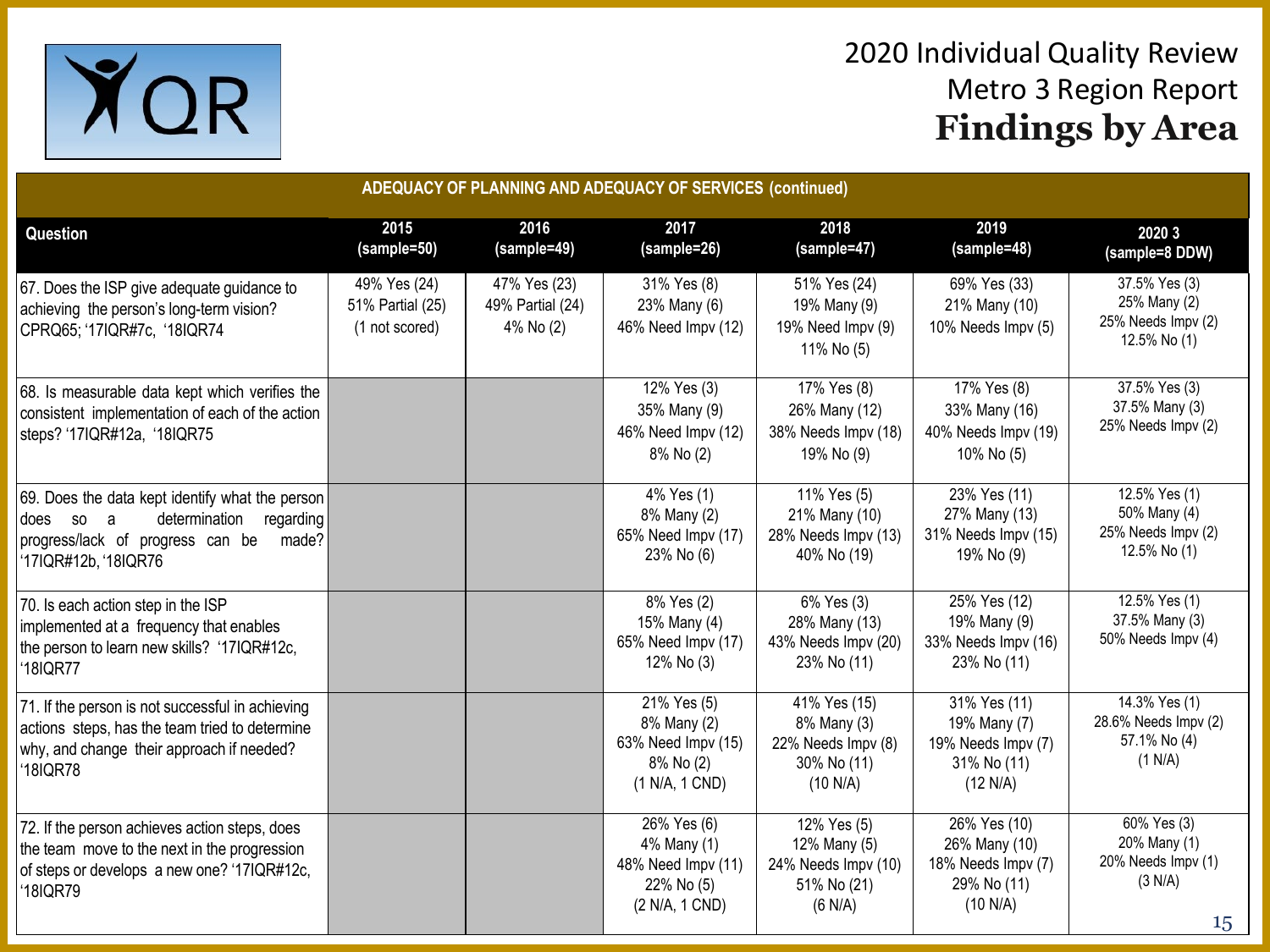

| ADEQUACY OF PLANNING AND ADEQUACY OF SERVICES (continued)                                                                                                                                                                                                                                                           |                                                                 |                                                          |                                                                   |                                                                        |                                                                       |                                                                         |  |  |
|---------------------------------------------------------------------------------------------------------------------------------------------------------------------------------------------------------------------------------------------------------------------------------------------------------------------|-----------------------------------------------------------------|----------------------------------------------------------|-------------------------------------------------------------------|------------------------------------------------------------------------|-----------------------------------------------------------------------|-------------------------------------------------------------------------|--|--|
| Question                                                                                                                                                                                                                                                                                                            | 2015<br>(sample=50)                                             | 2016<br>(sample=49)                                      | 2017<br>(sample=26)                                               | 2018<br>(sample=47)                                                    | 2019<br>(sample=48)                                                   | 2020 3<br>(sample=8 DDW)                                                |  |  |
| 73. Has the person made measurable progress on<br>actions steps during this past year?'17IQR#13b,<br>'18IQR80                                                                                                                                                                                                       |                                                                 |                                                          | 0% Yes<br>23% Many (6)<br>62% Need Impv (16)<br>15% No (4)        | 6% Yes (3)<br>21% Many (10)<br>36% Needs Impv (17)<br>36% No (17)      | 17% Yes (8)<br>23% Many (11)<br>31% Needs Impv (15)<br>29% No (14)    | 0% Yes<br>37.5% Many (3)<br>62.5% Needs Impv (5)                        |  |  |
| 74. Do the outcomes in the ISP include criteria by<br>which the team can determine when the outcome(s)<br>have been achieved? CPRQ67; '17IQR#7e,<br>'18IQR81                                                                                                                                                        | 35% Yes (17)<br>59% Partial (29)<br>6% No (3)<br>(1 not scored) | 22% Yes (11)<br>55% Partial (27)<br>22% No (11)          | 31% Yes (8)<br>8% Many (2)<br>50% Need Impv<br>(13)<br>12% No (3) | 23% Yes (11)<br>19% Many (9)<br>32% Needs Impv<br>(15)<br>26% No (12)  | 52% Yes (25)<br>17% Many (8)<br>17% Needs Impv (8)<br>15% No (7)      | 50% Yes (4)<br>37.5% Many (3)<br>12.5% Needs Impv (1)                   |  |  |
| 75. Are the ISP outcomes related to achieving the<br>person's long-term vision? CPRQ68; '17IQR#7d,<br>'18IQR82                                                                                                                                                                                                      | 76% Yes (37)<br>20% Partial (10)<br>4% No (2)<br>(1 not scored) | 57% Yes (28)<br>41% Partial (20)<br>2% No (1)            | 42% Yes (11)<br>12% Many (3)<br>46% Need Impv<br>(12)             | 74% Yes (35)<br>13% Many (6)<br>11% Needs Impv<br>(5)<br>2% No (1)     | 77% Yes (37)<br>13% Many (6)<br>4% Needs Impv (2)<br>6% No (3)        | 62.5% Yes (5)<br>37.5% Many (3)                                         |  |  |
| 76. Do the ISP outcomes and related action plans<br>and teaching strategies address the person's<br>major needs as identified in the Personal<br>Challenges and Obstacles That Need to be<br>Addressed In Order to Achieve the Desired<br>Outcomes section of the ISP/Action plans?"<br>CPRQ69; '17IQR#7g, '18IQR83 | 43% Yes (21)<br>57% Partial (28)<br>(1 not scored)              | 49% Yes (24)<br>45% Partial (22)<br>6% No (3)            | 35% Yes (9)<br>19% Many (5)<br>46% Need Impv<br>(12)              | 53% Yes (25)<br>23% Many (11)<br>21% Needs Impv<br>(10)<br>2% No (1)   | 58% Yes (28)<br>31% Many (15)<br>6% Needs Impv (3)<br>4% No (2)       | 62.5% Yes (5)<br>12.5% Many (1)<br>25% Needs Impv (2)                   |  |  |
| 77. Are the Teaching and Support Strategies<br>sufficient to ensure consistent implementation of the<br>services planned? CPRQ71; '17IQR#7i, '18IQR84                                                                                                                                                               | 78% Yes (38)<br>18% Partial (9)<br>4% No (2)<br>(1 not scored)  | 57% Yes (27)<br>40% Partial (19)<br>2% No (1)<br>(2 N/A) | 15% Yes (4)<br>23% Many (6)<br>54% Need Impv<br>(14)<br>8% No (2) | 19% Yes (9)<br>26% Many (12)<br>40% Needs Impv<br>(19)<br>15% No (7)   | 27% Yes (13)<br>35% Many (17)<br>27% Needs Impv<br>(13)<br>10% No (5) | 37.5% Yes (3)<br>37.5% Many (3)<br>12.5% Needs Impv (1)<br>12.5% No (1) |  |  |
| 78. Are the recommendations and/or<br>objectives/strategies of ancillary providers<br>integrated into the ISP? CPRQ72; '17IQR#7m,<br>'18IQR85                                                                                                                                                                       | 88% Yes (43)<br>12% Partial (6)<br>(1 not scored)               | 86% Yes (42)<br>14% Partial (7)                          | 15% Yes (4)<br>19% Many (5)<br>58% Need Impv<br>(15)<br>8% No (2) | 26% Yes (12)<br>21% Many (10)<br>32% Needs Impv<br>(15)<br>21% No (10) | 38% Yes (18)<br>29% Many (14)<br>17% Needs Impv (8)<br>17% No (8)     | 37.5% Yes (3)<br>37.5% Many (3)<br>25% Needs Impv (2)<br>16             |  |  |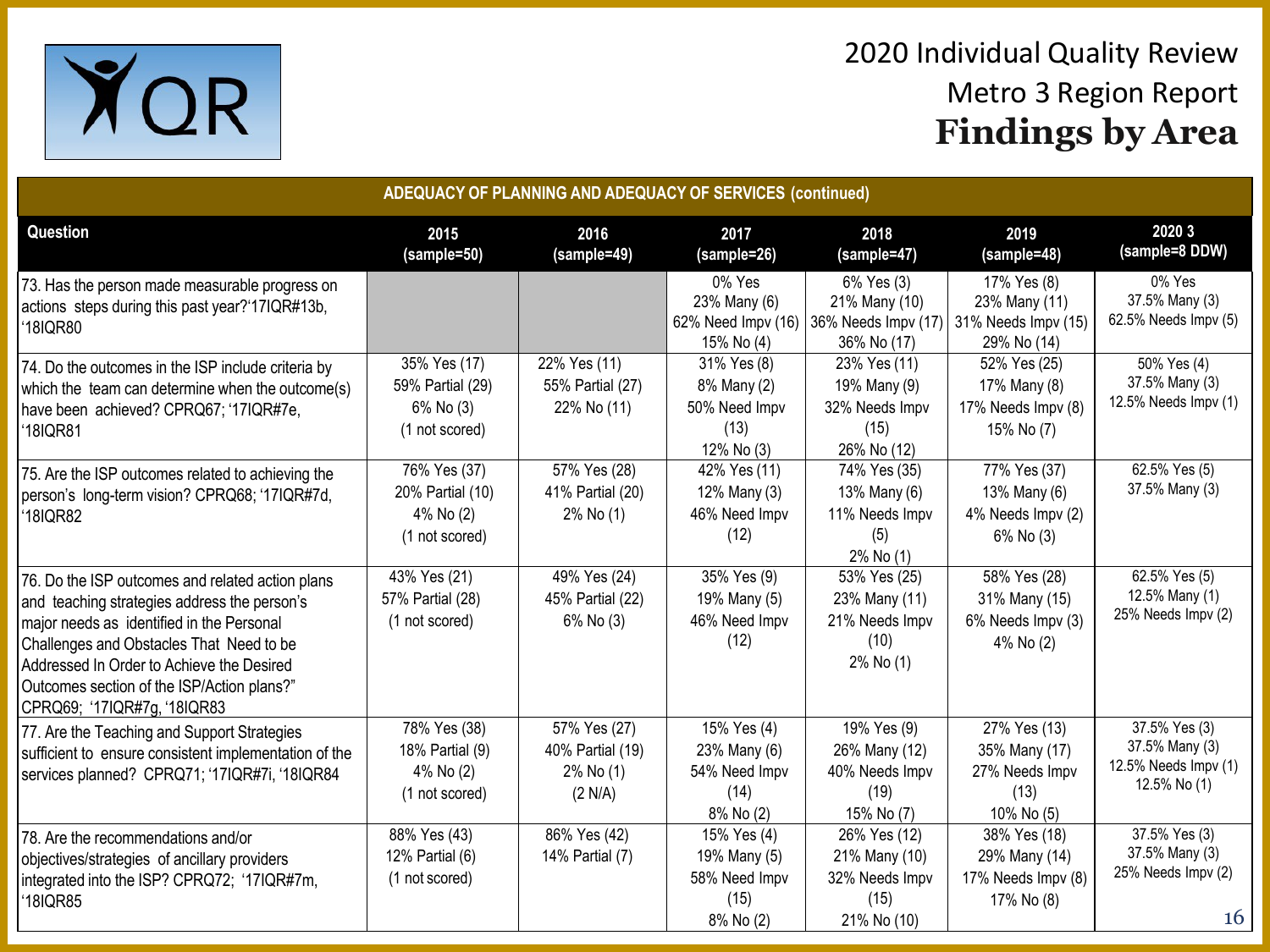

| ADEQUACY OF PLANNING AND ADEQUACY OF SERVICES (continued)                                                                                                                                                         |                                                                           |                                                             |                                                                  |                                                                       |                                                                            |                                                       |  |  |
|-------------------------------------------------------------------------------------------------------------------------------------------------------------------------------------------------------------------|---------------------------------------------------------------------------|-------------------------------------------------------------|------------------------------------------------------------------|-----------------------------------------------------------------------|----------------------------------------------------------------------------|-------------------------------------------------------|--|--|
| Question                                                                                                                                                                                                          | 2015<br>(sample=50)                                                       | 2016<br>(sample=49)                                         | 2017<br>(sample=26)                                              | 2018<br>(sample=47)                                                   | 2019<br>(sample=48)                                                        | 2020 3<br>(sample=8 DDW)                              |  |  |
| 79. Has the person made measurable progress in therapy<br>this year? '17IQR#13a, '18IQR86                                                                                                                         |                                                                           |                                                             | 8% Yes (2)<br>23% Many (6)<br>65% Need Impv<br>(17)<br>4% No (1) | 23% Yes (11)<br>23% Many (11)<br>34% Needs Impv<br>(16)<br>19% No (9) | 15% Yes (7)<br>36% Many (17)<br>43% Need Impv (20)<br>6% No (3)<br>(1 N/A) | 12.5% Yes (1)<br>75% Many (6)<br>12.5% Needs Impv (1) |  |  |
| 80. If needed, does the ISP contain a specific Medical<br>Emergency Response Plan (MERP)? CPRQ73b<br>'17IQR#20c, '18IQR87                                                                                         | 78% Yes (38)<br>18% Partial (9)<br>4% No (2)<br>(1 not scored)            | 57% Yes (27)<br>40% Partial<br>(19)<br>2% No (1)<br>(2 N/A) | 38% Yes (10)<br>31% Many (8)<br>31% Need Impv<br>(8)             | 55% Yes (26)<br>26% Many (12)<br>17% Needs Impv<br>(8)<br>2% No (1)   | 46% Yes (22)<br>35% Many (17)<br>17% Needs Impv (8)<br>2% No (1)           | 75% Yes (6)<br>25% Many (2)                           |  |  |
| 81. Does the ISP contain information regarding primary<br>health (medical) care? CPRQ74, '18IQR88                                                                                                                 | 88% Yes (43)<br>12% Partial (6)<br>(1 not scored)                         | 86% Yes (42)<br>14% Partial (7)                             |                                                                  | 87% Yes (41)<br>11% Many (5)<br>2% No (1)                             | 88% Yes (42)<br>8% Many (4)<br>4% Needs Impv (2)                           | 75% Yes (6)<br>25% Many (2)                           |  |  |
| 81a. Does the ISP face sheet contain contact information for<br>the PCP? CPRQ74a, '18IQR88a                                                                                                                       | 98% Yes (48)<br>2% No (1)<br>(1 not scored)                               | 94% Yes (46)<br>6% Partial (3)                              |                                                                  | 94% Yes (44)<br>6% Many (3)                                           | 96% Yes (46)<br>4% Many (2)                                                | $100\%$ Yes $(8)$                                     |  |  |
| 81b. Is the Healthcare coordinator's name and contact<br>information listed in the ISP? CPRQ74b, '18IQR88b                                                                                                        | 90% Yes(44)<br>6% Partial (3)<br>4% No (2)<br>(1 not scored)              | 86% Yes (42)<br>12% Partial (6)<br>2% No (1)                |                                                                  | 96% Yes (45)<br>2% Many (1)<br>2% Needs Impv (1)                      | 92% Yes (44)<br>4% Many (2)<br>4% No (2)                                   | 75% Yes (6)<br>12.5% Many (1)<br>12.5% No (1)         |  |  |
| 82. Does the ISP reflect how the person will obtain<br>prescribed medications? CPRQ76, '18IQR89                                                                                                                   | 92% Yes(45)<br>8% Partial (4)<br>(1 not scored)                           | 90% Yes (44)<br>8% Partial (4)<br>2% No (1)                 |                                                                  | 89% Yes (42)<br>9% Many (4)<br>2% No (1)                              | 79% Yes (38)<br>13% Many (6)<br>8% No (4)                                  | 87.5% Yes (7)<br>12.5% Many (1)                       |  |  |
| 83. Based on the evidence, is adequate transportation<br>available for the person? (Does the ISP reflect how the<br>person will get to work/day activities, shopping, and social<br>activities? CPRQ75, '18IQR90) | 85% Yes (11)<br>8% Partial (1)<br>8% No (1)<br>(36 N/A)<br>(1 not scored) | 86% Yes (12)<br>14% Partial (2)<br>(35 N/A)                 |                                                                  | 66% Yes (31)<br>21% Many (10)<br>4% Needs Impv (2)<br>9% No (4)       | 88% Yes (42)<br>10% Many (5)<br>2% Needs Impv (1)                          | 100% Yes (8)                                          |  |  |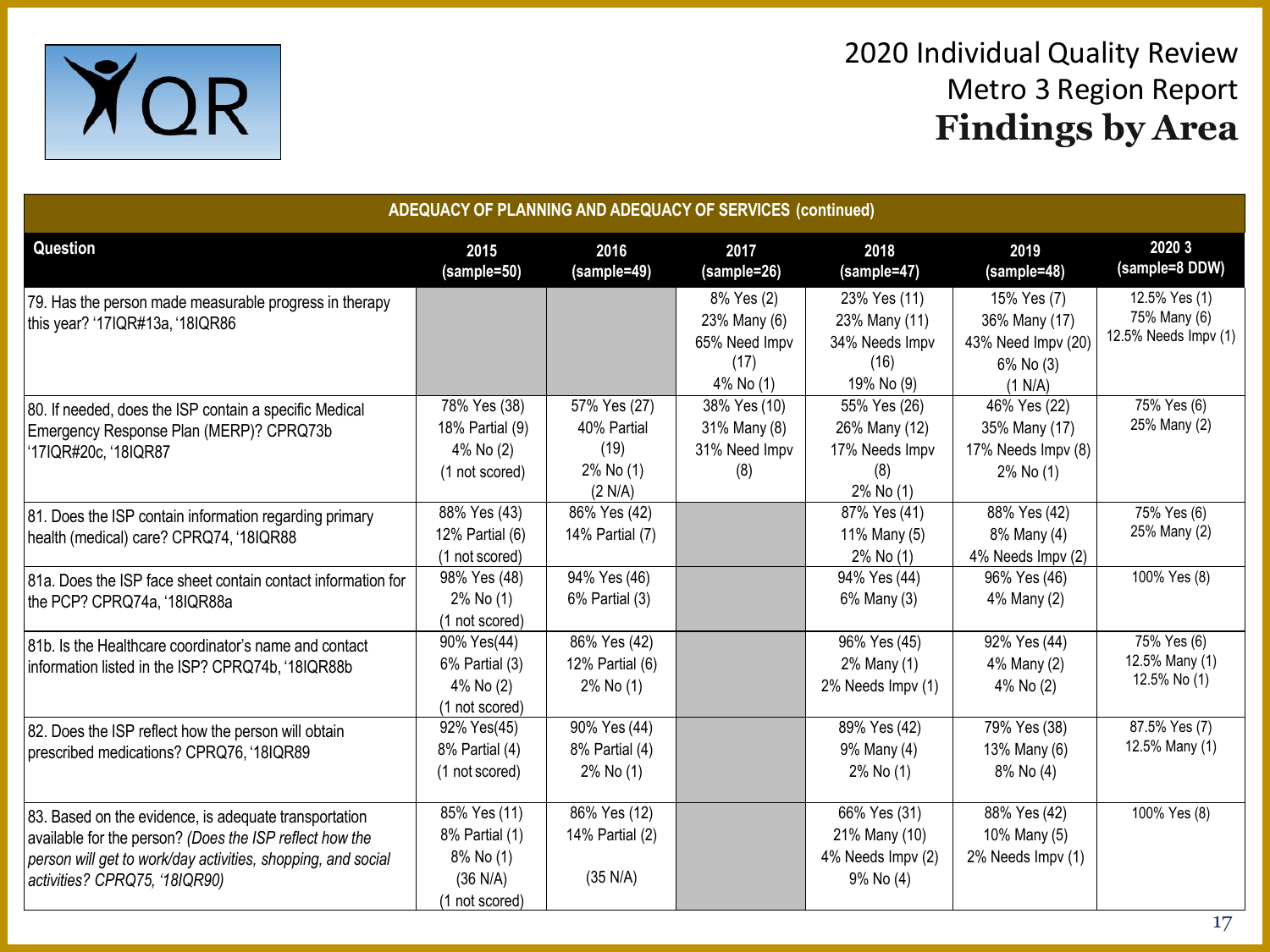

| ADEQUACY OF PLANNING AND ADEQUACY OF SERVICES (continued)                                                                                                                |                                                                                          |                                                                        |                                                                             |                                                                            |                                                                                           |                                                                                                                |  |  |
|--------------------------------------------------------------------------------------------------------------------------------------------------------------------------|------------------------------------------------------------------------------------------|------------------------------------------------------------------------|-----------------------------------------------------------------------------|----------------------------------------------------------------------------|-------------------------------------------------------------------------------------------|----------------------------------------------------------------------------------------------------------------|--|--|
| <b>Question</b>                                                                                                                                                          | 2015<br>(sample=50)                                                                      | 2016<br>(sample=49)                                                    | 2017<br>(sample=26)                                                         | 2018<br>(sample=47)                                                        | 2019<br>(sample=48)                                                                       | 2020 3<br>(sample=8 DDW)                                                                                       |  |  |
| 84. Does the ISP contain a list of adaptive<br>equipment needed and who will provide it?<br>CPRQ77; '17IQR#25a, '18IQR91<br>85. Overall, is the ISP adequate to meet the | 39% Yes (18)<br>57% Partial (26)<br>4% No (2)<br>(3 N/A)<br>(1 not scored)<br>8% Yes (4) | 50% Yes (22)<br>45% Partial (20)<br>5% No (2)<br>(5 N/A)<br>6% Yes (3) | 27% Yes (7)<br>27% Many (7)<br>42% Need Impv<br>(11)<br>4% No (1)<br>0% Yes | 34% Yes (16)<br>43% Many (20)<br>13% Needs Impv (6)<br>4% No (2)<br>0% Yes | 40% Yes (17)<br>44% Many (19)<br>12% Needs Impv (5)<br>5% No (2)<br>(5 N/A)<br>2% Yes (1) | 42.9% Yes (3)<br>14.3% Many (1)<br>14.3% Needs Impv (1)<br>28.5% No (2)<br>(1 N/A)<br>0% Yes<br>87.5% Many (7) |  |  |
| person's needs? CPRQ78; '17IQR#7,<br>18IQR92                                                                                                                             | 92% Partial (45)<br>(1 not scored)                                                       | 94% Partial (46)                                                       | 27% Many (7)<br>73% Need Impv (19)                                          | 55% Many (26)<br>45% Needs Impv (21)                                       | 65% Many (31)<br>33% Needs Impv<br>(16)                                                   | 12.5% Needs Impv (1)                                                                                           |  |  |
| 86. Is the ISP being implemented? (If<br>85 is "3") CPRQ79 '17IQR#12,<br>'18IQR93                                                                                        | 25% Yes (1)<br>75% Partial (3)<br>(45 N/A)<br>(1 not scored)                             | 67% Yes (2)<br>33% Partial (1)<br>(46 N/A)                             | 0% Yes<br>19% Many (5)<br>77% Need Impv (20)<br>4% No (1)                   | 0% Yes<br>(47 N/A)                                                         | 100% Yes (1)<br>(47 N/A)                                                                  | $0\%$ Yes<br>100% Many (2)<br>(6 N/A)                                                                          |  |  |
| 87a. Is the ISP being implemented? (If 85 is<br>"0", "1", or "2") CPRQ80a '17IQR#12,<br>18IQR94a                                                                         | 31% Yes (14)<br>69% Partial (31)<br>(4 N/A)<br>(1 not scored)                            | 26% Yes (12)<br>74% Partial (34)<br>(3 N/A)                            | 0% Yes<br>19% Many (5)<br>77% Need Impv (20)<br>4% No (1)                   | 9% Yes (4)<br>45% Many (21)<br>43% Needs Impv (20)<br>4% No (2)            | 4% Yes (2)<br>55% Many (26)<br>36% Needs Impv<br>(17)<br>4% No (2)<br>(1 N/A)             | $0\%$ Yes<br>37.5% Many (3)<br>62.5% Needs Impv (5)                                                            |  |  |
| 87b. Are current services adequate to meet the<br>person's needs? CPRQ80b '17IQR#11,<br>18IQR94b                                                                         | 29% Yes (13)<br>71% Partial (32)<br>(4 N/A)<br>(1 not scored)                            | 20% Yes (9)<br>80% Partial (37)<br>(3 N/A)                             | 4% Yes (1)<br>54% Many (14)<br>42% Need Impv (11)                           | 23% Yes (11)<br>47% Many (22)<br>30% Needs Impv (14)                       | 47% Yes (22)<br>34% Many (16)<br>19% Needs Impv (9)<br>(1 N/A)                            | $0%$ Yes<br>37.5% Many (3)<br>62.5% Needs Impv (5)                                                             |  |  |
| 88. Was the direct service staff trained on the<br>implementation of this person's ISP? CPRQ81,<br>18IQR95                                                               | 80% Yes(39)<br>20% Partial (10)<br>(1 not scored)                                        | 86% Yes (42)<br>14% Partial (7)                                        |                                                                             | 74% Yes (35)<br>23% Many (11)<br>2% Needs Impv (1)                         | 54% Yes (26)<br>38% Many (18)<br>6% Needs Impv (3)<br>2% No (1)                           | 37.5% Yes (3)<br>50% Many (4)<br>12.5% No (1)                                                                  |  |  |
| 89. Were the direct service staff able to<br>describe their responsibilities in providing<br>daily care/supports to the person? CPRQ82,<br>'18IQR96                      | 63% Yes (31)<br>37% Partial (18)<br>(1 not scored)                                       | 86% Yes (42)<br>14% Partial (7)                                        |                                                                             | 72% Yes (34)<br>26% Many (12)<br>2% Needs Impv (1)                         | 65% Yes (31)<br>33% Many (16)<br>2% Needs Impv (1)                                        | 37.5% Yes (3)<br>62.5% Many (5)<br>18                                                                          |  |  |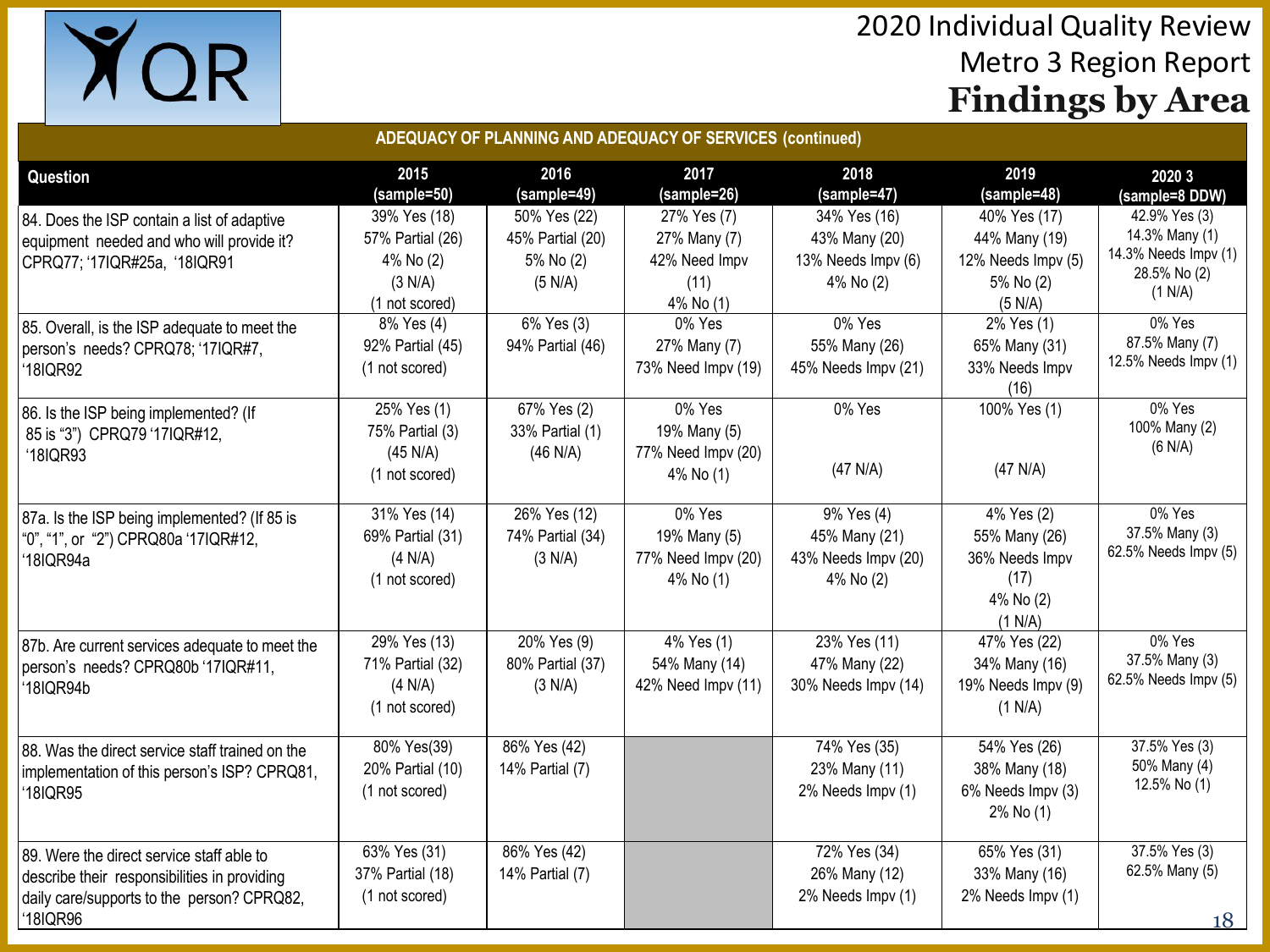

| <b>EXPECTATIONS FOR GROWTH, QUALITY OF LIFE, SATISFACTION</b>                                                                                            |                                                                              |                                                  |                                                              |                                                                          |                                                                                |                                              |  |
|----------------------------------------------------------------------------------------------------------------------------------------------------------|------------------------------------------------------------------------------|--------------------------------------------------|--------------------------------------------------------------|--------------------------------------------------------------------------|--------------------------------------------------------------------------------|----------------------------------------------|--|
| <b>Question</b>                                                                                                                                          | 2015<br>(sample=50)                                                          | 2016<br>(sample=49)                              | 2017<br>(sample=26)                                          | 2018<br>(sample=47)                                                      | 2019<br>(sample=48)                                                            | 2020 3<br>(sample=8 DDW)                     |  |
| 90. Based on all of the evidence, has the<br>person achieved progress in the past year?<br>CPRQ84; '17IQR#13, '18IQR98                                   | 47% Yes (23)<br>51% Partial (25)<br>2% No (1)<br>(1 not scored)              | 41% Yes (20)<br>59% Partial (29)                 | 0% Yes<br>35% Many (39)<br>65% Need Impv<br>(17)             | 15% Yes (7)<br>51% Many (24)<br>28% Needs Impv<br>(13)<br>$6\%$ No $(3)$ | 17% Yes (8)<br>44% Many (21)<br>38% Needs Impv<br>(18)<br>2% No (1)            | 0% Yes<br>75% Many (6)<br>25% Needs Impv (2) |  |
| 91. Overall, does the IDT have an appropriate<br>expectation of growth for this person? CPRQ85;<br>'17IQR#8d, '18IQR99                                   | 41% Yes (20)<br>59% Partial (29)<br>(1 not scored)                           | 57% Yes (28)<br>43% Partial (21)                 | 69% Yes (18)<br>15% Many (4)<br>15% Need $Impv(4)$           | 49% Yes (23)<br>45% Many (21)<br>6% Needs Impv (3)                       | 54% Yes (26)<br>42% Many (20)<br>4% Needs Impv (2)                             | 87.5% Yes (7)<br>12.5% Many (1)              |  |
| 92. Was the person provided the assistance and<br>support needed to participate meaningfully in<br>the planning process? CPRQ86; '17IQR#1b,<br>'18IQR100 | 81% Yes (39)<br>19% Partial (9)<br>$(1$ CND)<br>(1 not scored)               | 78% Yes (38)<br>18% Partial (9)<br>4% No (2)     | 65% Yes (17)<br>27% Many (7)<br>8% Need Impv (2)             | 62% Yes (29)<br>26% Many (12)<br>6% Needs Impv (3)<br>6% No (3)          | 75% Yes (36)<br>23% Many (11)<br>2% No (1)                                     | 75% Yes (6)<br>25% Many (2)                  |  |
| 93. Is the person offered a range of<br>opportunities for participation in each life<br>area? CPRQ87, '18IQR101                                          | 76% Yes (35)<br>22% Partial (10)<br>2% No (1)<br>$(3$ CND)<br>(1 not scored) | 76% Yes (31)<br>24% Partial (10)<br>$(8$ CND $)$ |                                                              | 62% Yes (29)<br>23% Many (11)<br>9% Needs Impv (4)<br>6% No (3)          | 73% Yes (35)<br>19% Many (9)<br>8% Needs Impv (4)                              | 87.5% Yes (7)<br>12.5% Many (1)              |  |
| 94. Does the person have the opportunity to<br>make informed choices? CPRQ88; '17IQR#30,<br>18IQR102                                                     | 71% Yes(12)<br>29% Partial (5)<br>$(32$ CND)<br>(1 not scored)               | 50% Yes (3)<br>50% Partial (3)<br>$(43$ CND)     | 46% Yes (12)<br>35% Many (9)<br>19% Need Impv (5)            | 76% Yes (13)<br>18% Many (3)<br>6% No (1)<br>(30 CND)                    | 61% Yes (17)<br>32% Many (9)<br>7% Needs Impv (2)<br>(20 CND)                  | 87.5% Yes (7)<br>12.5% Many (1)              |  |
| 94a. About where and with whom to<br>live? CPRQ89; '17IQR#23c,<br>'18IQR102a                                                                             | 73% Yes (8)<br>18% Partial (2)<br>$9\%$ No (1)<br>(38 CND)<br>(1 not scored) | 75% Yes (3)<br>25% Partial (1)<br>(45 CND)       | 33% Yes (1)<br>33% Need Impv (1)<br>33% No (1)<br>$(23$ CND) | 78% Yes (7)<br>22% No (2)<br>(38 CND)                                    | 74% Yes (14)<br>11% Many (2)<br>11% Needs Impv<br>(2)<br>5% No (1)<br>(29 CND) | 87.5% Yes (7)<br>12.5% Many (1)              |  |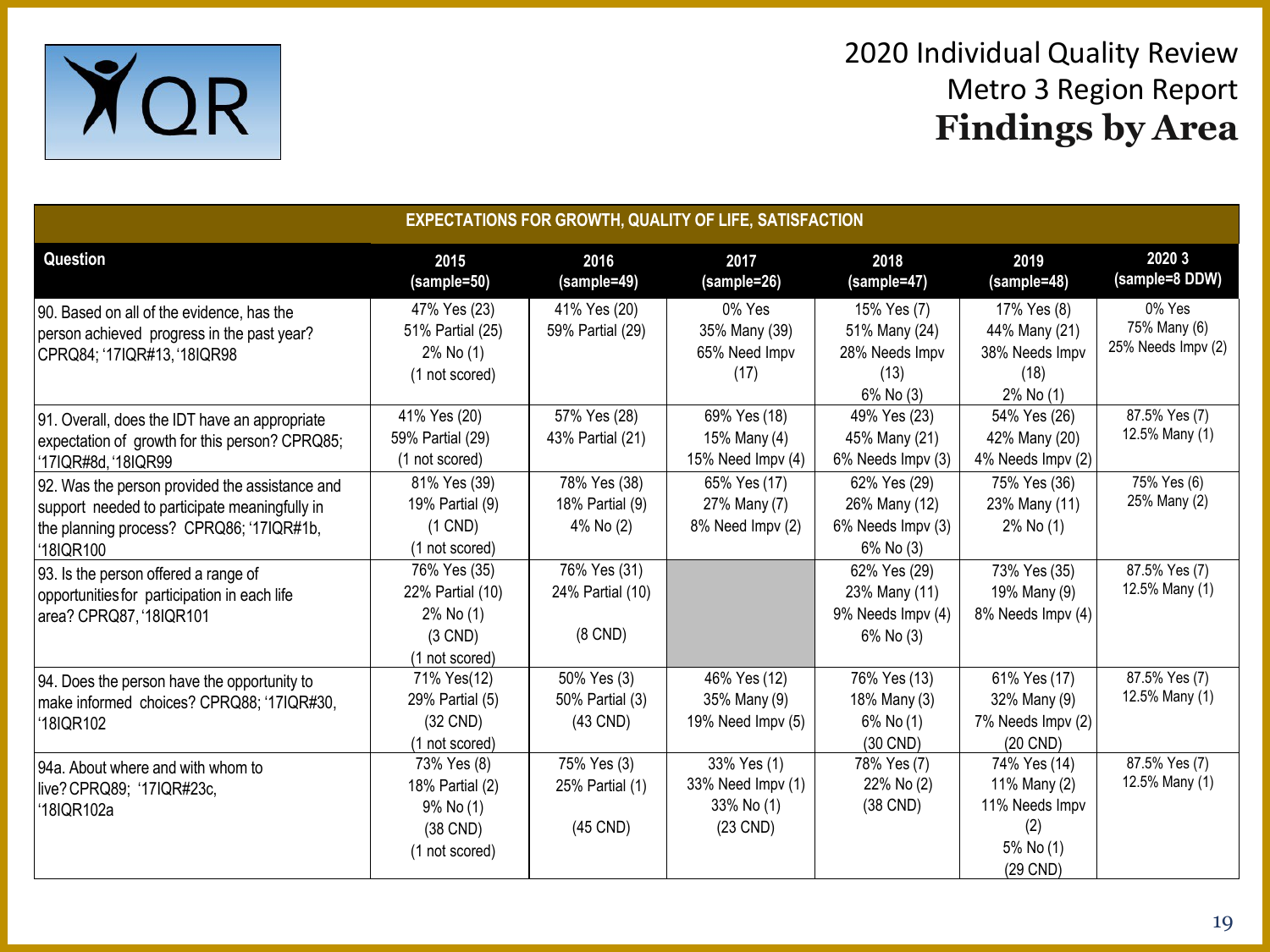

| <b>EXPECTATIONS FOR GROWTH, QUALITY OF LIFE, SATISFACTION (continued)</b>                                                                                                                 |                                                                               |                                                          |                                                    |                                                                             |                                                                    |                                               |  |  |
|-------------------------------------------------------------------------------------------------------------------------------------------------------------------------------------------|-------------------------------------------------------------------------------|----------------------------------------------------------|----------------------------------------------------|-----------------------------------------------------------------------------|--------------------------------------------------------------------|-----------------------------------------------|--|--|
| <b>Question</b>                                                                                                                                                                           | 2015<br>(sample=50)                                                           | 2016<br>(sample=49)                                      | 2017<br>(sample=26)                                | 2018<br>(sample=47)                                                         | 2019<br>(sample=48)                                                | 2020 3<br>(sample=8 DDW)                      |  |  |
| 94b. About where and with whom to work/spend<br>his/her day? CPRQ90; '17IQR#23d, '18IQR102b                                                                                               | 82% Yes (14)<br>18% Partial (3)<br>(32 CND)<br>(1 not scored)                 | 33% Yes (1)<br>67% Partial (2)<br>(46 CND)               | 80% Yes (4)<br>20% Need Impv (1)<br>$(21$ CND)     | 71% Yes (15)<br>14% Many (3)<br>5% Needs Impv (1)<br>10% No (2)<br>(26 CND) | 88% Yes (21)<br>8% Many (2)<br>4% Needs Impv<br>(1)<br>(24 CND)    | 100% Yes (6)<br>$(2$ CND $)$                  |  |  |
| 94c. About where and with whom to<br>socialize/spend leisure time? CPRQ91,<br>'18IQR102c                                                                                                  | 84% Yes (16)<br>11% Partial (2)<br>5% No (1)<br>(30 CND)<br>(1 not scored)    | 100% Yes (3)<br>(46 CND)                                 |                                                    | 83% Yes (15)<br>11% Many (2)<br>6% Needs Impv (1)<br>(29 CND)               | 80% Yes (20)<br>8% Many (2)<br>12% Needs Impv<br>(3)<br>$(23$ CND) | 87.5% Yes (7)<br>12.5% Many (1)               |  |  |
| 95. Does the evidence support that providers do not<br>prevent the person from pursuing relationships?<br>CPRQ92; '17IQR#31f, '18IQR103 (and are<br>respecting the rights of this person) | 96% Yes (44)<br>4% Partial (2)<br>$(3$ CND)<br>(1 not scored)                 | 98% Yes (47)<br>2% Partial (1)<br>$(1$ CND)              | 94% Yes (16)<br>6% Need Impv (1)<br>(7 N/A, 2 CND) | 96% Yes (45)<br>2% Many (1)<br>2% Needs Impv (1)                            | 94% Yes (45)<br>6% Many (3)                                        | 100% Yes (8)                                  |  |  |
| 96. Overall, were all team members<br>interviewed trained or knowledgeable on how<br>to report abuse, neglect and exploitation? CPR<br>93*; '17IQR#35a, '18IQR105                         | 71% Yes (35)<br>29% Partial (14)<br>(1 not scored)                            | 55% Yes (27)<br>45% Partial (22)                         | 46% Yes (12)<br>27% Many (7)<br>27% Need Impv (7)  | 87% Yes (41)<br>13% Many (6)                                                | 83% Yes (40)<br>15% Many (7)<br>2% Needs Impv<br>(1)               | 37.5% Yes (3)<br>62.5% Many (5)               |  |  |
| 97. Does this person and/or guardian have<br>access to the complaint<br>processes/procedures? CPRQ94, '18IQR106                                                                           | 90% Yes (43)<br>7% Partial (3)<br>4% No (2)<br>$(1$ CND $)$<br>(1 not scored) | 91% Yes (43)<br>6% Partial (3)<br>2% No (1)<br>$(2$ CND) |                                                    | 89% Yes (42)<br>4% Many (2)<br>$6\%$ No $(3)$                               | 90% Yes (43)<br>4% Many (2)<br>4% Needs Impv<br>(2)<br>2% No (1)   | 75% Yes (6)<br>12.5% Many (1)<br>12.5% No (1) |  |  |
| 98. Does the individual have restrictions that should<br>be reviewed by a Human Rights Committee?<br>'17IQR#34h, '18IQR107                                                                |                                                                               |                                                          |                                                    | 72% Yes (34)<br>28% No (13)                                                 | 63% Yes (30)<br>38% No (18)                                        | 100% Yes (8)                                  |  |  |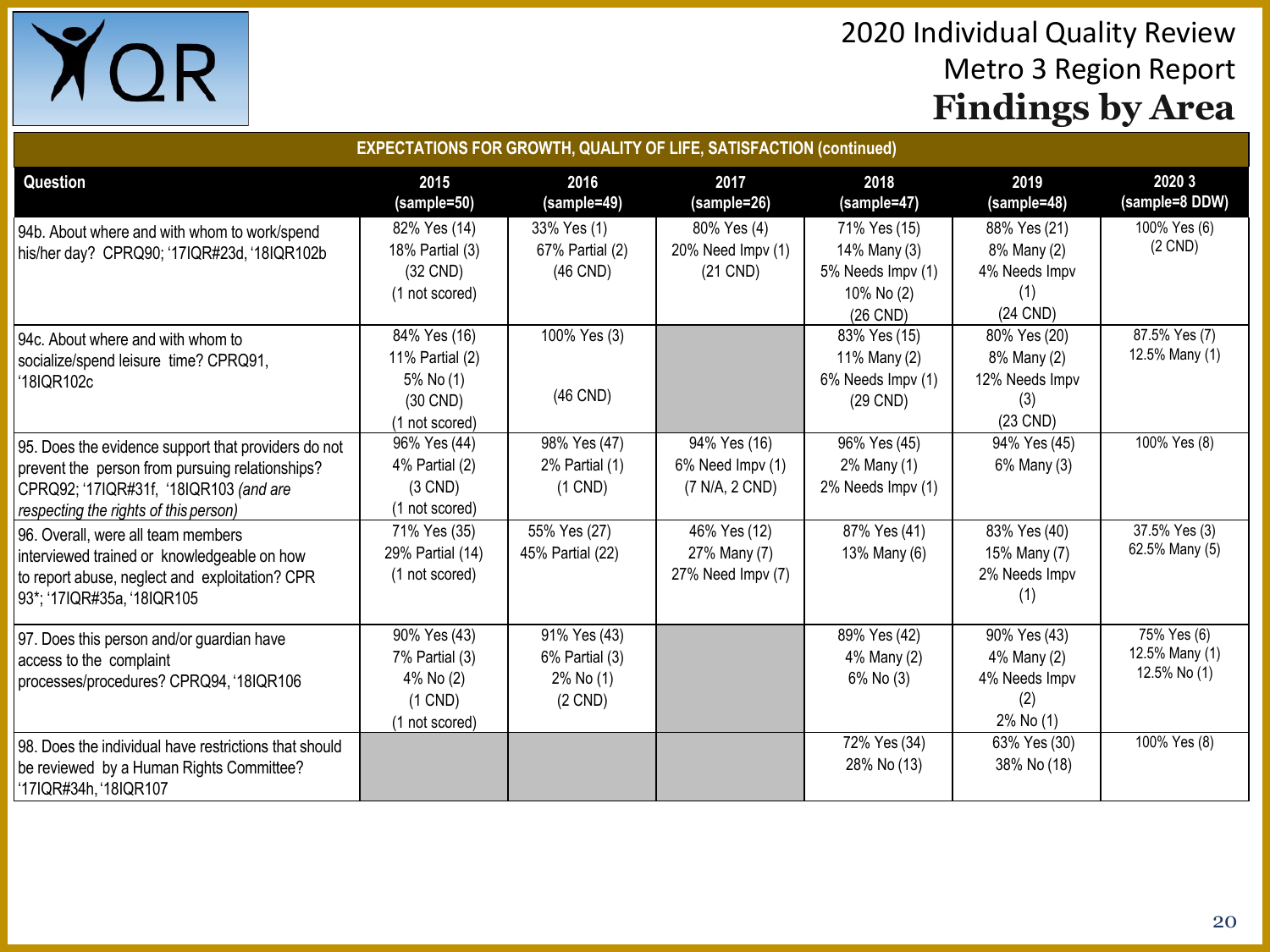

| <b>EXPECTATIONS FOR GROWTH, QUALITY OF LIFE, SATISFACTION (continued)</b>                                                                                                                                |                                                                                                               |                                                                    |                                                                       |                                                                              |                                                                                |                                                                        |  |  |
|----------------------------------------------------------------------------------------------------------------------------------------------------------------------------------------------------------|---------------------------------------------------------------------------------------------------------------|--------------------------------------------------------------------|-----------------------------------------------------------------------|------------------------------------------------------------------------------|--------------------------------------------------------------------------------|------------------------------------------------------------------------|--|--|
| Question                                                                                                                                                                                                 | 2015<br>(sample=50)                                                                                           | 2016<br>(sample=49)                                                | 2017<br>(sample=26)                                                   | 2018<br>(sample=47)                                                          | 2019<br>(sample=48)                                                            | 2020 3<br>(sample=8 DDW)                                               |  |  |
| 99. If there are restrictions that should be<br>reviewed by HRC, have the restrictions been<br>reviewed (quarterly) and approved (annually)<br>by the HRC? If no, describe why. '17IQR#34i,<br>'18IQR108 |                                                                                                               |                                                                    | 44% Yes (8)<br>28% Need Impv (5)<br>28% No (5)<br>(8 N/A)             | 50% Yes (17)<br>12% Many (4)<br>32% Needs Impv (11)<br>6% No (2)<br>(13 N/A) | 67% Yes (20)<br>10% Many (3)<br>7% Needs Impv (2)<br>17% No (5)<br>(18 N/A) 21 | $50\%$ Yes (4)<br>12.5% Many (1)<br>25% Needs Impv (2)<br>12.5% No (1) |  |  |
| 100. If there are restrictions that should be<br>reviewed by HRC, is a plan to enable the<br>individual to regain his/her rights and reduce or<br>eliminate these restrictions? '17IQR#34j,<br>'18IQR109 |                                                                                                               |                                                                    | 0% Yes ()<br>57% Need Impv (8)<br>43% No (6)<br>(12 N/A)              | 16% Yes (5)<br>13% Many (4)<br>3% Needs Impv (1)<br>69% No (22)<br>(15 N/A)  | 22% Yes (6)<br>15% Many (4)<br>11% Needs Impv (3)<br>52% No (14)<br>(21 N/A)   | $66.7\%$ Yes (4)<br>16.6% Many (1)<br>16.7% No (1)<br>(2 N/A)          |  |  |
| 101. Is the person protected from<br>abuse, neglect and exploitation?<br>'17IQR#35, '18IQR110                                                                                                            |                                                                                                               |                                                                    | 38% Yes (10)<br>42% Many (11)<br>19% Need<br>Impv(5)                  | 70% Yes (33)<br>19% Many (9)<br>4% Needs Impv (2)<br>6% No (3)               | 58% Yes (28)<br>19% Many (9)<br>19% Needs Impv (9)<br>4% No (2)                | $\sqrt{50\% \text{ Yes}}$ (4)<br>50% Many (4)                          |  |  |
| 102. Have all incidents of suspected<br>abuse, neglect and exploitation been<br>reported and investigated? '17IQR#35b,<br>'18IQR111                                                                      |                                                                                                               |                                                                    | 70% Yes (14)<br>5% Many (1)<br>25% Need<br>Impv(5)                    | 54% Yes (15)<br>18% Many (5)<br>21% Needs Impv (6)<br>7% No (2)<br>(19 N/A)  | 66% Yes (21)<br>16% Many (5)<br>16% Needs Impv (5)<br>3% No (1)<br>(16 N/A)    | 60% Yes (3)<br>20% Many (1)<br>20% No (1)<br>(3 N/A)                   |  |  |
| 103. Is the individual safe? '17IQR#24,<br>'18IQR112                                                                                                                                                     |                                                                                                               |                                                                    | 46% Yes (12)<br>46% Many (12)<br>8% Need Impv<br>(2)                  | 79% Yes (37)<br>13% Many (6)<br>9% Needs Impv (4)                            | 65% Yes (31)<br>19% Many (9)<br>15% Needs Impv (7)<br>2% No (1)                | 75% Yes (6)<br>25% Many (2)                                            |  |  |
| 104. What is the level of participation of the legal<br>guardian in this person's life and service<br>planning? CPRQ 97; '17IQR#15a, '18IQR113                                                           | 25% Active (12)<br>56% Moderate (27)<br>13% Limited (6)<br>6% None (3)<br>(1 N/A)<br>(1 person not<br>scored) | 33% Active (16)<br>56% Moderate (27)<br>10% Limited (5)<br>(1 N/A) | 54% Active (14)<br>23% Moderate (6)<br>19% Limited (5)<br>4% None (1) | 32% Active (15)<br>34% Moderate (16)<br>34% Limited (16)                     | 32% Active (15)<br>51% Moderate (24)<br>17% Limited (8)<br>(1 N/A)             | 50% Active (4)<br>37.5% Moderate (3)<br>12.5% Limited (1)<br>21        |  |  |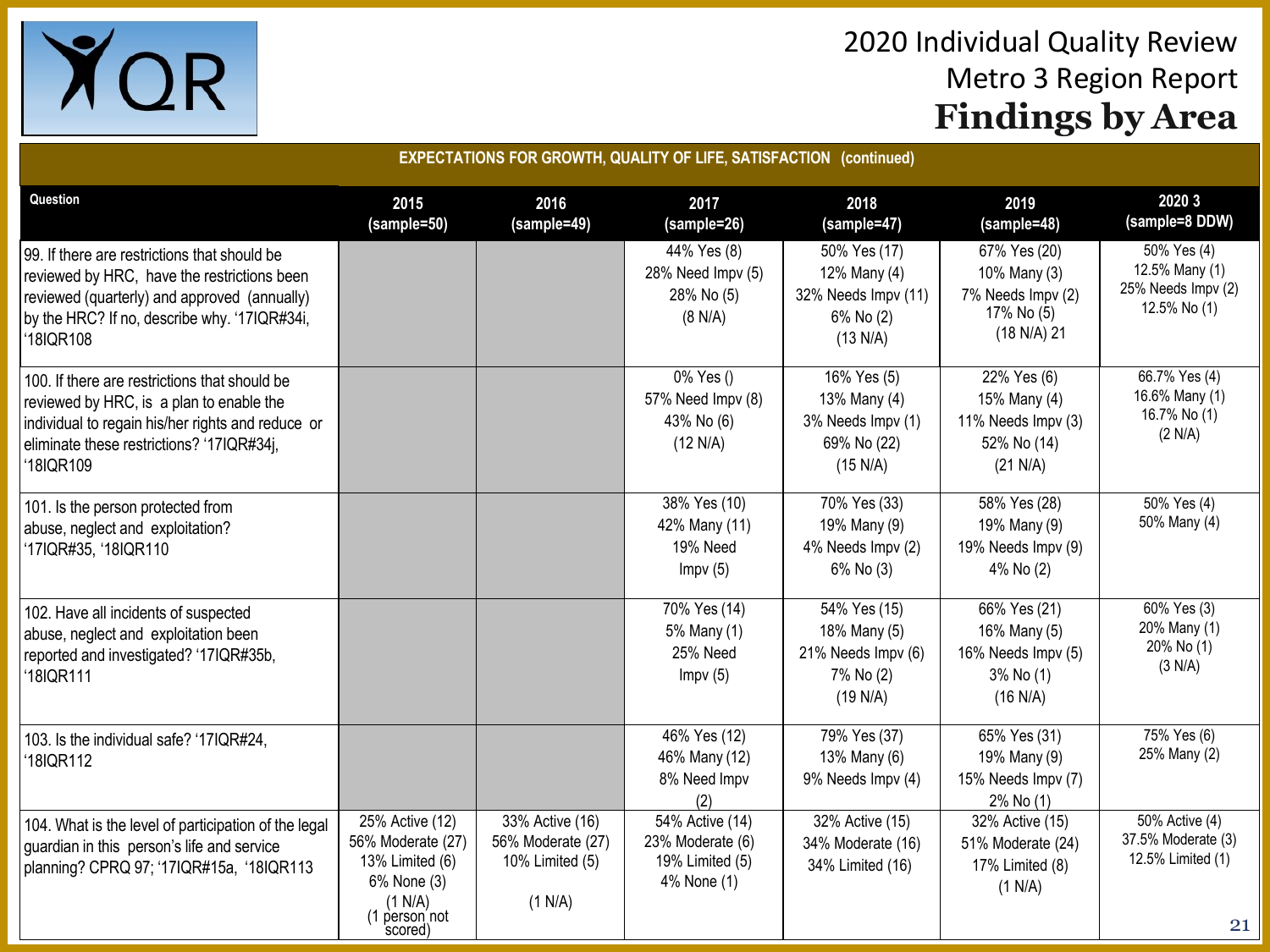

| <b>EXPECTATIONS FOR GROWTH, QUALITY OF LIFE, SATISFACTION (continued)</b>                                                                                     |                                                                           |                                                   |                                                                     |                                                               |                                                               |                                                       |  |
|---------------------------------------------------------------------------------------------------------------------------------------------------------------|---------------------------------------------------------------------------|---------------------------------------------------|---------------------------------------------------------------------|---------------------------------------------------------------|---------------------------------------------------------------|-------------------------------------------------------|--|
| Question                                                                                                                                                      | 2015<br>(sample=50)                                                       | 2016<br>(sample=49)                               | 2017<br>(sample=26)                                                 | 2018<br>(sample=47)                                           | 2019<br>(sample=48)                                           | 2020 3<br>(sample=8 DDW)                              |  |
| 105. If the person is retired, does he/she have<br>opportunities to engage in activities of interest<br>during the day? CPRQ 100; '17IQR#29b,<br>18IQR114     | 87% Yes (13)<br>7% Partial (1)<br>7% No (1)<br>(34 N/A)<br>(1 not scored) | 69% Yes (11)<br>31% Partial (5)<br>(33 N/A)       | 40% Yes (2)<br>40% Many (2)<br>20% No (1)<br>(21 N/A)               | 56% Yes (9)<br>25% Many (4)<br>19% Needs Impv (3)<br>(31 N/A) | 77% Yes (17)<br>14% Many (3)<br>9% Needs Impv (2)<br>(26 N/A) | 100% Yes (3)<br>(5 N/A)                               |  |
| 106. Does the person have daily<br>choices/appropriate autonomy over his/her<br>life? CPRQ101 '17IQR#30, '18IQR115                                            | 82% Yes (40)<br>14% Partial (7)<br>4% No (2)<br>(1 not scored)            | 80% Yes (39)<br>18% Partial (9)<br>2% No (1)      | $\sqrt{46\% \text{ Yes}}$ (12)<br>35% Many (9)<br>19% Need Impv (5) | 91% Yes (43)<br>4% Many (2)<br>4% Needs Impv (2)              | 88% Yes (42)<br>8% Many (4)<br>4% Needs Impv (2)              | 87.5% Yes (7)<br>12.5% Many (1)                       |  |
| 107. Have the person's cultural preferences<br>been accommodated? CPRQ102;<br>'17IQR#31e, '18IQR116                                                           | 96% Yes (46)<br>4% Partial (2)<br>$(1$ CND)<br>(1 not scored)             | 96% Yes (47)<br>4% Partial (2)                    | 83% Yes (20)<br>13% Many (3)<br>4% Need Impv (1)<br>(1 N/A, 1 CND)  | 94% Yes (44)<br>6% Many (3)                                   | 88% Yes (42)<br>13% Many (6)                                  | 87.5% Yes (7)<br>12.5% Many (1)                       |  |
| 108. Is the person treated with dignity and<br>respect? CPRQ103; '17IQR#34c,<br>'18IQR117                                                                     | 61% Yes (30)<br>39% Partial (19)<br>(1 not scored)                        | 35% Yes (17)<br>65% Partial (32)                  | 50% Yes (13)<br>31% Many (8)<br>19% Need Impv (5)                   | 36% Yes (17)<br>43% Many (20)<br>21% Needs Impv<br>(10)       | 44% Yes (21)<br>38% Many (18)<br>19% Needs Impv<br>(9)        | 25% Yes (2)<br>62.5% Many (5)<br>12.5% Needs Impv (1) |  |
| 109. Does the person have food and drink<br>available according to their specific nutritional<br>needs and recommendations? CPRQ108;<br>'17IQR#23e, '18IQR118 | 100% Yes (49)<br>(1 not scored)                                           | 100% Yes (49)                                     | 100% Yes (25)<br>$(1$ CND)                                          | 94% Yes (44)<br>4% Many (2)<br>2% Needs Impv (1)              | 95% Yes (42)<br>5% Many (2)<br>$(4$ CND)                      | 100% Yes (8)                                          |  |
| 110. Does the person have sufficient personal<br>money? CPRQ110 '17IQR#34f, '18IQR119                                                                         | 96% Yes (45)<br>4% Partial (2)<br>$(2$ CND)<br>(1 not scored)             | 92% Yes (45)<br>6% Partial (3)<br>2% No (1)       | 96% Yes (25)<br>4% Many (1)                                         | 98% Yes (46)<br>2% Many (1)                                   | 94% Yes (45)<br>4% Many (2)<br>2% Needs Impv (1)              | 100% Yes (8)                                          |  |
| 111. Does the person get along with their day<br>program/employment provider staff? CPRQ111,<br>'18IQR120                                                     | 100% Yes (33)<br>(1 N/A, 15 CND)<br>(1 not scored)                        | 95% Yes (19)<br>5% Partial (1)<br>(1 N/A, 28 CND) |                                                                     | 100% Yes (35)<br>(12 CND)                                     | 97% Yes (32)<br>3% Many (1)<br>(1 N/A, 14 CND)                | 100% Yes (7)<br>(1 N/A)                               |  |
| 112. Does the person get along with their<br>residential provider staff? CPRQ112,<br>18IQR121                                                                 | 100% Yes (33)<br>$(16$ CND)<br>(1 not scored)                             | 100% Yes (26)<br>(23 CND)                         |                                                                     | 100% Yes (40)<br>$(7$ CND)                                    | 97% Yes (36)<br>3% Many (1)<br>(11 CND)                       | 100% Yes (7)<br>(1 N/A)<br>22                         |  |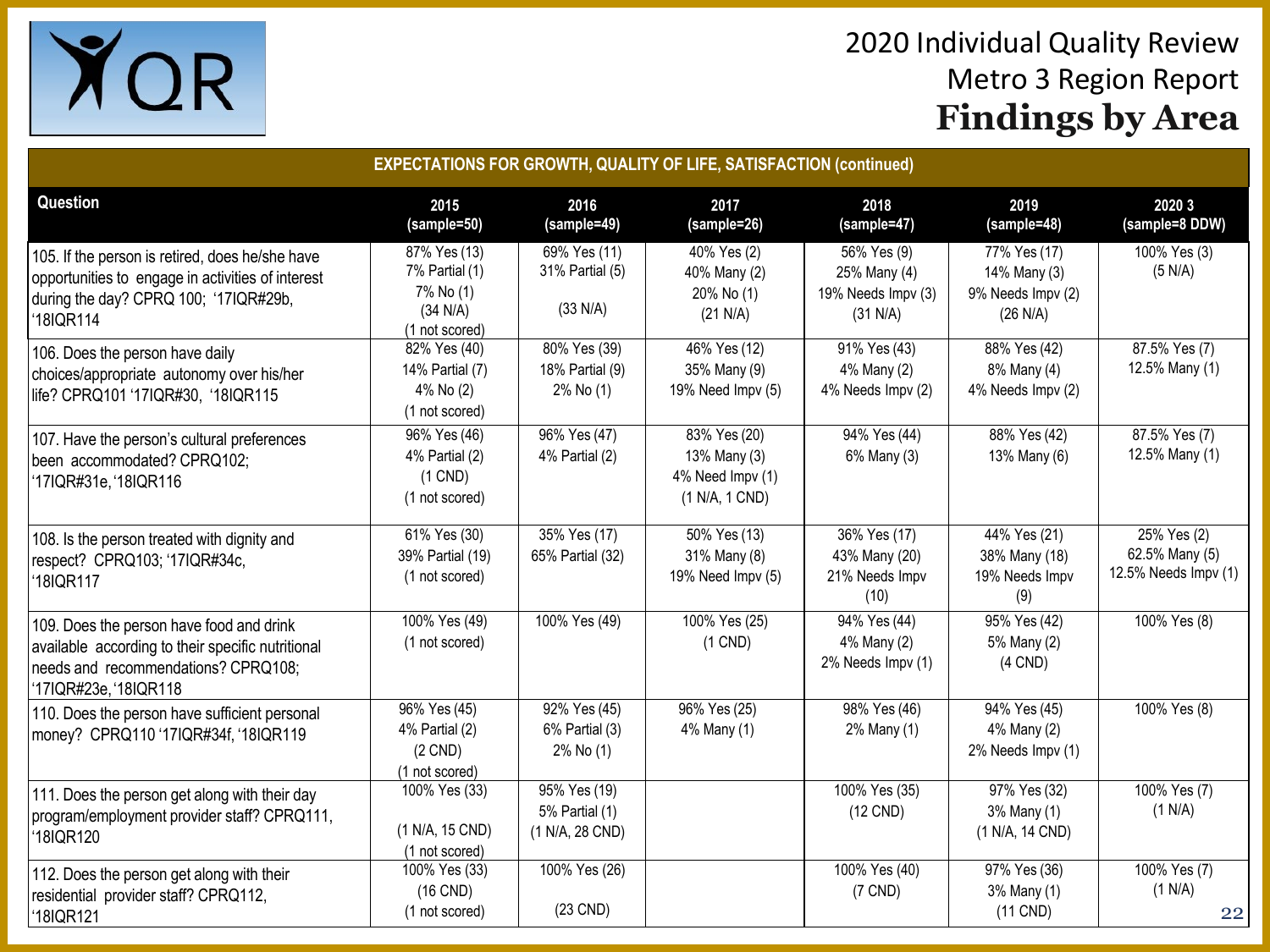

| <b>TEAM PROCESS</b>                                                                                                                                                                                                     |                                                                           |                                            |                                                                             |                                                                            |                                                                              |                                                       |  |  |
|-------------------------------------------------------------------------------------------------------------------------------------------------------------------------------------------------------------------------|---------------------------------------------------------------------------|--------------------------------------------|-----------------------------------------------------------------------------|----------------------------------------------------------------------------|------------------------------------------------------------------------------|-------------------------------------------------------|--|--|
| Question                                                                                                                                                                                                                | 2015<br>(sample=50)                                                       | 2016<br>(sample=49)                        | 2017<br>(sample=26)                                                         | 2018<br>(sample=47)                                                        | 2019<br>(sample=48)                                                          | 2020 3<br>(sample=8 DDW)                              |  |  |
| 113. Are the individual members of the IDT following<br>up on their responsibilities? CPRQ 114; '17IQR#10,<br>'18IQR122                                                                                                 | 37% Yes (18)<br>63% Partial (31)<br>(1 not scored)                        | 18% Yes (9)<br>82% Partial (40)            | 31% Yes (8)<br>58% Many (15)<br>12% Need Impv<br>(3)                        | 17% Yes (8)<br>53% Many (25)<br>30% Needs Impv<br>(14)                     | 25% Yes (12)<br>50% Many (24)<br>25% Needs Impv (12)                         | 0% Yes<br>75% Many (6)<br>25% Needs Impv (2)          |  |  |
| 114. If there is evidence of situations in which the team<br>failed to reach a consensus on the person's service<br>and support needs, has the team made efforts to build<br>consensus? CPRQ 115; '17IQR#17c, '18IQR123 | 50% Yes (6)<br>42% Partial (5)<br>8% No (1)<br>(37 N/A)<br>(1 not scored) | 71% Yes (5)<br>29% Partial (2)<br>(42 N/A) | 57% Yes (4)<br>43% Many (3)<br>(19 N/A)                                     | 89% Yes (8)<br>11% Many (1)<br>(38 N/A)                                    | 31% Yes (4)<br>46% Many (6)<br>15% Needs Impv (2)<br>8% No (1)<br>(35 N/A)   | (8 N/A)                                               |  |  |
| 115. Do records or facts exist to indicate that the team<br>convened meetings as needed due to changed<br>circumstances and/or needs? CPRQ 116; '17IQR#17d,<br>'18IQR124                                                | 70% Yes(32)<br>30% No (14)<br>(2 N/A, 1 CND)<br>(1 not scored)            | 62% Yes (28)<br>38% No (17)<br>(4 N/A)     | 75% Yes (15)<br>5% Many (1)<br>15% Need Impv<br>(3)<br>5% No (1)<br>(6 N/A) | 44% Yes (20)<br>38% Many (17)<br>9% Needs Impv (4)<br>9% No (4)<br>(2 N/A) | 43% Yes (18)<br>29% Many (12)<br>19% Needs Impv (8)<br>10% No (4)<br>(6 N/A) | 50% Yes (4)<br>50% Many (4)                           |  |  |
| 116. Is there adequate communication among team<br>members between meetings to ensure the person's<br>program can be/is being implemented? CPRQ117,<br>'18IQR125                                                        | 80% Yes(39)<br>20% Partial (10)<br>(1 not scored)                         | 88% Yes (43)<br>12% Partial (6)            |                                                                             | 85% Yes (40)<br>9% Many (4)<br>6% Needs Impv (3)                           | 75% Yes (36)<br>19% Many (9)<br>6% Needs Impv (3)                            | 12.5% Yes (1)<br>75% Many (6)<br>12.5% Needs Impv (1) |  |  |
| 117. Do you recommend Dispute Resolution for this<br>IDT? CPRQ118, '18IQR126                                                                                                                                            | 2% Yes (1)<br>98% No (48)<br>(1 not scored)                               | $\sqrt{4\%}$ Yes (2)<br>96% No (47)        |                                                                             | 2% Yes (1)<br>98% No (46)                                                  | 8% Yes (4)<br>92% No (44)                                                    | 0% Yes<br>100% No (8)                                 |  |  |
| 118. Is there evidence or documentation of physical<br>regression in the last year? CPRQ119 '17IQR#17d,<br>'18IQR127                                                                                                    | 35% Yes(17)<br>65% No (32)<br>(1 not scored)                              | 22% Yes (11)<br>78% No (38)                | 35% Yes (9)<br>65% No (17)                                                  | 36% Yes (17)<br>64% No (30)                                                | 33% Yes (16)<br>67% No (32)                                                  | 12.5% Yes (1)<br>87.5% No (7)                         |  |  |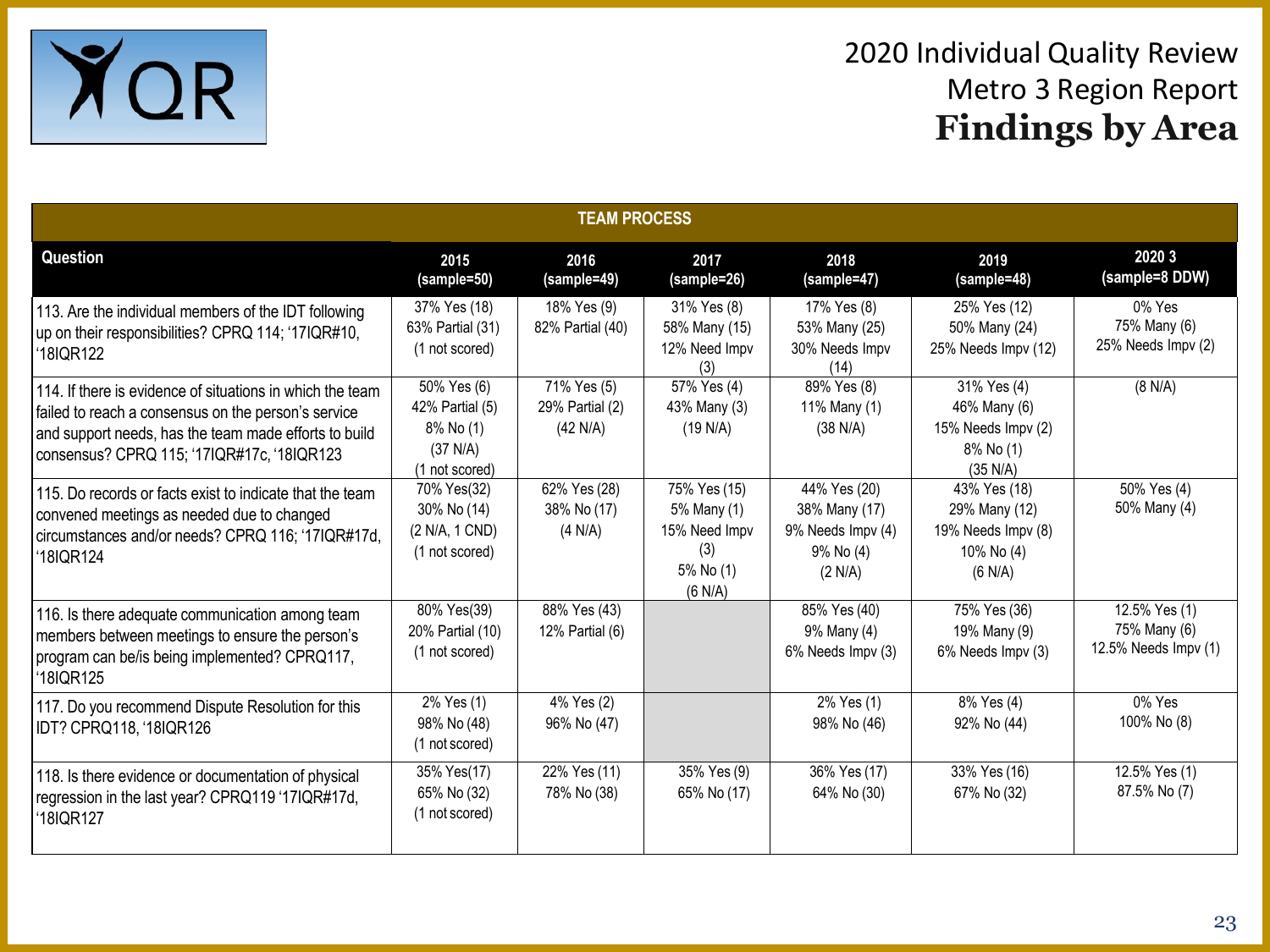

| <b>TEAM PROCESS (continued)</b>                                                                                                                                          |                                                                                   |                                                          |                                                      |                                                       |                                                   |                                              |  |
|--------------------------------------------------------------------------------------------------------------------------------------------------------------------------|-----------------------------------------------------------------------------------|----------------------------------------------------------|------------------------------------------------------|-------------------------------------------------------|---------------------------------------------------|----------------------------------------------|--|
| Question                                                                                                                                                                 | 2015<br>(sample=50)                                                               | 2016<br>(sample=49)                                      | 2017<br>(sample=26)                                  | 2018<br>(sample=47)                                   | 2019<br>(sample=48)                               | 2020 3<br>(sample=8 DDW)                     |  |
| 119. Is there evidence or documentation of behavioral or<br>functional regression in the last year? CPRQ120;<br>'17IQR14c, '18IQR128                                     | 21% Yes (10)<br>79% No (38)<br>$(1$ CND)<br>(1 not scored)                        | 21% Yes (10)<br>79% No (38)<br>$(1$ CND)                 | 15% Yes (4)<br>85% No (22)                           | 28% Yes (13)<br>72% No (34)                           | 17% Yes (8)<br>83% No (40)                        | 12.5% Yes (1)<br>87.5% No (7)                |  |
| 120. If #118 OR #119 is scored "Yes", is the IDT<br>adequately addressing the regression? CPRQ121;<br>'18IQR129                                                          | 52% Yes(11)<br>38% Partial (8)<br>10% No (2)<br>(27 N/A, 1 CND)<br>(1 not scored) | 69% Yes (11)<br>25% Partial (4)<br>6% No (1)<br>(33 N/A) |                                                      | 70% Yes (14)<br>30% No (6)<br>(27 N/A)                | 67% Yes (12)<br>33% No (6)<br>(30 N/A)            | 100% Yes (1)<br>(7 N/A)                      |  |
| 121. Has the person changed residential/day services in<br>the last year? CPRQ122, '18IQR130                                                                             | 6% Yes (3)<br>94% No (46)<br>(1 not scored)                                       | 18% Yes (9)<br>82% No (40)                               |                                                      | 21% Yes (10)<br>79% No (37)                           | 31% Yes (15)<br>69% No (33)                       | 12.5% Yes (1)<br>87.5% No (7)                |  |
| 122. If #121 is Yes, was the change Planned by the<br>IDT? CPRQ122a, '18IQR131                                                                                           | 50% Yes(1)<br>50% No (1)<br>$(47$ N/A)<br>(1 not scored)                          | 63% Yes (5)<br>38% Partial (3)<br>(41 N/A)               |                                                      | 80% Yes (8)<br>20% No (2)<br>(37 N/A)                 | 47% Yes (7)<br>53% No (8)<br>(33 N/A)             | 100% Yes (1)<br>(7 N/A)                      |  |
| 123. If #121 is Yes, did the change meet the person's<br>needs and/or preferences? CPRQ122b, '18IQR132                                                                   | 100% Yes (3)<br>$(46$ N/A)<br>(1 not scored)                                      | 88% Yes (7)<br>13% No (1)<br>(41 N/A)                    |                                                      | 90% Yes (9)<br>10% No (1)<br>(37 N/A)                 | 80% Yes (12)<br>20% No (3)<br>(33 N/A)            | 100% Yes (1)<br>(7 N/A)                      |  |
| 124. Overall, has the IDT process been adequate for<br>assessing, planning, implementing and monitoring of<br>services for this person? CPRQ123; '17IQR#7n,<br>'18IQR133 | 24% Yes (12)<br>76% Partial (37)<br>(1 not scored)                                | 24% Yes (12)<br>76% Partial (37)                         | 4% Yes (1)<br>42% Many (11)<br>54% Need Impv<br>(14) | 6% Yes (3)<br>49% Many (23)<br>45% Needs Impv<br>(21) | 2% Yes (1)<br>79% Many (38)<br>19% Needs Impv (9) | 0% Yes<br>75% Many (6)<br>25% Needs Impv (2) |  |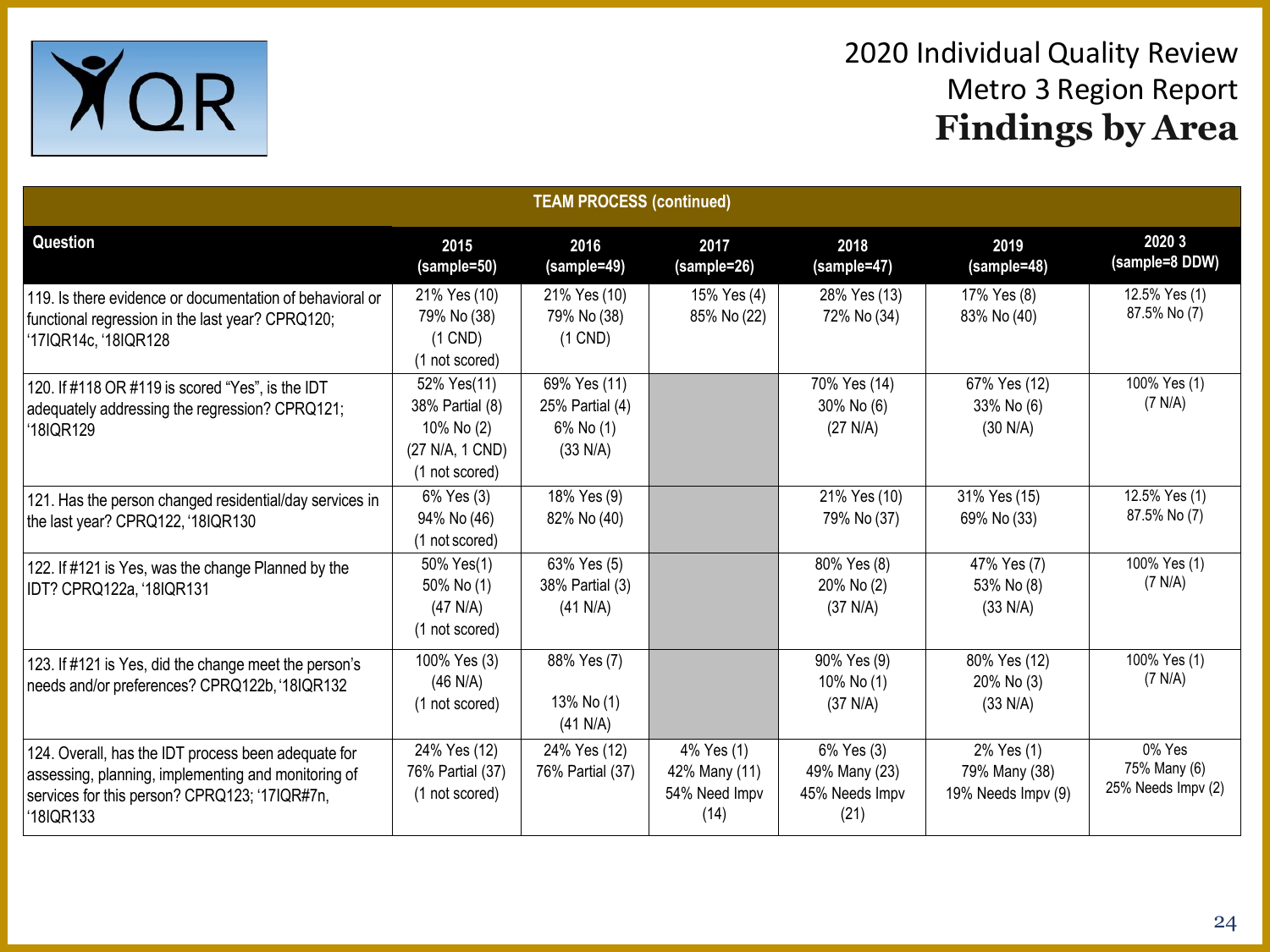

| <b>SUPPORTED EMPLOYMENT</b>                                                                                                                                                             |                                                           |                                                           |                                                                              |                                                                               |                                                                                           |                                                                                    |  |
|-----------------------------------------------------------------------------------------------------------------------------------------------------------------------------------------|-----------------------------------------------------------|-----------------------------------------------------------|------------------------------------------------------------------------------|-------------------------------------------------------------------------------|-------------------------------------------------------------------------------------------|------------------------------------------------------------------------------------|--|
| <b>Question</b>                                                                                                                                                                         | 2015<br>(sample=50)                                       | 2016<br>(sample=49)                                       | 2017<br>(sample=26)                                                          | 2018<br>(sample=47)                                                           | 2019<br>(sample=48)                                                                       | 2020 3<br>(sample=8 DDW)                                                           |  |
| 125. Does (Name) have a current<br>Person-Centered Assessment?<br>18IQR134                                                                                                              |                                                           |                                                           |                                                                              | 9% Yes (4)<br>13% Many (6)<br>60% Needs Impv<br>(27)<br>18% No (8)            | 41% Yes (19)<br>43% Many (20)<br>15% Needs Impv (7)<br>(2 N/A)                            | 75% Yes (6)<br>25% Many (2)                                                        |  |
| 126. Did this assessment address vocational<br>interests, abilities and needs? CPRQ126;<br>'17IQR#26a, '18IQR135                                                                        | 30% Yes (10)<br>70% No (23)<br>(16 N/A)<br>(1 not scored) | 45% Yes (13)<br>55% No (16)<br>(19 N/A)<br>(1 not scored) | 9% Yes (2)<br>22% Many (3)<br>22% Need Impv<br>(5)<br>57% No (13)<br>(3 N/A) | 7% Yes (2)<br>28% Needs Impv (7)<br>68% No (19)<br>(17 N/A)                   | $\frac{1}{37\%}$ Yes (13)<br>26% Many (9)<br>6% Needs Impv (2)<br>31% No (11)<br>(13 N/A) | 57.1% Yes (4)<br>14.3% Many (1)<br>14.3% Needs Impv (1)<br>14.3% No (1)<br>(1 N/A) |  |
| 127. Did the individual participate personally<br>in the Person Centered Assessment?<br>18IQR136                                                                                        |                                                           |                                                           |                                                                              | 31% Yes (14)<br>69% No (31)                                                   | 59% Yes (27)<br>41% No (19)<br>(2 N/A)                                                    | 50% Yes (4)<br>50% No (4)                                                          |  |
| 128. Did the Guardian participate in the<br>Person Centered Assessment? '18IQR137                                                                                                       |                                                           |                                                           |                                                                              | 20% Yes (9)<br>80% No (36)                                                    | 42% Yes (20)<br>58% No (28)                                                               | 62.5% Yes (5)<br>37.5% No (3)                                                      |  |
| 129. Is the individual engaged in the Informed<br>Choice Project? '18IQR138                                                                                                             |                                                           |                                                           |                                                                              | $\sqrt{9\%}$ Yes (4)<br>91% No (43)                                           | $13%$ Yes (6)<br>87% No (40)<br>(2 Not Scored)                                            | (8 N/A)                                                                            |  |
| 130. Has the individual been offered the<br>opportunity to participate in work or job<br>exploration including volunteer work and/or trial<br>work opportunities? '17IQR#26e, '18IQR139 |                                                           |                                                           | 0% Yes<br>9% Many (2)<br>26% Need Impv<br>(6)<br>65% No (15)<br>(3 N/A)      | 24% Yes (7)<br>76% No (22)<br>(16 N/A)                                        | 40% Yes (12)<br>60% No (18)<br>(18 N/A)                                                   | 33.3% Yes (2)<br>66.7% No (4)<br>(2 N/A)                                           |  |
| 131. If #130 is Yes, are these new experiences<br>clearly documented in the ISP Work, Education<br>and/or Volunteer History section? '18IQR140                                          |                                                           |                                                           |                                                                              | $29%$ Yes (2)<br>14% Many (1)<br>43% Needs Impv (3)<br>14% No (1)<br>(38 N/A) | 75% Yes (9)<br>8% Many (1)<br>17% No (2)<br>(36 N/A)                                      | 100% Yes (2)<br>(6 N/A)                                                            |  |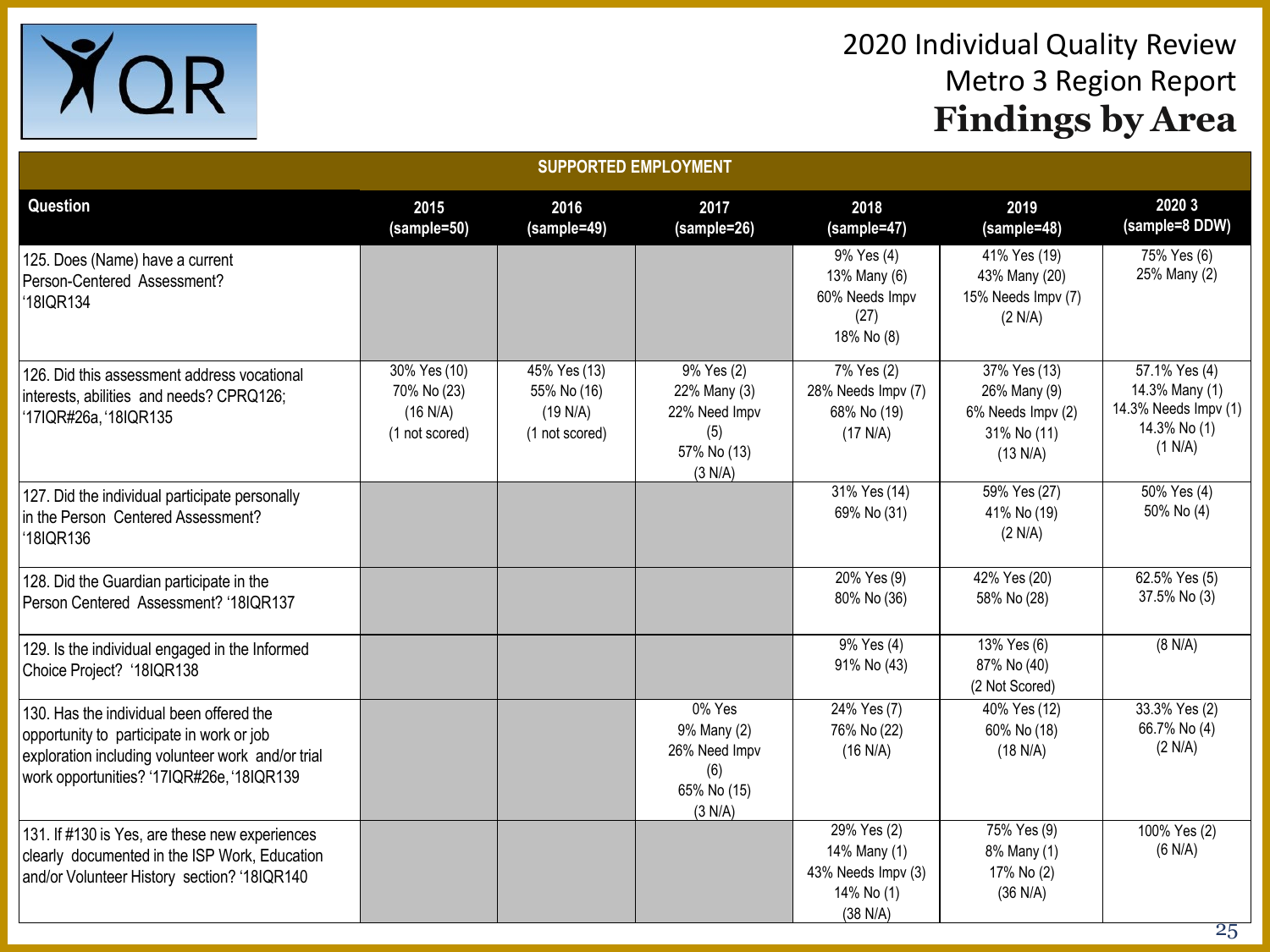

|                                                                                                                                                                                                                                       | <b>SUPPURTED EMPLUTMENT (COMMITMED)</b> |                     |                                                                                 |                                                                            |                                                                              |                                                            |  |  |
|---------------------------------------------------------------------------------------------------------------------------------------------------------------------------------------------------------------------------------------|-----------------------------------------|---------------------|---------------------------------------------------------------------------------|----------------------------------------------------------------------------|------------------------------------------------------------------------------|------------------------------------------------------------|--|--|
| Question                                                                                                                                                                                                                              | 2015<br>(sample=50)                     | 2016<br>(sample=49) | 2017<br>(sample=26)                                                             | 2018<br>(sample=47)                                                        | 2019<br>(sample=48)                                                          | 2020 3<br>(sample=8 DDW)                                   |  |  |
| 132. If #131 is No, is the individual trying new discovery<br>experiences in the community to determine interests,<br>abilities, skills and needs? '18IQR141                                                                          |                                         |                     |                                                                                 | 0% Yes<br>14% Needs Impv (3)<br>86% No (19)<br>(23 N/A)                    | 33% Yes (6)<br>11% Many (2)<br>6% Needs Impv (1)<br>50% No (9)<br>(30 N/A)   | 75% Yes (3)<br>25% Many (1)<br>(4 N/A)                     |  |  |
| 133. Has the Guardian had the opportunity to gain information<br>on how the individual responded during job exploration activities<br>such as volunteering and/or trial work experiences? '18IQR142                                   |                                         |                     |                                                                                 | 18% Yes (5)<br>4% Many (1)<br>7% Needs Impv (2)<br>71% No (20)<br>(17 N/A) | 46% Yes (13)<br>11% Many (3)<br>11% Needs Impv (3)<br>32% No (9)<br>(20 N/A) | 83.3% Yes (5)<br>16.7% Many (1)<br>(2 N/A)                 |  |  |
| 134. Has the individual received information regarding the<br>range of employment options available to him/her?<br>'17IQR#26c, '18IQR143                                                                                              |                                         |                     | 4% Yes (1)<br>52% Need Impv (12)<br>43% No (10)<br>(3 N/A)                      | 7% Yes (2)<br>4% Many (1)<br>14% Needs Impv (4)<br>75% No (21)<br>(17 N/A) | 38% Yes (11)<br>14% Many (4)<br>3% Needs Impv (1)<br>45% No (13)<br>(19 N/A) | 66.7% Yes (4)<br>16.7% Many (1)<br>16.7% No (1)<br>(2 N/A) |  |  |
| 135. Has the Guardian received information regarding the range<br>of employment options available for the individual? '18IQR144                                                                                                       |                                         |                     |                                                                                 | 14% Yes (4)<br>29% Needs Impv (8)<br>57% No (16)<br>(17 N/A)               | 50% Yes (14)<br>11% Many (3)<br>14% Needs Impv (4)<br>25% No (7)<br>(20 N/A) | 66.7% Yes (4)<br>33.3% Many (2)<br>(2 N/A)                 |  |  |
| 136. If there are barriers to employment, has the Team,<br>including the individual, addressed how to overcome those<br>barriers to employment and integrating clinical info., AT, &<br>therapies as necessary  '17IQR#27b, '18IQR145 |                                         |                     | $\sqrt{4\% \text{ Yes}}$ (1)<br>13% Many (3)<br>9% Need Impv (2)<br>79% No (17) | 11% Yes (3)<br>18% Needs Impv (5)<br>71% No (20)<br>(17 N/A)               | 41% Yes (12)<br>21% Many (6)<br>7% Needs Impv (2)<br>31% No (9)<br>(19 N/A)  | 60% Yes (3)<br>40% Many (2)<br>(3 N/A)                     |  |  |
| 137. If there are barriers to employment, has the Team<br>addressed with the Guardian how to overcome those barriers<br>to employment and integrating clinical info., AT, & therapies<br>as necessary ? '18IQR146                     |                                         |                     |                                                                                 | 11% Yes (3)<br>7% Many (2)<br>82% No (23)<br>(17 N/A)                      | 43% Yes (12)<br>7% Many (2)<br>4% Needs Impv (1)<br>46% No (13)<br>(20 N/A)  | 75% Yes (3)<br>25% Many (1)<br>(4 N/A)                     |  |  |

**SUPPORTED EMPLOYMENT (continued)**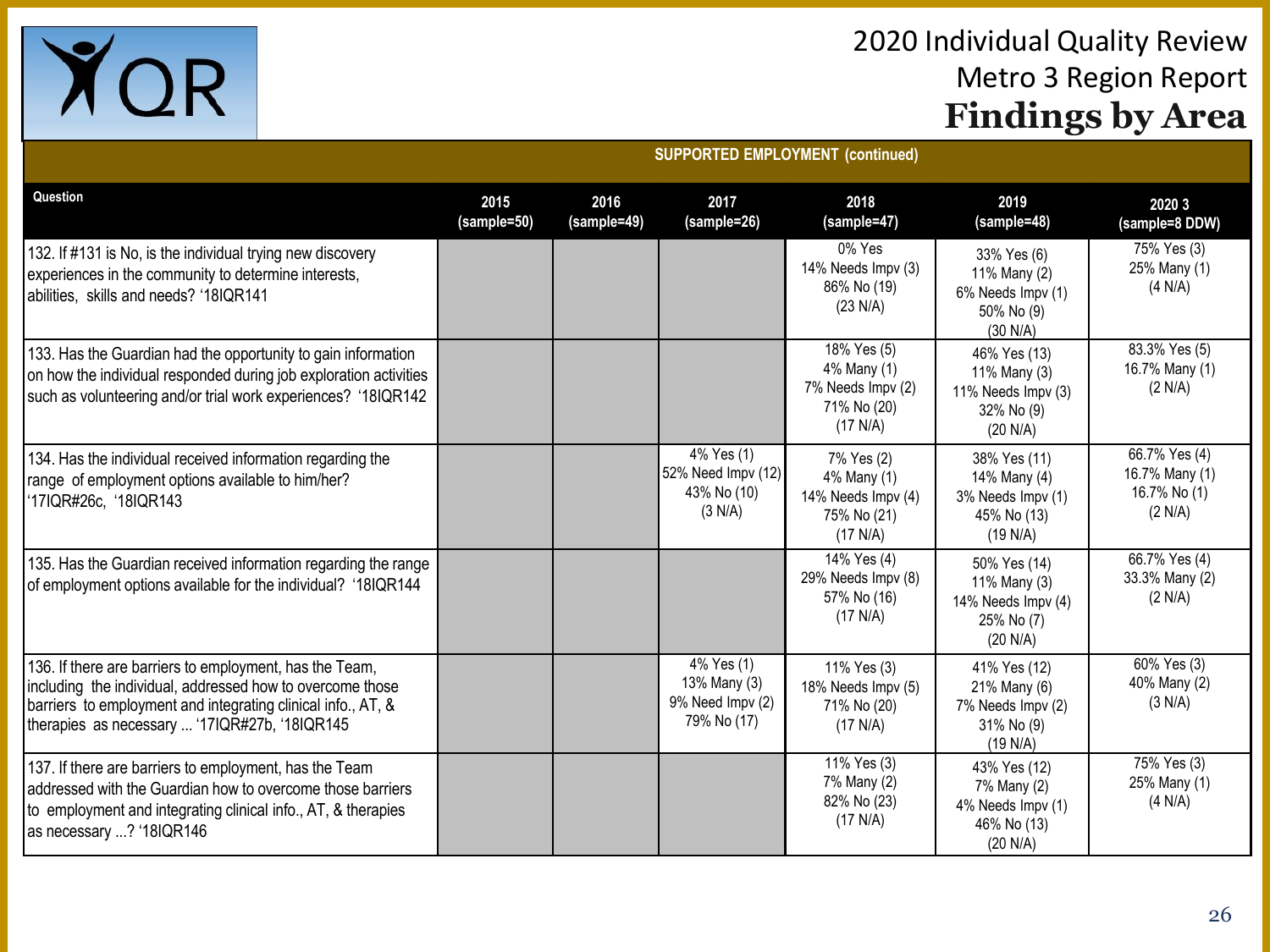

| <b>SUPPORTED EMPLOYMENT (continued)</b>                                                                                           |                                                                            |                                                                            |                                                                      |                                                                             |                                                                              |                                                      |  |
|-----------------------------------------------------------------------------------------------------------------------------------|----------------------------------------------------------------------------|----------------------------------------------------------------------------|----------------------------------------------------------------------|-----------------------------------------------------------------------------|------------------------------------------------------------------------------|------------------------------------------------------|--|
| Question                                                                                                                          | 2015<br>(sample=50)                                                        | 2016<br>(sample=49)                                                        | 2017<br>(sample=26)                                                  | 2018<br>(sample=47)                                                         | 2019<br>(sample=48)                                                          | 2020 3<br>(sample=8 DDW)                             |  |
| 138. Has the individual participated in work or<br>volunteer activities during the past year? '18IQR147                           |                                                                            |                                                                            |                                                                      | 18% Yes (5)<br>50% Needs Impv (14)<br>32% No (9)<br>(17 N/A)                | 40% Yes (12)<br>7% Many (2)<br>3% Needs Impv (1)<br>50% No (15)<br>(18 N/A)  | 40% Yes (2)<br>40% Many (2)<br>20% No (1)<br>(3 N/A) |  |
| 139. Has the individual identified what type of work or<br>volunteer activities he/she would like to do?<br>18IQR148 <sup>.</sup> |                                                                            |                                                                            |                                                                      | 11% Yes (3)<br>4% Many (1)<br>25% Needs Impv (7)<br>61% No (17)<br>(17 N/A) | 43% Yes (13)<br>13% Many (4)<br>3% Needs Impv (1)<br>42% No (13)<br>(17 N/A) | 66.7% Yes (4)<br>33.3% Many (2)<br>(2 N/A)           |  |
| 140. Does the Guardian support him/her working?<br>18IQR149                                                                       |                                                                            |                                                                            |                                                                      | 39% Yes (11)<br>61% No (17)<br>(17 N/A)                                     | 41% Yes (12)<br>59% No (17)<br>(19 N/A)                                      | 83.3% Yes (5)<br>16.7% No (1)<br>(2 N/A)             |  |
| 142. Is the individual engaged in Supported<br>Employment? CPRQ129, '18IQR151                                                     | 18% Yes (5)<br>82% No (23)<br>(21 N/A)<br>(1 not scored)                   | 23% Yes (6)<br>77% No (20)<br>(22 N/A)<br>(1 not scored)                   |                                                                      | 14% Yes (4)<br>86% No (24)<br>(17 N/A)                                      | 21% Yes (6)<br>79% No (22)<br>(20 N/A)                                       | 33.3% Yes (2)<br>66.7% No (4)<br>(2 N/A)             |  |
| 144. Does the person have a Career Development<br>Plan? CPRQ128 17IQR#26e, '18IQR153                                              | 4% Yes (1)<br>21% Partial (6)<br>75% No (21)<br>(21 N/A)<br>(1 not scored) | 4% Yes (1)<br>31% Partial (8)<br>65% No (17)<br>(22 N/A)<br>(1 not scored) | 0% Yes<br>9% Many (2)<br>26% Need Impv (6)<br>65% No (15)<br>(3 N/A) | 0% Yes<br>33% Many (2)<br>17% Needs Impv (1)<br>50% No (3)<br>(39 N/A)      | 75% Yes (6)<br>25% No (2)<br>(40 N/A)                                        | 66.7% Yes (2)<br>33.3% No (1)<br>(5 N/A)             |  |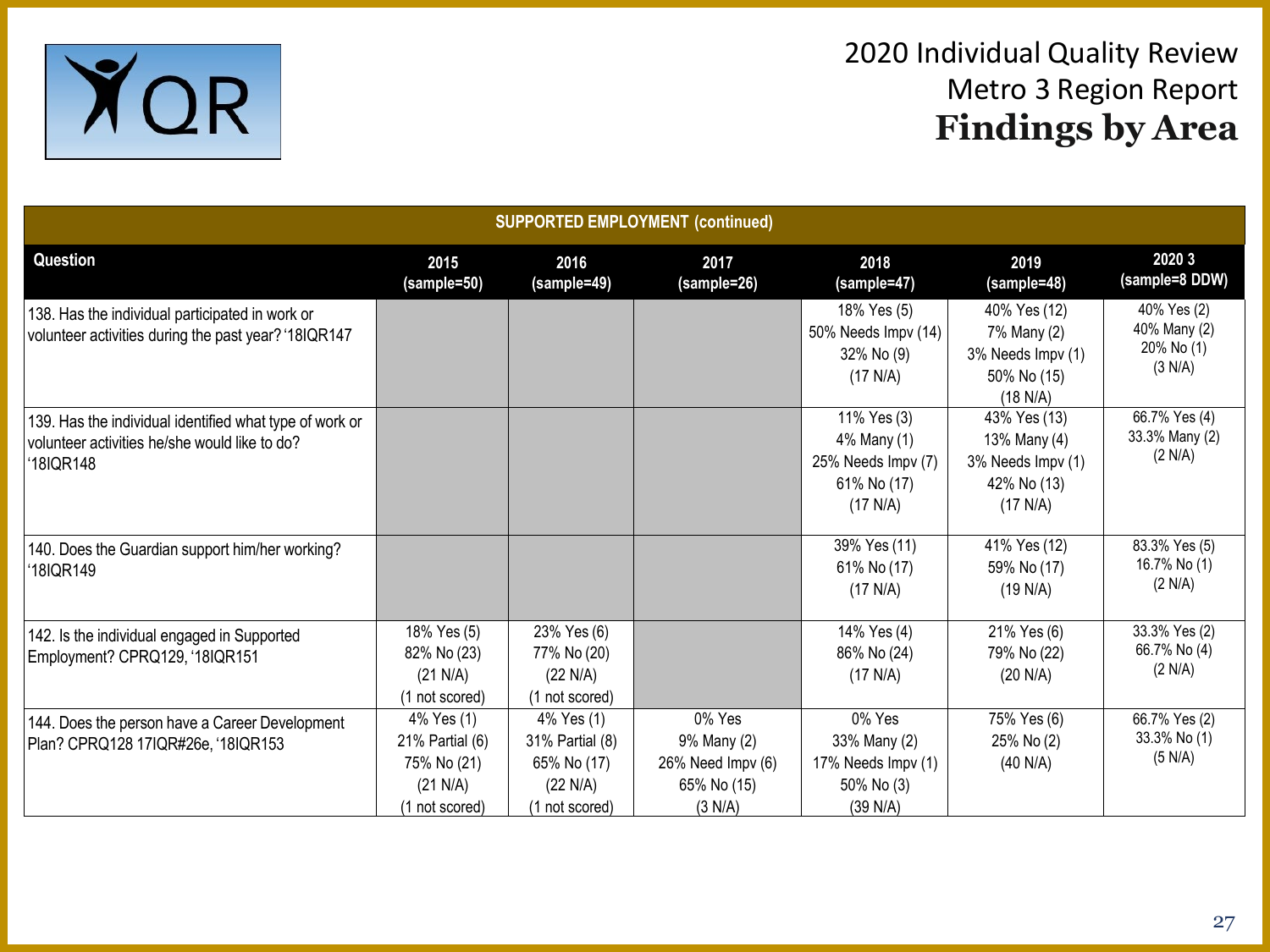

|                                                                                                                                                                        |                                                                             | <b>BEHAVIOR</b>                             |                                                                  |                                                                                |                                                                           |                                                                    |
|------------------------------------------------------------------------------------------------------------------------------------------------------------------------|-----------------------------------------------------------------------------|---------------------------------------------|------------------------------------------------------------------|--------------------------------------------------------------------------------|---------------------------------------------------------------------------|--------------------------------------------------------------------|
| Question                                                                                                                                                               | 2015<br>(sample=50)                                                         | 2016<br>(sample=49)                         | 2017<br>(sample=26)                                              | 2018<br>(sample=47)                                                            | 2019<br>(sample=48)                                                       | 2020 3<br>(sample=8 DDW)                                           |
| 145. Is the person considered by the IDT to need behavior<br>services now? CPRQ131; '17IQR#5d, '18IQR154                                                               | 57% Yes (26)<br>43% No (20<br>(3 N/A)<br>(1 not scored)                     | 62% Yes (29)<br>38% No (18)<br>(2 N/A)      | 38% Yes (10)<br>62% No (62)                                      | 57% Yes (27)<br>43% No (20)                                                    | 46% Yes (22)<br>54% No (26)                                               | 87.5% Yes (7)<br>12.5% No (1)                                      |
| 146. Does the person need behavior services now? CPRQ132<br>'17IQR#11e, '18IQR155                                                                                      | 52% Yes (24)<br>48% No (22)<br>(3 N/A)<br>(1 not scored)                    | 60% Yes (29)<br>40% No (19)<br>(1 N/A)      | 42% Yes (11)<br>58% Many (15)                                    | 62% Yes (29)<br>38% No (18)                                                    | 48% Yes (23)<br>52% No (25)                                               | 87.5% Yes (7)<br>12.5% No (1)                                      |
| 147. Have behavioral assessments been completed?<br>CPRQ133, '18IQR156                                                                                                 | 59% Yes (16)<br>30% Partial (8)<br>10% No (3)<br>(22 N/A)<br>(1 not scored) | 69% Yes (20)<br>31% Partial (9)<br>(20 N/A) |                                                                  | 54% Yes (15)<br>21% Many (6)<br>18% Needs Impv<br>(5)<br>7% No (2)<br>(19 N/A) | 43% Yes (10)<br>52% Many (12)<br>4% No (1)<br>(25 N/A)                    | 57.1% Yes (4)<br>42.9% Many (3)<br>(1 N/A)                         |
| 148. Does the person have a positive behavior support plan<br>developed out of the behavior assessments that meets the<br>person's needs? CPRQ134 '17IQR#5g, '18IQR157 | 54% Yes (14)<br>35% Partial (9)<br>16% No (3)<br>(23 N/A)<br>(1 not scored) | 83% Yes (24)<br>17% Partial (5)<br>(20 N/A) | 70% Yes (16)<br>20% Many (2)<br>10% Need Impv<br>(1)<br>(16 N/A) | 81% Yes (22)<br>11% Many (3)<br>7% No (2)<br>(20 N/A)                          | 87% Yes (20)<br>9% Many (2)<br>4% No (1)<br>(25 N/A)                      | 42.8% Yes (3)<br>42.9% Many (3)<br>14.3% Needs Impv (1)<br>(1 N/A) |
| 149. Has the staff been trained on the Positive Behavior<br>Support Plan? CPRQ135; '17IQR#10d, '18IQR158                                                               | 77% Yes (20)<br>19% Partial (5)<br>4% No (1)<br>(23 N/A)<br>(1 not scored)  | 90% Yes (26)<br>10% Partial (3)<br>(20 N/A) | 70% Yes (7)<br>20% Many (2)<br>10% Need Impv<br>(2)<br>(16 N/A)  | 85% Yes (22)<br>12% Many (3)<br>4% Needs Impv (1)<br>(21 N/A)                  | 83% Yes (19)<br>9% Many (2)<br>4% Needs Impv (1)<br>4% No (1)<br>(25 N/A) | 71.4% Yes (5)<br>28.6% Many (2)<br>(1 N/A)                         |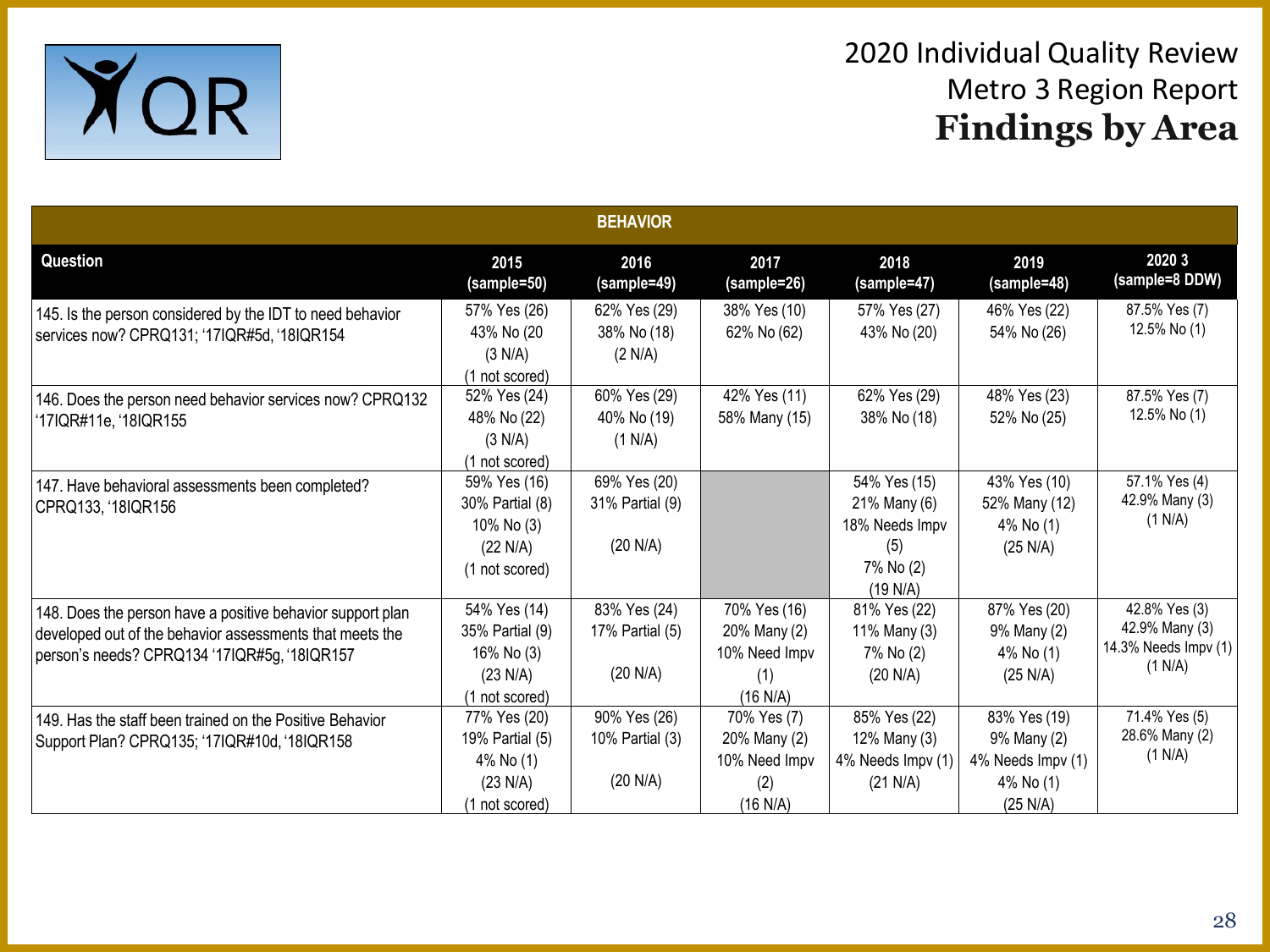

| <b>BEHAVIOR</b> (continued)                                                                                                                  |                                                                                      |                                                           |                                                                 |                                                                             |                                                                             |                                                                    |  |
|----------------------------------------------------------------------------------------------------------------------------------------------|--------------------------------------------------------------------------------------|-----------------------------------------------------------|-----------------------------------------------------------------|-----------------------------------------------------------------------------|-----------------------------------------------------------------------------|--------------------------------------------------------------------|--|
| Question                                                                                                                                     | 2015<br>(sample=50)                                                                  | 2016<br>(sample=49)                                       | 2017<br>(sample=26)                                             | 2018<br>(sample=47)                                                         | 2019<br>(sample=48)                                                         | 2020 3<br>(sample=8 DDW)                                           |  |
| 150. If needed, does the person have a Behavior Crisis<br>Intervention Plan that meets the person's needs? CPRQ<br>73a; '17IQR#5h, '18IQR159 | 79% Yes(11)<br>21% Partial (3)<br>(35 N/A)<br>(1 not scored)                         | 75% Yes (12)<br>25% Partial (4)<br>$(33 \text{ N/A})$     | 83% Yes (5)<br>17% Many (1)<br>(20 N/A)                         | 69% Yes (9)<br>23% Many (3)<br>8% No (1)<br>(34 N/A)                        | 58% Yes (7)<br>25% Many (3)<br>17% Needs Impv (2)<br>(36 N/A)               | 40% Yes (2)<br>60% Many (3)<br>(3 N/A)                             |  |
| 151. Does the person receive behavioral services<br>consistent with his/her needs? CPRQ 136 '17IQR#5i,<br>'18IQR160                          | 58% Yes (15)<br>31% Partial (8)<br>12% No (3)<br>$(23 \text{ N/A})$<br>1 not scored) | 79% Yes (23)<br>21% Partial (6)<br>(20 N/A)               | 55% Yes (6)<br>18% Many (2)<br>27% Need Impv<br>(3)<br>(15 N/A) | 68% Yes (19)<br>14% Many (4)<br>7% Needs Impv (2)<br>11% No (3)<br>(19 N/A) | 52% Yes (12)<br>43% Many (10)<br>4% No (1)<br>$(25 \text{ N/A})$            | 28.6% Yes (2)<br>57.1% Many (4)<br>14.3% Needs Impv (1)<br>(1 N/A) |  |
| 152. Are behavior support services integrated into the ISP?<br>CPRQ 137; '17IQR#11d, '18IQR161                                               | 23% Yes (6)<br>50% Partial (13)<br>27% No (7)<br>(23 N/A)<br>1 not scored)           | 38% Yes (11)<br>59% Partial (17)<br>3% No (1)<br>(20 N/A) | 40% Yes (4)<br>10% Many (1)<br>50% Need Impy<br>(5)             | 57% Yes (16)<br>14% Many (4)<br>4% Needs Imp (1)<br>25% No (7)<br>(19 N/A)  | 35% Yes (8)<br>35% Many (8)<br>17% Needs Impv (4)<br>13% No (3)<br>(25 N/A) | 28.6% Yes (2)<br>42.9% Many (3)<br>28.5% Needs Impv (2)<br>(1 N/A) |  |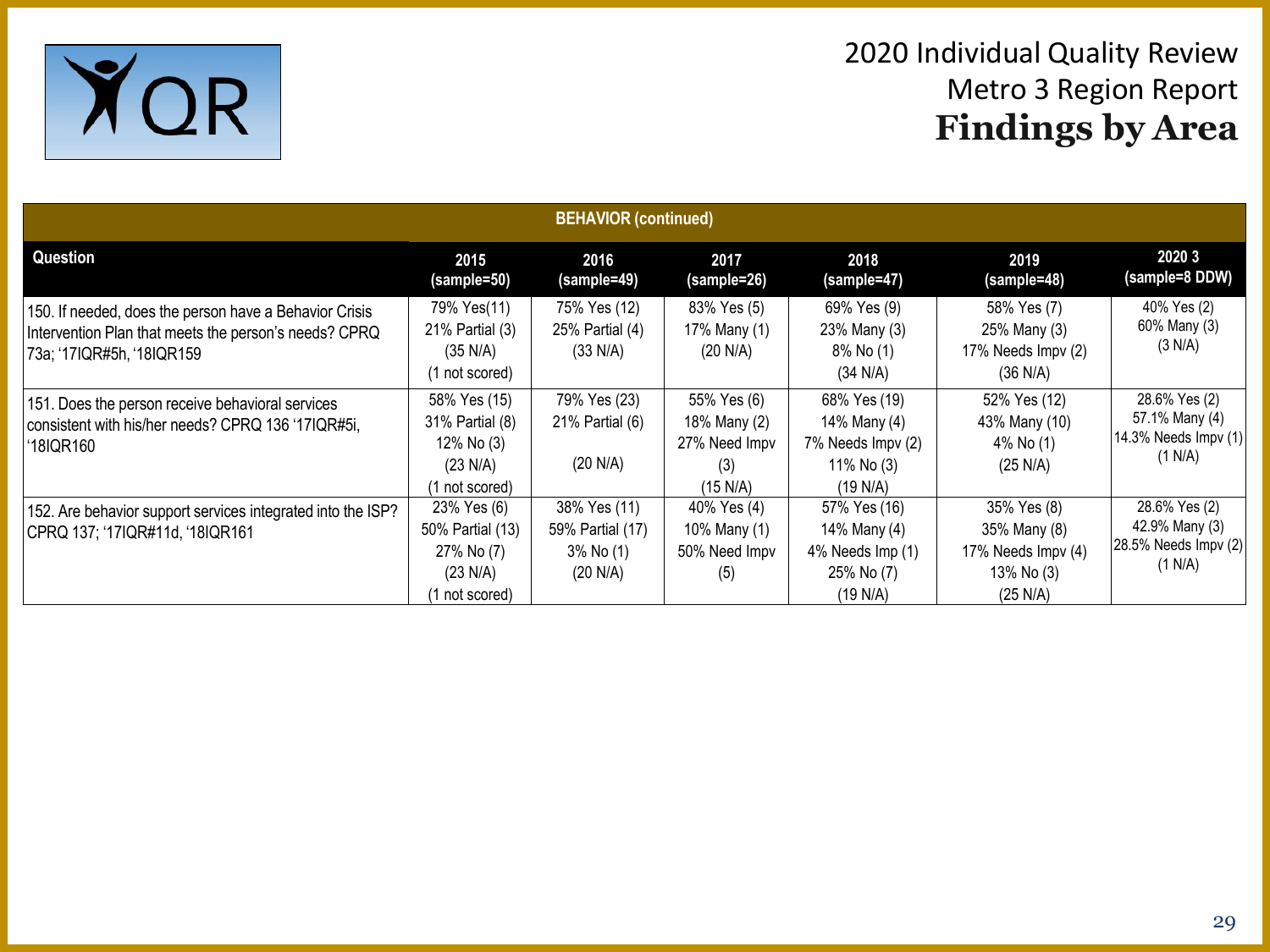

| <b>ADAPTIVE EQUIPMENT / AUGMENTATIVE COMMUNICATION</b>                                                                |                                                                            |                                                          |                                                                           |                                                                |                                                                     |                                                                    |  |
|-----------------------------------------------------------------------------------------------------------------------|----------------------------------------------------------------------------|----------------------------------------------------------|---------------------------------------------------------------------------|----------------------------------------------------------------|---------------------------------------------------------------------|--------------------------------------------------------------------|--|
| <b>Question</b>                                                                                                       | 2015<br>(sample=50)                                                        | 2016<br>(sample=49)                                      | 2017<br>(sample=26)                                                       | 2018<br>(sample=47)                                            | 2019<br>(sample=48)                                                 | 2020 3<br>(sample=8 DDW)                                           |  |
| 153. Has the person received all adaptive equipment<br>needed? CPRQ138; '17IQR#25b, '18IQR162                         | 66% Yes (29)<br>34% Partial (15)<br>(5 N/A)<br>(1 not scored)              | 71% Yes (30)<br>29% Partial (12)<br>(7 N/A)              | 48% Yes (12)<br>28% Many (7)<br>24% Need Impv (6)<br>(1 N/A)              | 59% Yes (26)<br>30% Many (13)<br>11% Needs Impv (5)<br>(3 N/A) | 70% Yes (30)<br>26% Many (11)<br>5% Needs Impv (2)<br>(5 N/A)       | 66.7% Yes (4)<br>16.6% Many (1)<br>16.7% Needs Impv (1)<br>(2 N/A) |  |
| 154. Has the person received all assistive technology<br>needed? CPRQ139; '17IQR#25c, '18IQR163                       | 76% Yes (25)<br>24% Partial (8)<br>(16 N/A)<br>(1 not scored)              | 76% Yes (28)<br>24% Partial (7)<br>5% No (2)<br>(12 N/A) | 57% Yes (8)<br>21% Many (3)<br>14% Need Impv (2)<br>7% No (1)<br>(12 N/A) | 78% Yes (28)<br>8% Many (3)<br>14% Needs Impv (5)<br>(11 N/A)  | 76% Yes (25)<br>21% Many (7)<br>3% No (1)<br>(15 N/A)               | 40% Yes (2)<br>60% Many (3)<br>(3 N/A)                             |  |
| 155. Do direct care staff know how to appropriately<br>help the person use his/her equipment? '17IQR#25f,<br>18IQR164 |                                                                            |                                                          | 84% Yes (21)<br>4% Many (1)<br>12% Need Impv (3)                          | 93% Yes (41)<br>5% Many (2)<br>2% Needs Impv (1)<br>(3 N/A)    | 93% Yes (37)<br>3% Many (1)<br>5% Needs Impv (2)<br>(7 N/A, 1 CND)  | 42.8% Yes (3)<br>42.9% Many (3)<br>14.3% Needs Impv (1)<br>(1 N/A) |  |
| 156. Is the person's equipment and technology in good<br>repair?'17IQR#25d, '18IQR165                                 |                                                                            |                                                          | 68% Yes (17)<br>20% Many (5)<br>12% Need Impv (3)<br>$(1$ CND)            | 77% Yes (33)<br>16% Many (7)<br>7% Needs Impv (3)<br>(4 N/A)   | 85% Yes (34)<br>10% Many (4)<br>5% Needs Impv (2)<br>(7 N/A, 1 CND) | 57.1% Yes (4)<br>42.9% Many (3)<br>(1 N/A)                         |  |
| 157. Is the person's equipment/technology available in<br>all appropriate environments? '17IQR#25e, '18IQR166         |                                                                            |                                                          | 56% Yes (14)<br>24% Many (6)<br>20% Need Impv (5)<br>$(1$ CND)            | 54% Yes (28)<br>32% Many (14)<br>5% Needs Impv (2)<br>(3 N/A)  | 75% Yes (30)<br>23% Many (9)<br>3% Needs Impv (1)<br>(7 N/A, 1 CND) | 42.9% Yes (3)<br>42.9% Many (3)<br>14.2% Needs Impv (1)<br>(1 N/A) |  |
| 158. Has the person received all communication<br>assessments and services? CPRQ140; '17IQR#10b,<br>18IQR167          | 66% Yes (31)<br>30% Partial (14)<br>4% No (2)<br>(2 N/A)<br>(1 not scored) | 81% Yes (38)<br>19% Partial (9)<br>(2 N/A)               | 88% Yes (21)<br>4% Many (1)<br>8% Need Impv (2)<br>(2 N/A)                | 71% Yes (30)<br>24% Many (10)<br>5% Needs Impv (2)<br>(5 N/A)  | 70% Yes (30)<br>28% Many (12)<br>2% No (1)<br>(5 N/A)               | 66.7% Yes (4)<br>33.3% Many (2)<br>(2 N/A)                         |  |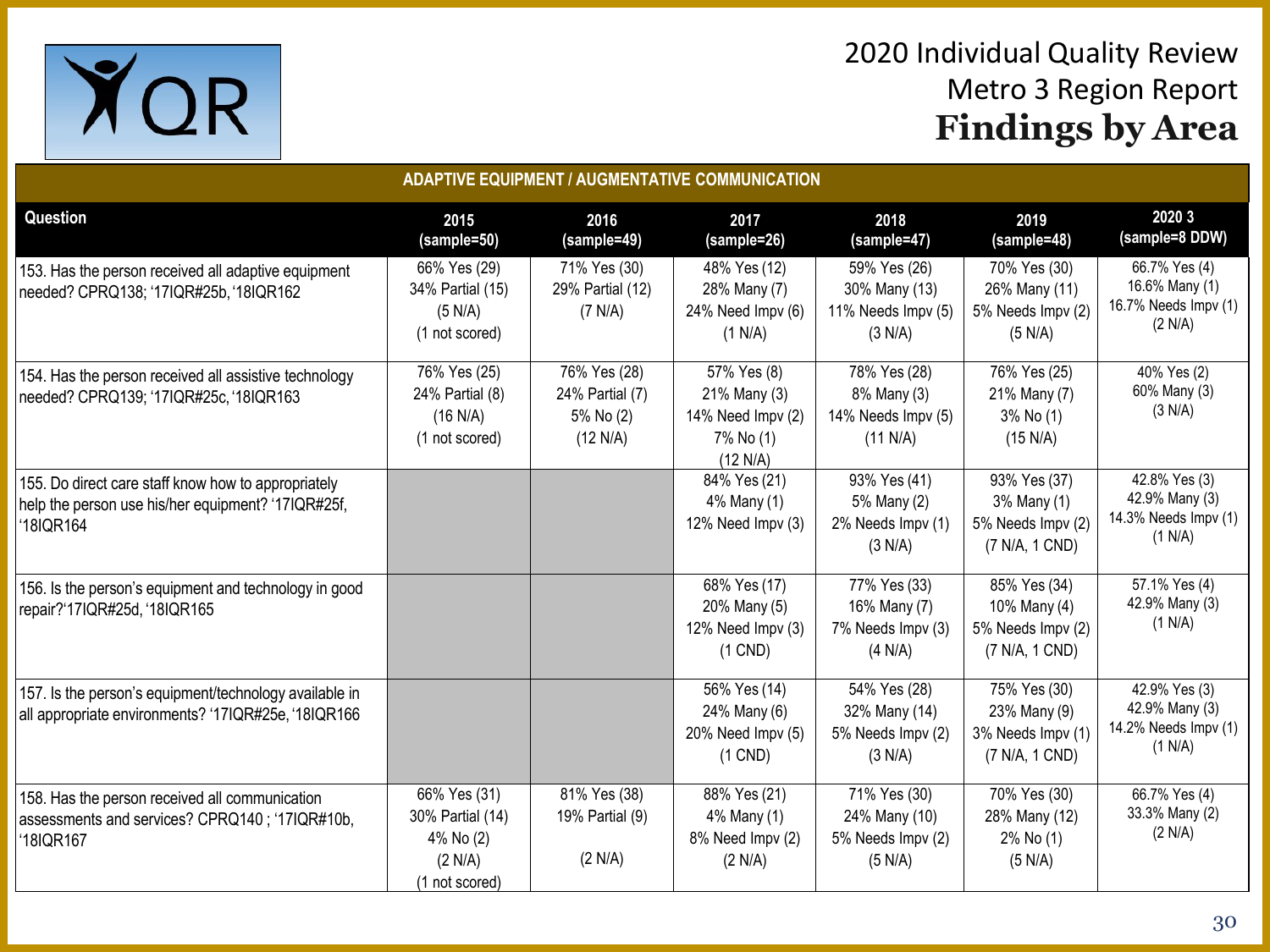

| <b>INDIVIDUAL SERVICE PLANNING</b>                                                                                                                                                                                                         |                                                                  |                                             |                                                                    |                                                                      |                                                                  |                                                                     |  |
|--------------------------------------------------------------------------------------------------------------------------------------------------------------------------------------------------------------------------------------------|------------------------------------------------------------------|---------------------------------------------|--------------------------------------------------------------------|----------------------------------------------------------------------|------------------------------------------------------------------|---------------------------------------------------------------------|--|
| Question                                                                                                                                                                                                                                   | 2015<br>(sample=50)                                              | 2016<br>(sample=49)                         | 2017<br>(sample=26)                                                | 2018<br>(sample=47)                                                  | 2019<br>(sample=48)                                              | 2020 3<br>(sample=8 DDW)                                            |  |
| 159. Does the person have an ISP that addresses live,<br>work/learn, fun/relationships and health/other that correlates<br>with the person's desires and capabilities, in accordance<br>with DOH Regulations? CPRQ141 '17IQR#7o, '18IQR168 | 98% Yes (48)<br>2% Partial (1)<br>(1 not scored)                 | 90% Yes (44)<br>8% Partial (4)<br>2% No (1) | 92% Yes (24)<br>4% Need Impv (1)<br>4% No (1)                      | 100% Yes (47)                                                        | 85% Yes (41)<br>15% Many (7)                                     | 87.5% Yes (7)<br>12.5% Many (1)                                     |  |
| 160. Does the person have an ISP that contains a complete<br>Vision Section that is based on a long-term view? CPRQ142<br>'17IQR#7a, '18IQR169                                                                                             | 53% Yes (26)<br>35% Partial (17)<br>12% No (6)<br>(1 not scored) | 53% Yes (26)<br>47% Partial (23)            | 50% Yes (13)<br>19% Many (5)<br>31% Need Impv<br>(8)               | 47% Yes (22)<br>21% Many (10)<br>28% Needs Impv<br>(13)<br>4% No (2) | 65% Yes (31)<br>23% Many (11)<br>13% Needs Impv (6)              | 50% Yes (4)<br>25% Many (2)<br>12.5% Needs Impv (1)<br>12.5% No (1) |  |
| 161. Does the person receive services and supports<br>recommended in the ISP? CPRQ143; '17IQR#11a,<br>18IQR170                                                                                                                             | 67% Yes (33)<br>33% Partial (16)<br>(1 not scored)               | 71% Yes (35)<br>29% Partial (14)            | 50% Yes (13)<br>31% Many (8)<br>19% Need Impv<br>(5)               | 81% Yes (38)<br>11% Many (5)<br>9% Needs Impv<br>(4)                 | 79% Yes (38)<br>19% Many (9)<br>2% Needs Impv (1)                | 75% Yes (6)<br>25% Many (2)                                         |  |
| 162. Does the person have adequate access to and use of<br>generic services and natural supports? CPRQ144;<br>'17IQR#33f, '18IQR171                                                                                                        | 80% Yes(39)<br>20% Partial (10)<br>(1 not scored)                | 76% Yes (37)<br>24% Partial (12)            | 58% Yes (15)<br>23% Many (6)<br>19% Need Impv<br>(5)               | 57% Yes (27)<br>26% Many (12)<br>17% Needs Impv<br>(8)               | 67% Yes (32)<br>31% Many (15)<br>2% Needs Impv (1)               | 87.5% Yes (7)<br>12.5% Many (1)                                     |  |
| 163. Is the person integrated into the community?<br>CPRQ145; '17IQR#29g, '18IQR172                                                                                                                                                        | 59% Yes (29)<br>35% Partial (17)<br>6% No (3)<br>(1 not scored)  | 49% Yes (24)<br>51% Partial (25)            | 28% Yes (7)<br>16% Many (4)<br>40% Need Impv<br>(10)<br>16% No (4) | 32% Yes (15)<br>17% Many (8)<br>47% Needs Impv<br>(22)<br>4% No (2)  | 58% Yes (28)<br>23% Many (11)<br>17% Needs Impv (8)<br>2% No (1) | 75% Yes (6)<br>12.5% Many (1)<br>12.5% Needs Impv (1)               |  |
| 164. Is the total program of the level of intensity adequate to<br>meet this person's needs? CPRQ147; '17IQR#36,<br>18IQR174                                                                                                               | 12% Yes (6)<br>86% Partial (42)<br>2% No (1)<br>(1 not scored)   | 14% Yes (7)<br>86% Partial (42)             | 0% Yes<br>46% Many (12)<br>54% Need Impv<br>(14)                   | 2% Yes (1)<br>66% Many (31)<br>32% Needs Impv<br>(15)                | 13% Yes (6)<br>67% Many (32)<br>21% Needs Impv<br>(10)           | 0% Yes<br>75% Many (6)<br>25% Needs Impv (2)                        |  |